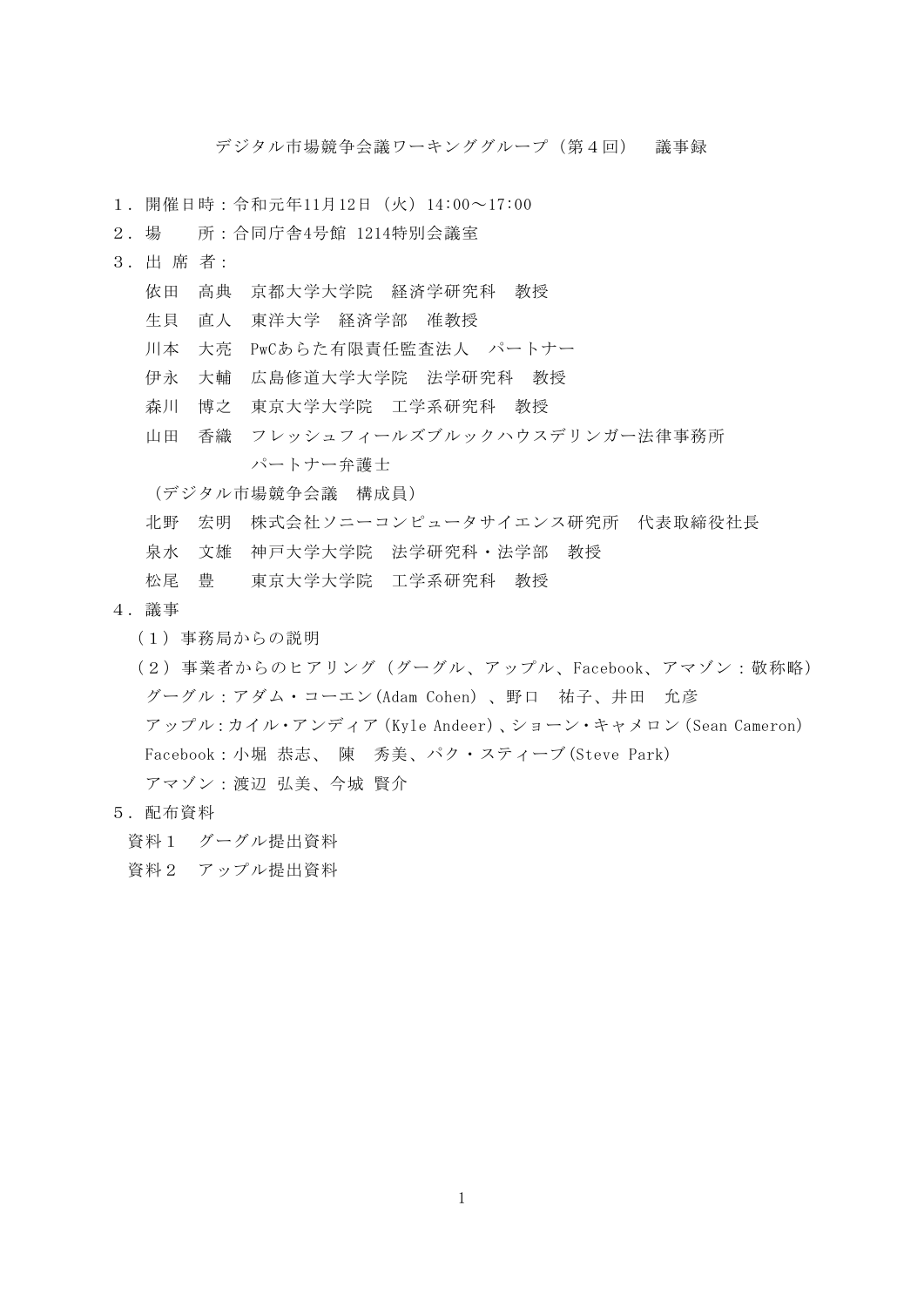○依田座長

ただいまから「デジタル市場競争会議ワーキンググループ」の第4回を開催いたします。 本日は、競争会議の構成員からも、松尾議員、泉水議員、北野議員に御出席いただいて おります。

なお、本日、上野山議員、川濵議員、塩野議員、増島議員は御欠席です。

まずは事務局から、本日の資料等について、御説明をお願いいたします。

○成田審議官

いつものように、資料を公表する予定になっております。

本日の議論につきましても、事務局からブリーフィングをいたします。追って、議事録 も公開いたします。

○依田座長

それでは、早速、本日の議事に移りたいと思います。

本日ですが、グーグル、アップル、フェイスブック、アマゾンの順番でヒアリングを行 いたいと思います。その前に、本日のヒアリングの会合の内容について、御説明をいただ きます。

○成田審議官

今朝のデジタル市場競争会議において、グーグル、アップル、フェイスブック、アマゾ ンの4社からヒアリングを行っております。その概要につきまして、私から簡単に御説明 をいたします。

透明化法案の議論が中心ですが、おおよそ透明性を確保すること自体についての重要性、 必要性については、各社とも共通の認識を持たれていたと考えております。

各社からの主だったコメントでございますけれども、グーグルからは、透明化法案につ いて、取引事業者との関係を強化するという方向性、あるいは柔軟で最小限の規制という 共同規制の目的、取引の透明性を確保するというアプローチについては、支持をするとい う御発言がございました。

他方で、正当な理由がない場合に、こういうことはしてはいけないといったことについ ての規定を置くという遵守事項については、EUには規制がないということです。これにつ いては、ハーモナイゼーション等の観点も踏まえたときに懸念があるといったコメントが ございました。

モニタリング・レビュー等の報告については、開示することによって、かえって消費者 の方々の利益を害するようになることになりかねない、そういったリスクも検討すべきで はないかというコメントがございました。

アップルは、具体的に透明化法案の詳細についてのコメントは特になかったわけですが、 透明性を向上させるという目的については、同意をするというお話です。

一方で、御自身の透明性を図る取組の中での苦労をしている点として、開発者、デベロ ッパー側の利益とユーザーの保護ということが、場合によっては、同じように悪意のある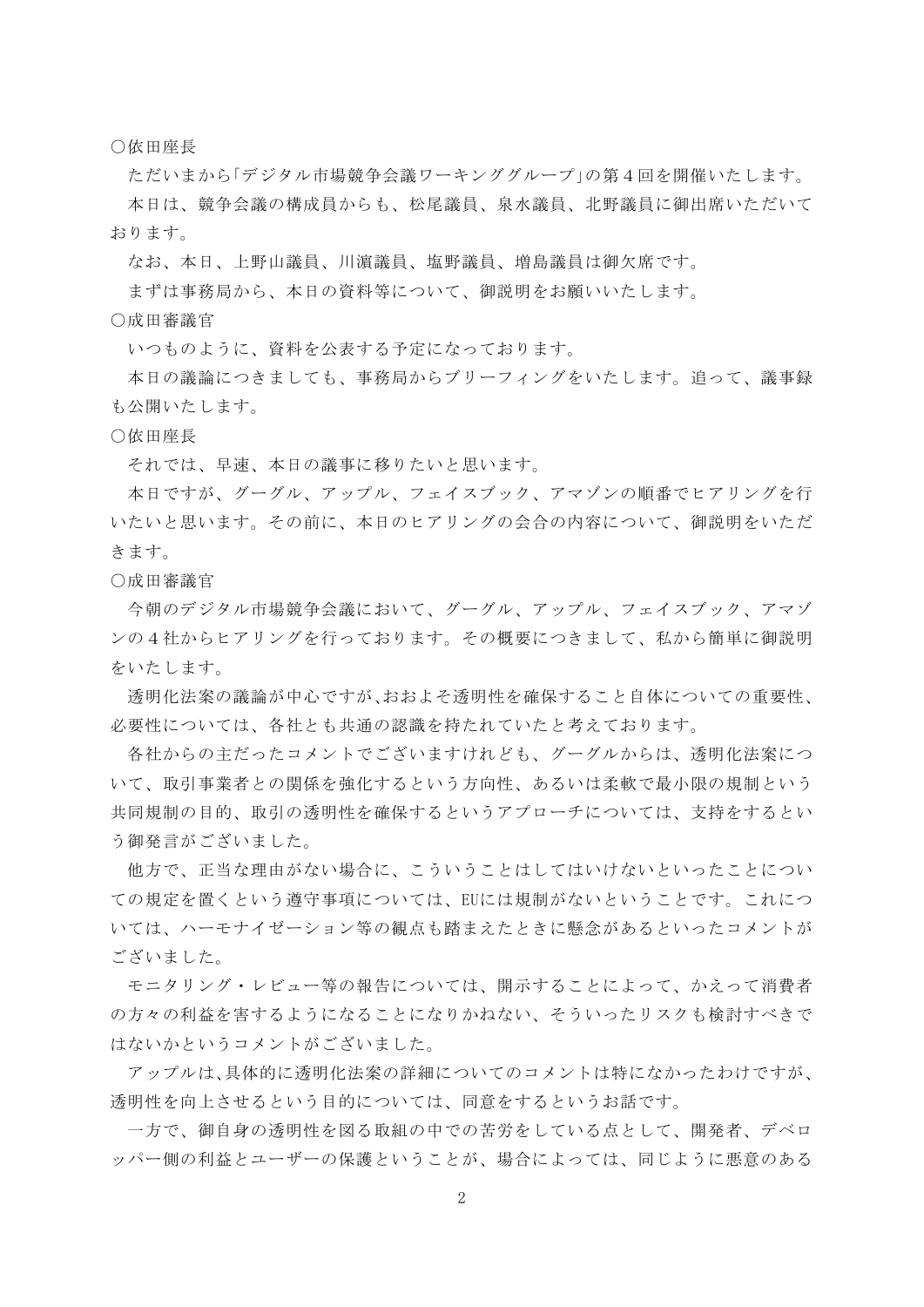事業者が悪用するといったケースもあるので、そこのバランスをとっていくことが非常に 難しく、そこは重要だというコメントがございました。

フェイスブックは、法案について、詳細のコメントはございませんでしたが、競争につ いては、特にルールが重要だろう、ほかのサービスにスイッチできるようにすることが大 事だといったコメントです。

プライバシー強化についての取組として、データが使われないようにする選択肢も用意 するといったこともやっている、ポータビリティーが大事だといったコメントがございま した。

アマゾンは、透明性のある公正なビジネスは重要だという認識はございました。一方で、 小売業の中では厳しい競争があるということで、リアルな店舗での小売とオンラインモー ルとの競争環境を、規制を導入するに当たっては、公平にすべきだというコメントがござ いました。

出店者のデータを活用しての直接販売製品、自社の販売の優遇はやっていないといった コメントがございました。

企業結合ガイドラインについては、グーグルから、ネットワーク効果を判断していくと ころは、慎重に検討をしていく必要があるだろうといった話です。

消費者優越ガイドラインについて、同じくグーグルから、多様なステークホルダーにど ういう影響を及ぼす可能性があるかということを、しっかり検討したほうが良いのではな いかというコメントがありました。

同じく消費者優越ガイドラインについて、アマゾンから、どういったデータに価値があ るものなのか、あるいは間接ネットワークの効果をどう判断するのかといったところにつ いて、非常に難しい問題で若干懸念を持っているといったコメントがございました。

私からは以上でございます。

○依田座長

ありがとうございます。

まずグーグルからヒアリングを始めていきます。

それでは、まずグーグルからお呼びしたいと思いますので、少々お待ちください。

## (グーグル入室)

○依田座長

今日は、ワーキンググループにお越しいただき、どうもありがとうございました。お忙 しい中、御協力いただき、どうもありがとうございます。

これからワーキンググループについて始めたいと思いますので、まずグーグルから、15 分間のプレゼンテーションをいただき、その後、30分間の質疑応答に移りたいと思います。

それでは、アダム、15分間のプレゼンテーションをよろしくお願いいたします。

○Adam Cohen様(グーグル)

(以下、英語による発言の後に、日本語仮訳を記載)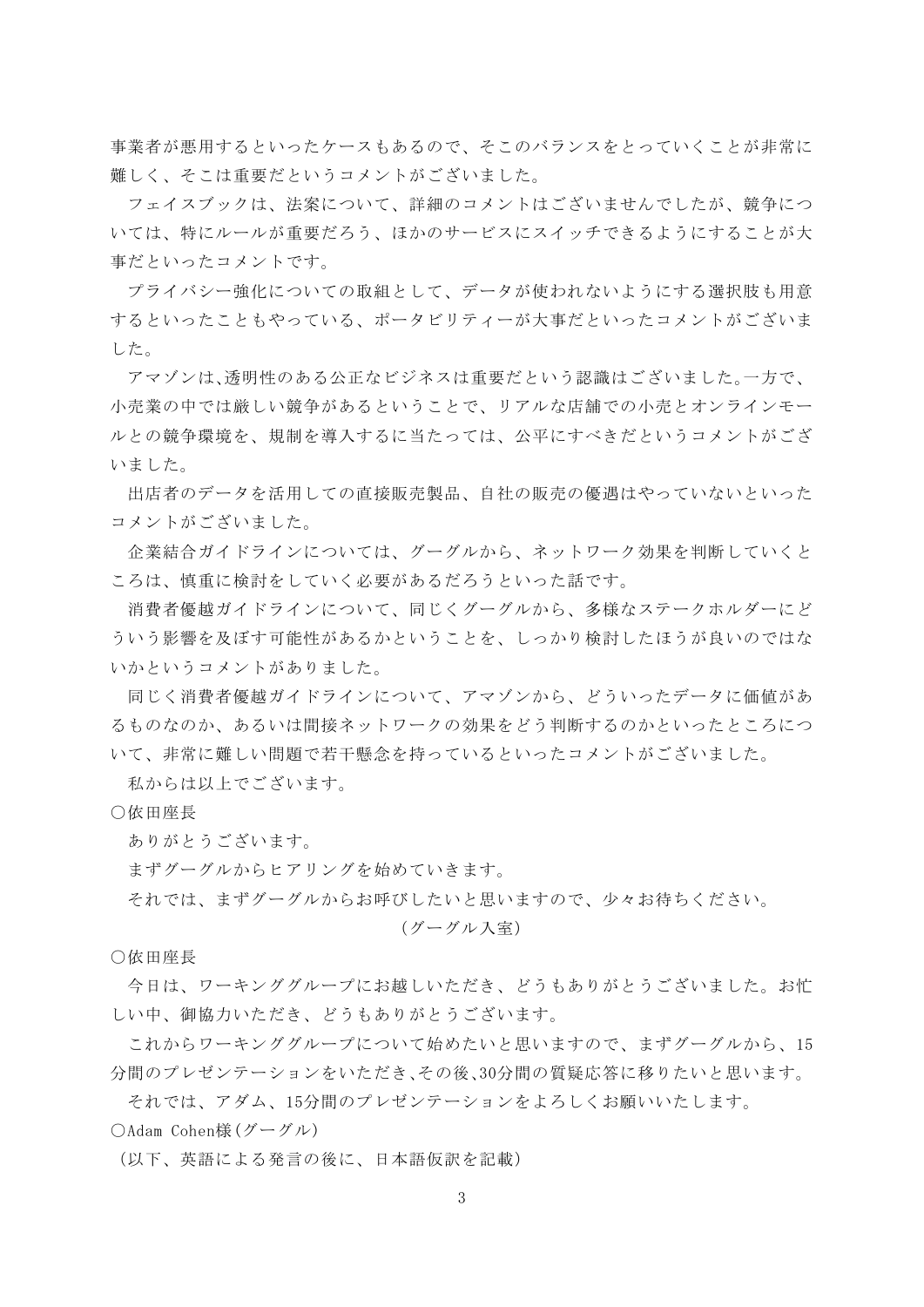To members of the working group, thank you for inviting me to be here today. On behalf of Google, we thank you for the opportunity to discuss these issues, which are of great concern to the Government of Japan, to this working group and to Google as well. We welcome the government's desire to strengthen relationships between digital platforms and their business partners.

As an application store operator, Google has strong commercial and reputational incentives to clearly communicate our policies. Doing so ensures we continue to attract businesses to our platforms, which in turn enhances the user experience and also drives increased engagement for advertising partners.

However, Google can only succeed by balancing the interests of our users, applications developers, and advertisers, which are not always aligned. It's from that perspective that we consider the proposed regulations.

As a preliminary matter, we support the international harmonization of regulation in this area, which benefits both companies working in Japan, as well as Japanese companies operating globally. Adopting platform-to-business regulations in Japan that are inconsistent with these principles of regulations in other countries could lead to undue regulatory burdens and discourage businesses from operating globally and force companies to create different versions of products to comply with regional regulations.

Harmonization of regulation, by contrast, allows countries and business operators to collaborate efficiently and to share solutions to common problems. The EU, the European Union's platform-to-business regulation is a useful reference point in this regard. In developing its regulation, the European Union require that digital platforms be transparent about certain conduct, but did not deem specific business decisions as presumptively requiring justification. We are generally supportive of this approach.

Our experience in other jurisdictions also suggests it's important to define which businesses are included or excluded in the scope of new regulations. A scope that includes online retail markets and applications markets, would be a logical outcome of the government's fact-finding exercise.

Before I discuss the specifics of the proposed platform-to-business regulations, I wanted to briefly comment on the government's co-regulation approach. We support the objectives of this approach, which we understand to be flexibility and avoiding undue regulatory burdens. We look forward to working with the government on specific details of co-regulation, which are critical to ensuring such an approach achieves the desired outcomes.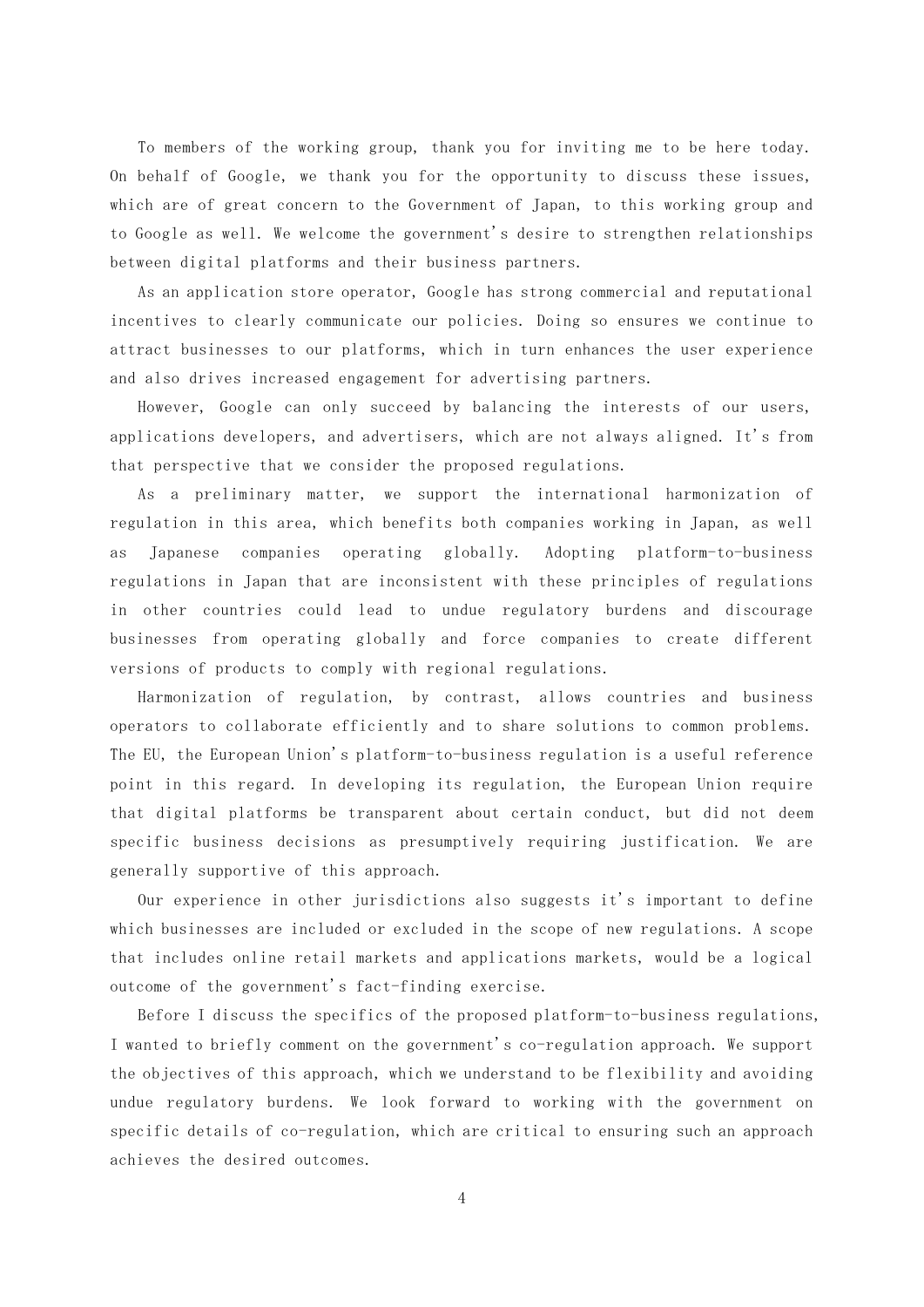Turning to the content of platform-to-business regulations. We are supportive of the key objective and first principle of the proposed regulations, transparency. A platform-to-business regulation should encourage clear communication between platforms and business users. Being transparent helps attract businesses to our platform. We support requirements to make our terms and conditions plain and intelligible, including a general return and refund policy easily available online.

Google also supports a requirement that platform operators provide notice and clearly communicate material changes to business customers. We encourage the government to consider following the European platform-to-business regulation by allowing for platforms to make changes immediately in response to legal requirements, and in other situations to address unforeseen and imminent dangers to the service, consumers or to business users. We would also encourage flexibility and how we implement the disclosure requirements as we constantly review and adapt to the best way to reach our users and business customers.

Any platform-to-business regulation should promote transparency, while still allowing for flexibility to protect platforms and their users. Google believes that platforms should inform business users about which behaviors can lead to removal or suspension, and our Developer Program Policy for Play, our application store, does just that.

Japan should follow the lead of the European platform-to-business regulation in requiring that platforms clearly provide these conditions, but flexibility is important. Platforms need sufficient legal protection to be able to remove content that violates their terms of service and has the potential to harm consumers. Platforms should also be able to ensure that explanations or restrictions, suspension or termination policies do not provide guidance for bad actors to manipulate these systems.

Google also believes that platforms should provide clear explanations of how their products work to assist business customers to take full advantage of their services, including general information about how ranking algorithms operate. For example, we equip developers with best practices to help them succeed on Google Play, and developers can find out exactly how their apps are ranked in our AppStore by consulting the Google Play console.

We understand that the forthcoming regulations will focus on requirements to disclose general principles about how ranking works, which is in line with the European Union's platform-to-business regulation. We support this effort to harmonize regulations with the EU and other jurisdictions.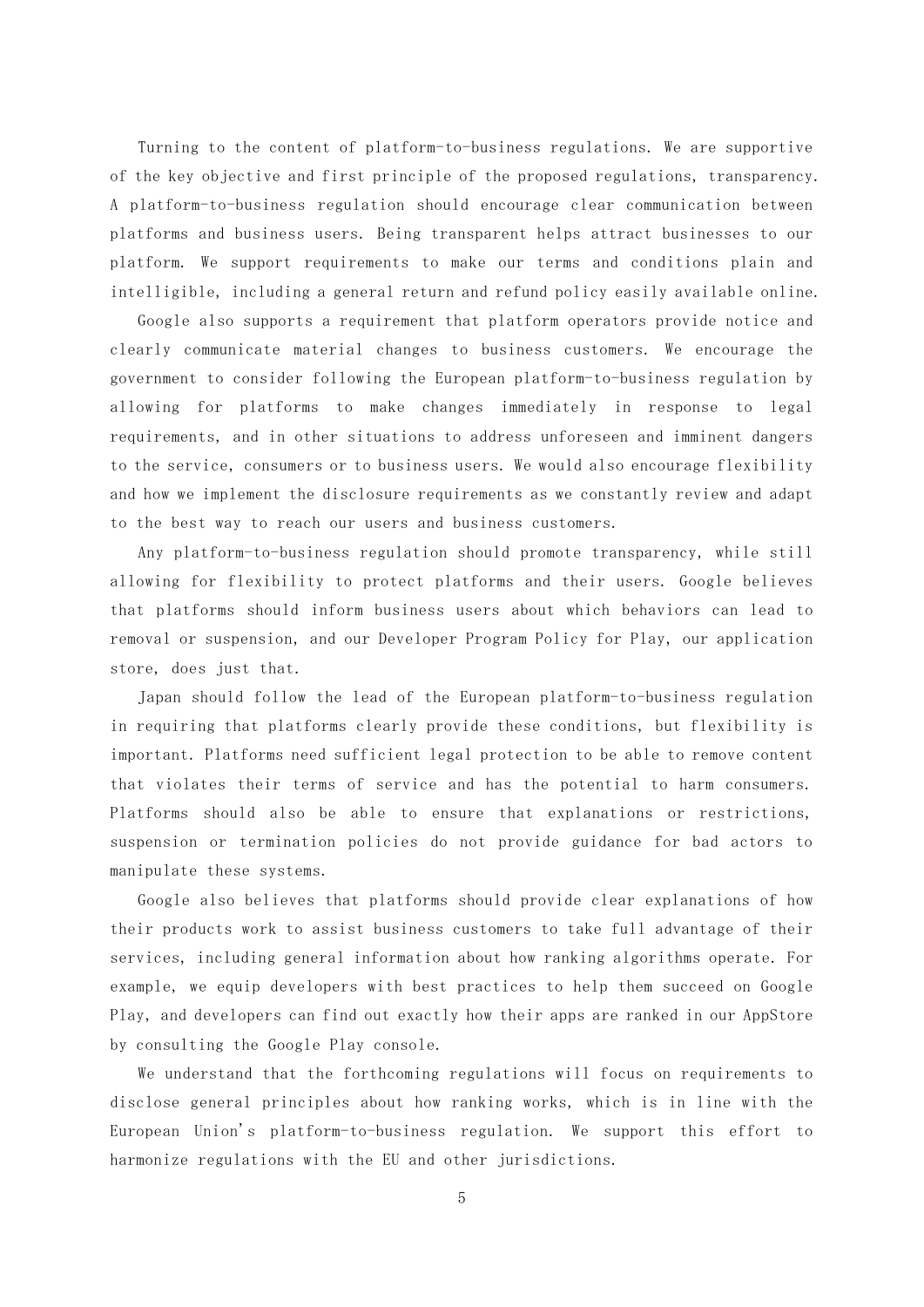We have concerns in relation to the second principle of the proposed regulations, requirements that platforms justify certain categories of business decisions. In developing its platform-to-business regulation, the European Union required the digital platforms, be transparent with partners, but did not deem specific business decisions as presumptively requiring justification.

As in the European Union, we believe transparency measures should be the core objective of Japan's proposed regulations. We also believe that this requirement would raise practical implementation issues. The measure of whether something is justifiable is constantly evolving in the dynamic markets, in which digital platforms operate. Business decisions often require a complex balancing of interests of various parties, and what might be justifiable from one perspective might not be justifiable from the perspective of another.

For instance, we have concerns that the proposed regulations identify a unilateral decision by a platform to make changes to its offerings as an action requiring justification. Platforms sometimes need to swiftly make changes to their operations in ways that can affect business partners and users. For example, to address emergent security or user safety concerns. It is not clear why there should be a heightened level of scrutiny for this type of activity, in the absence of a demonstrated competition concern or other suspected violation of law.

Accordingly, we believe that potential issues should be addressed through enforcement of the Anti-monopoly Act, as supplemented and strengthened with new transparency requirements, rather than a preemptive approach that presumes certain behaviors to be harmful.

If the government does pursue an approach, which presumes that certain business conduct needs justification, we think it is important that government recognizes there could be a broad range of justifications for decisions made by digital platforms. In the multi-sided markets in which digital platforms operate, it is frequently necessary to balance competing interests.

For example, an action that is necessary to protect users from a malware threat could require swift action that could impact developers unexpectedly. It is important that the complete range of competing interests be taken into account.

The third principle of the proposed regulations involves reporting requirements. We encourage consideration of the risks the proposed reporting requirements can create for platform operators and the businesses and consumers that use these platforms. For example, increased reporting in some areas could provide opportunities for bad actors to misuse or manipulate our services. Additionally,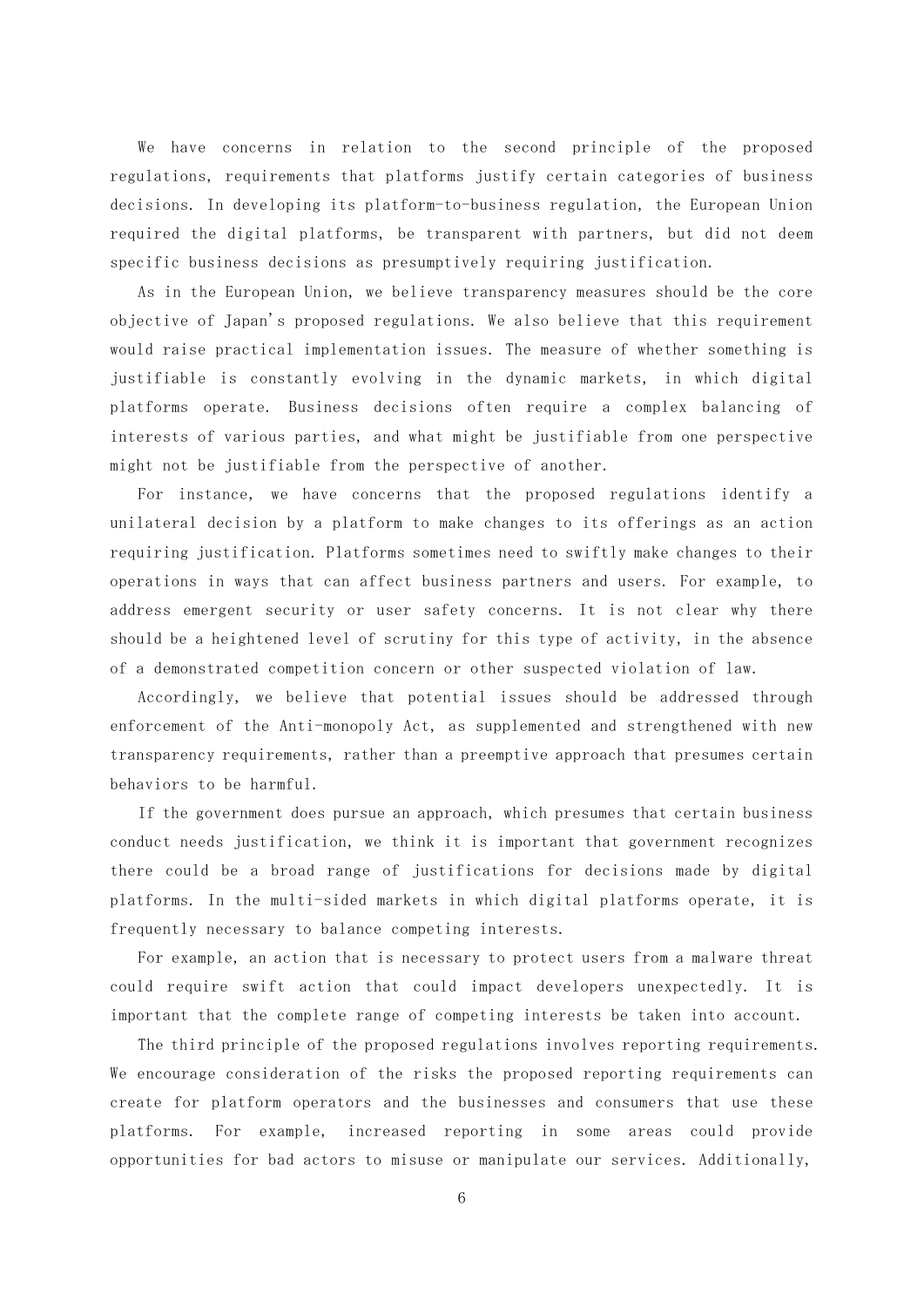we encourage a flexible approach to both the form and content of any reporting requirements to reflect the experiences of digital platforms operating and dynamic markets.

We also understand that the government is considering changes to the guidelines related to the Anti-monopoly Act. We agreed that the government should carefully weigh subjects like network effects, the value of data and the nature of competition in high technology markets when deciding whether to permit acquisitions. We think it is important that these factors be considered on a case by case basis, and in light of empirical observation, to ensure any concerns are supported by facts when examined in detail.

We would also respectfully request that the government exercise caution when developing a new standard for assessing the potential competition. Google recognizes that it is often difficult to determine at the time of a transaction, what the future plans of other markets may be and whether a company being acquired is in fact, a potential competitor of the acquirer's products and services.

The current proposal is overly broad and could capture businesses that have no intention of entering the market. This new standard is much broader than the government's existing standard for identifying potential competition, which requires some indication that the business is planning or likely to enter the market.

In any event, these standards should be harmonized to avoid confusion. It is also important to recognize that mergers and acquisitions help drive innovation and investment in Japan. Unduly strict merger rules could have the unintended effect of depriving sellers of the opportunity to maximize the recovery of their investments and the return on their innovation. This could create disincentives for tech innovators to start their businesses in Japan.

As for the new guidelines for the application of the abuse of superior bargaining position, we humbly request that the government consider how the guidelines could affect different types of stakeholders on digital platforms, including small- and medium-sized advertisers and publishers. For example, data is necessary for the development and operation of many online services, including some types of digital advertising. Mandating changes to data collection and use in the markets in which digital platforms operate, could have unintended consequences for these small- and mid-sized enterprises.

We also humbly request that the government consider the existing privacy law in Japan, which specifically deals with consumer protection and data protection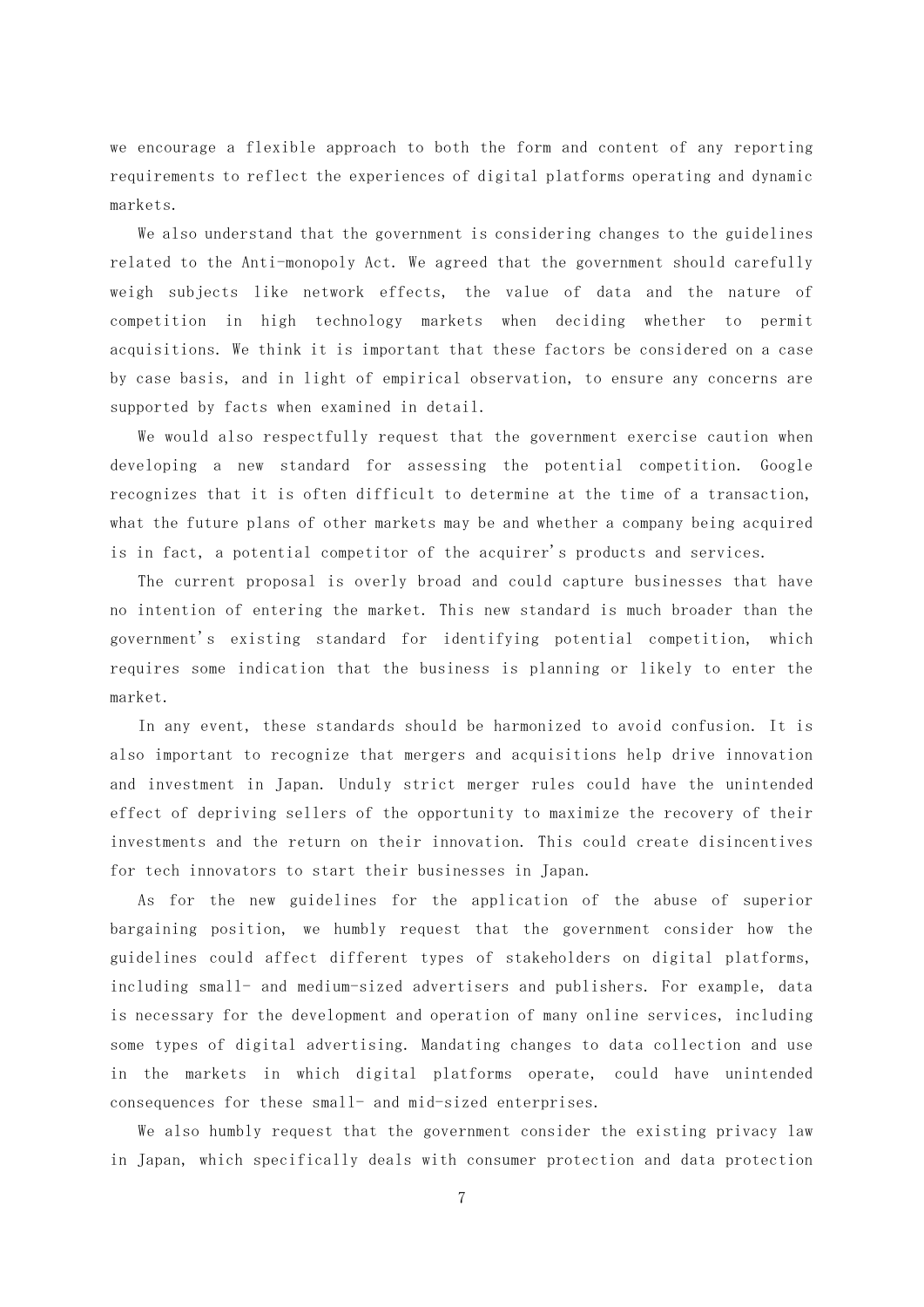before implementing new and overlapping requirements. On that same subject, we also believe that since the ultimate goal of the guidelines is to protect competition and that's to protect consumers and their data, the same privacy rules should universally apply to that data wherever it is held and not just to certain companies. Many organizations that are not digital platforms collect personal data about individuals and often use that data in similar ways to digital platforms. There's no reason to subject the collection, processing, and use of personal data by those companies to different rules or guidelines.

Finally, I want to express that Google agrees with the government that enabling users to understand how their data is being collected and used is of paramount importance. We thank the government for its attention to this issue. Google is fully committed to providing users with transparency, and control over how data is collected and used. One of the most prominent ways this is done is through Google's Privacy Policy where Google seeks to clearly explain the type of information Google collects from users. Why Google collects data, and how it is used, the ways in which Google shares user information, and the controls and choices users have over their privacy.

In addition, we have tools to help users make decisions about what information they are sharing, with whom they're sharing it, and what to expect when they do share it. We've seen meaningful user engagement with these privacy tools. Given all the concerns around user data and privacy, we are mindful that more can be done to educate Japanese users on the availability of these tools and how to use them. We're striving for improvement in this regard to increase awareness among Japanese consumers, as to how they can exercise control over their data.

Thank you. In closing, I want to emphasize my thanks to the government for convening this important day of discussion, and to this working group, for your time and your attention to these important matters. Google is committed to continue working cooperatively toward the goals I think that we all share. Thank you. (仮訳:

ワーキンググループの皆様、本日はお招きいただき有難うございます。日本政府、本ワ ーキンググループ、そしてGoogleにとっても非常に関心の高い課題について議論の場を頂 けましたことに、Googleを代表して感謝申し上げます。

デジタル・プラットフォームとそのパートナーとの間の関係を強化するという日本政府 の政策の方向性をGoogleは歓迎します。Googleは、アプリストアの運営者として、Google のポリシーを明確にパートナーに伝えることは重要だと考えており、ビジネス及びレピュ テーションの観点からも同様です。ポリシーを明確に伝えることは、Googleのプラットフ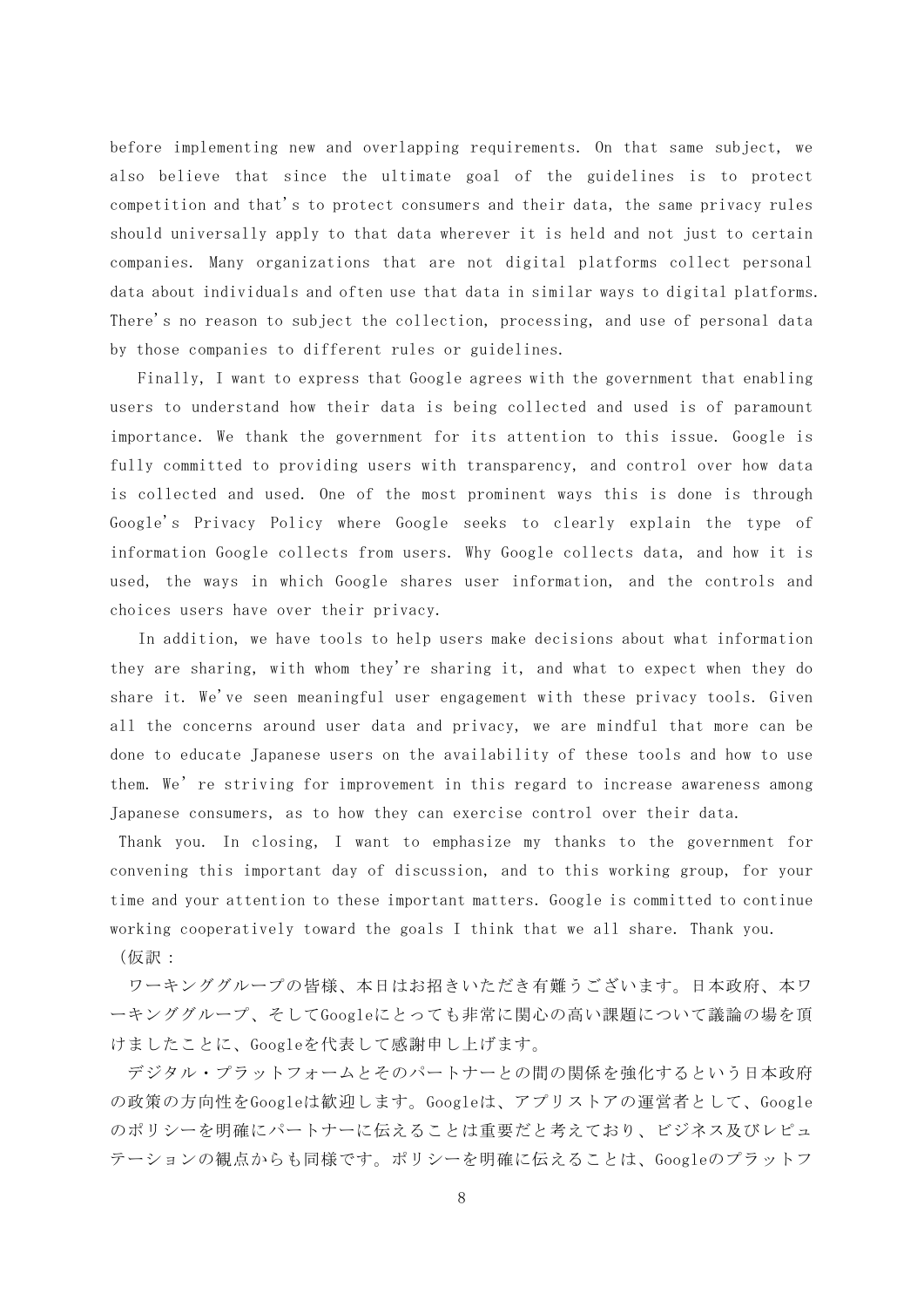ォームにビジネスをさらに呼び込むことを可能にし、ひいてはユーザーエクスペリエンス を向上させると共に、広告パートナーにとってもエンゲージメントの向上が期待できます。 しかしながら、Googleは、ユーザー、アプリ開発者、広告主の利害のバランスを図らなけ ればならず、しかもこれらの利害は必ずしも一致しているわけではありません。Googleは、 このような観点から今般のプラットフォーム規制案につき意見を申し上げます。

まず申し上げたいのは、Googleは、プラットフォーム規制の分野における規制の国際的 な調和を支持しているという点です。国際的な調和は、日本で事業を営む企業及びグロー バルに事業を展開している日本企業の双方に利益をもたらします。

他国における規制の原則と矛盾するプラットフォーム規制を日本で採用するとなれば、 規制対応への過度の負担を強いる可能性があり、ビジネスのグローバル展開を阻み、企業 に対し地域ごとに異なる規制に適応した複数のバージョンのサービス提供を余儀なくさせ る可能性があります。これと対照的に、規制の調和が達成されていれば、国と事業者が効 率的に協力し、共通の課題に対する解決策を共有することが可能となります。

この点においては、EUのプラットフォーム規制が参考になります。プラットフォーム規 制を策定するにあたり、EUでは、特定の行為について透明性の確保をデジタル・プラット フォームに要求したものの、特定の事業上の行為を禁止行為と定めることまでは要請しま せんでした。Googleは、このようなアプローチを支持しています。

また、他の法域におけるGoogleの経験から申し上げましても、新たな規制を導入する際 にはその規制の範囲に含まれる、あるいは含まれないビジネスを明確にしておくことが重 要です。規制の対象範囲がオンライン小売市場とアプリ市場のみであれば、政府が行った 実態調査の論理的な帰結であると考えます。

プラットフォーム規制案の詳細に入る前に、政府が提案する「共同規制」アプローチに ついて簡単にコメントさせてください。このアプローチが目的とするところは、柔軟性を 保ち、規制対応への過度な負担とならないよう配慮することにあると理解しています。 Googleはこれらの目的を支持すると共に、この共同規制の詳細について政府と連携してい くことを期待するだけでなく、また、そうすることがこの規制の本来の目的を達成するた めに非常に重要であると考えております。

次に、プラットフォーム規制案の内容について、コメントさせていただきます。

Googleは、規制案の主要な目的であり、第一の論点項目である透明性の確保を支持して います。

プラットフォーム規制は、プラットフォームとビジネスパートナーとの間の明確なコミ ュニケーションを促進するものであるべきです。透明性を確保することは、ビジネスを Googleのプラットフォームに呼び込む上で重要であり、Googleは、利用規約を平易で分か りやすい表現で定め、また、オンラインで容易にアクセスできるようにし、返品・返金に 関する一般的なポリシーを公開するという要件を支持します。

また、規約の重大な変更については、通知を行い、明確に伝達するべきであるとの要件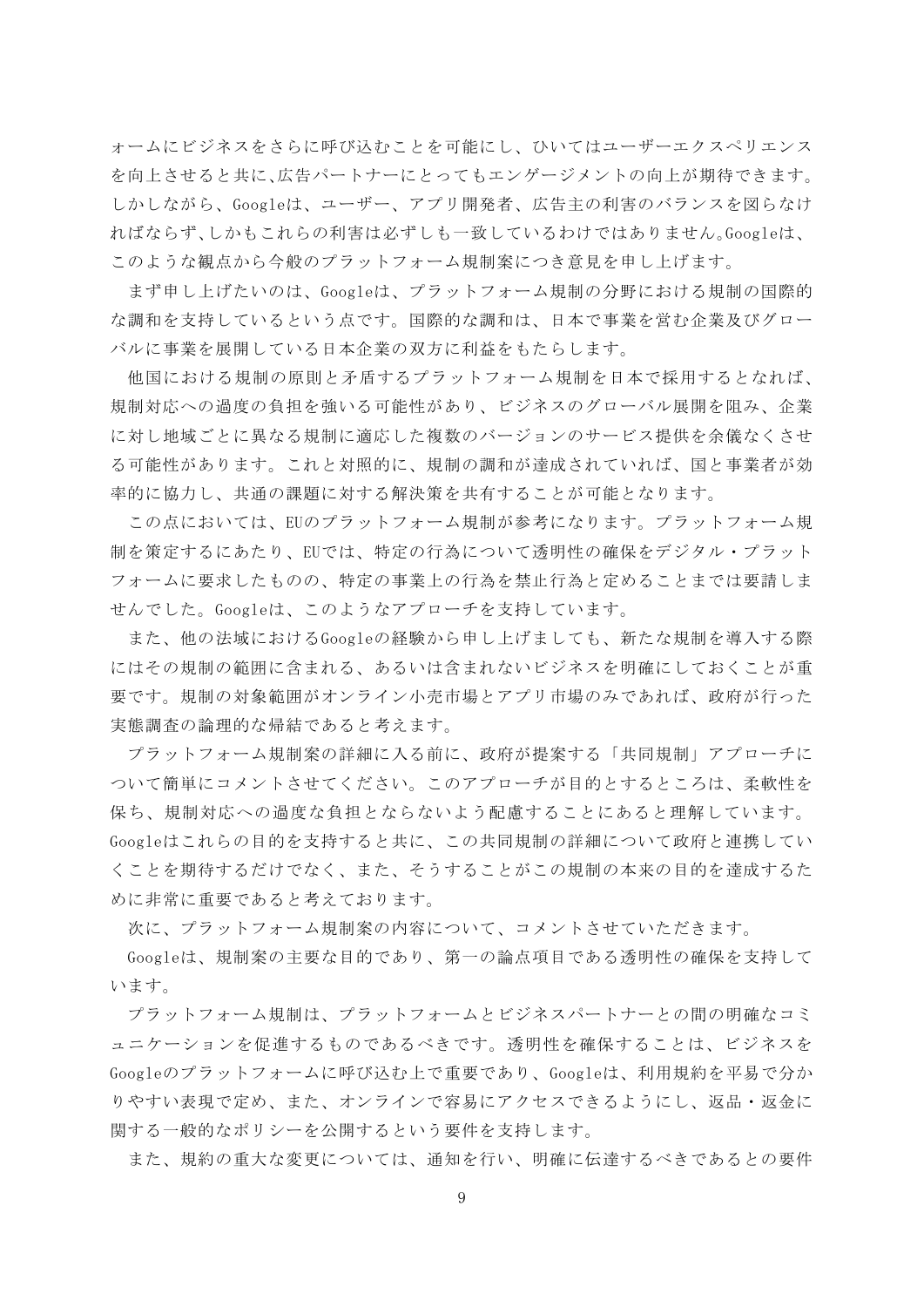もGoogleは支持します。Googleは、政府がEUのプラッフォーム規制に倣って、法律に基づ く要請に従う場合、または、サービス、ユーザー若しくはビジネスパートナーに対する予 期できない切迫した危険が及ぶような場合や、迅速な対応が必要な場合にプラットフォー ムが直ちに規約の変更を行うことができるよう例外規定を設けるべきと考えます。

また、透明性に関する要件をどのような方法で実施するかについては柔軟性が求められ るべきと考えます。Googleは、ユーザーやビジネスパートナーと関係を構築するための最 善の方法が何かを絶えず見直しながらこれに対応しています。

プラットフォーム規制においては、プラットフォーム及びそのユーザーを保護するため の柔軟性を認めつつ、透明性の確保を促進すべきです。どのような行為がアカウントの削 除や停止につながるかについて、プラットフォームはビジネスパートナーに対して情報を 提供すべきであるとGoogleは考えています。実際、Google Playのデベロッパー・プログラ ム・ポリシーは、まさにそうした情報提供を行っています。日本においても、EUのプラッ トフォーム規制の先例に倣って、こういった条件を明示することをプラットフォームに求 めるべきであると考えます。

しかしながら、柔軟性もまた重要です。利用規約に違反し、ユーザーに害を及ぼす可能 性のあるコンテンツについては、それをプラットフォームが削除することが法的に認めら れるべきです。また、制限、停止や解除に関するポリシーについての説明が、かえって悪 意のある者によるシステムの不正操作を招くことがないよう、プラットフォームによる情 報提供には柔軟性が与えられるべきです。

また、ビジネスパートナーがプラットフォームのサービスを最大限利用できるよう、プ ラットフォームはその提供するサービスの仕組みの概要について明らかにすべきであると Googleは考えます。これにはランキングに関するアルゴリズムがどのような仕組みで機能 しているかについての一般的な情報を含みます。一例を挙げると、Googleは、ビジネスパ ートナーであるデベロッパーに対して、Google Playにおいて成功するためのベストプラ クティスを提供しています。デベロッパーは、Google Play Consoleを使えば、アプリスト アでの自らのアプリのランキングを正確に知ることができます。

Googleは、検討中のプラットフォーム規制が、ランキングの仕組みの一般的な情報を開 示することを要件とすることに焦点を当てるものであり、EUのプラッフォーム規制に沿っ たものであると理解しています。このように日本政府が他の法域の規制と調和を図ろうと されていることをGoogleは支持します。

規制案の第2の論点項目、すなわち、プラットフォームに対して禁止行為類型を設定する という要件に関し、Googleは懸念を有しています。プラットフォーム規制を策定した際、 EUにおいては、デジタル・プラットフォームがパートナーに対して透明性をもって接する ことを義務付けはしましたが、具体的な事業上の行為を禁止行為と定めることまでは要請 しませんでした。EUと同様に、日本で提案されているプラットフォーム規制についても、 透明性の確保を主要な目的と位置付けるべきです。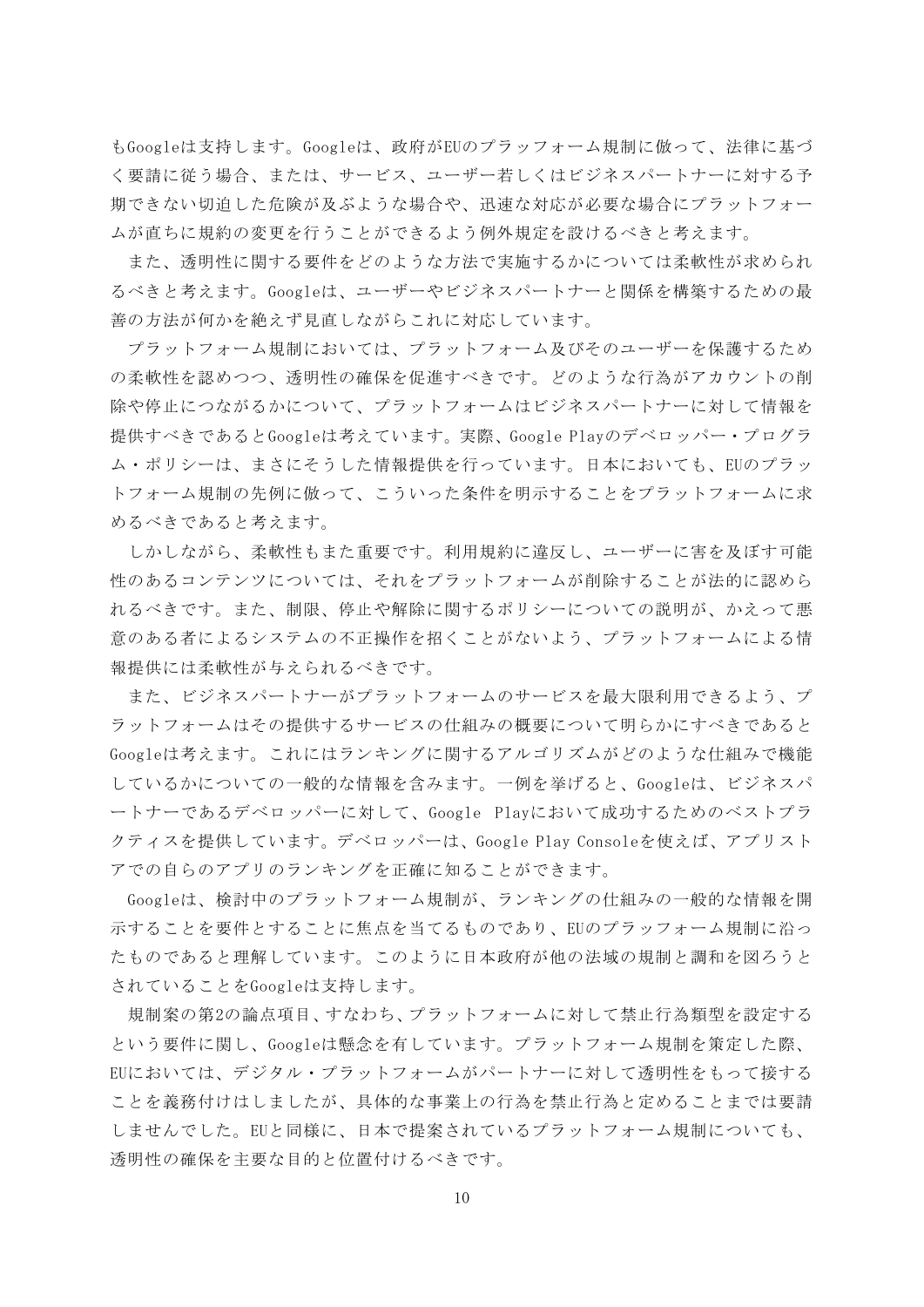また、この禁止行為に関する要件は、規制を遵守するにあたって実際上の問題を生じさ せます。すなわち、デジタル・プラットフォームが事業活動を行うデジタル市場は変化の 激しいものであり、何が「正当」かは、絶え間なく変化しています。ビジネス判断は関係 者間の利益を複雑に調整しながらなされるものであり、ある関係者にとって正当なものが 他の関係者にとって正当ではないということが頻繁に起こり得ます。

例えば、プラットフォームは自らの判断により提供するサービス内容を変更することが ありますが、こうした行為について禁止行為類型を定めるという規制案に関しては、Google は懸念を有しています。プラットフォームは時として、ビジネスパートナーやユーザーに 影響を及ぼしうるよう形で業務についての変更を迅速に行わなければならないことがあり ます。例えば、セキュリティや安全性に関する緊急の問題に対応する場合がこれに該当し ます。このような類型の行為について、競争上の懸念やその他の法令違反の疑いが具体的 に示されていないにもかかわらず、なぜより厳しい精査が必要とされるのかが、現在の法 案では明らかにされておりません。

したがって、潜在的な問題については、予め特定の行為を有害であると推定するアプロ ーチではなく、独占禁止法の執行において対処することとし、それを新たに導入される透 明性要件によって補完・強化するアプローチがむしろ適当であるとGoogleは考えます。

仮に、それでも政府として特定の事業上の行為につき禁止行為を定めるというアプロー チを採用する場合には、Googleは、デジタル・プラットフォームが行うビジネス判断は様々 な理由に基づいて行われるということを政府に認識していただくことが重要であると考え ます。デジタル・プラットフォームが事業活動を行う多面的市場においては、競合する利 害のバランス調整が必要になる状況が頻繁に起きます。

例えば、マルウェアの脅威からユーザーを保護するために必要な措置は、ビジネスパー トナーであるデベロッパーに対して予期せぬ影響を与えかねませんが、一方でユーザー保 護のために迅速な対応が必要となります。このように、競合する様々な利害のすべてを網 羅して考慮することが重要です。

規制案の第三の論点項目は、報告に関する要件です。Googleは、検討されている報告要 件がプラットフォーム並びに当該プラットフォームを利用するビジネスパートナー及びユ ーザーにもたらす可能性のあるリスクについても検討することを提案します。例えば、あ る分野において報告要件が加重された結果、そのことを奇貨として悪意のある者がシステ ムの不正操作やサービスの不正利用できるといった事態が発生する可能性があります。こ のような事態を避けることは重要です。

さらに、報告要件の方式及び内容を定めるに当たっては、ダイナミックな市場において 事業を行っているデジタル・プラットフォーム各社の経験を十分に反映するべく、柔軟な アプローチを採ることをGoogleは提案します。

政府は、独占禁止法上の企業結合ガイドラインの変更を検討しているものとGoogleは理 解しています。企業結合を承認するか否かを判断する際に、ネットワーク効果、データの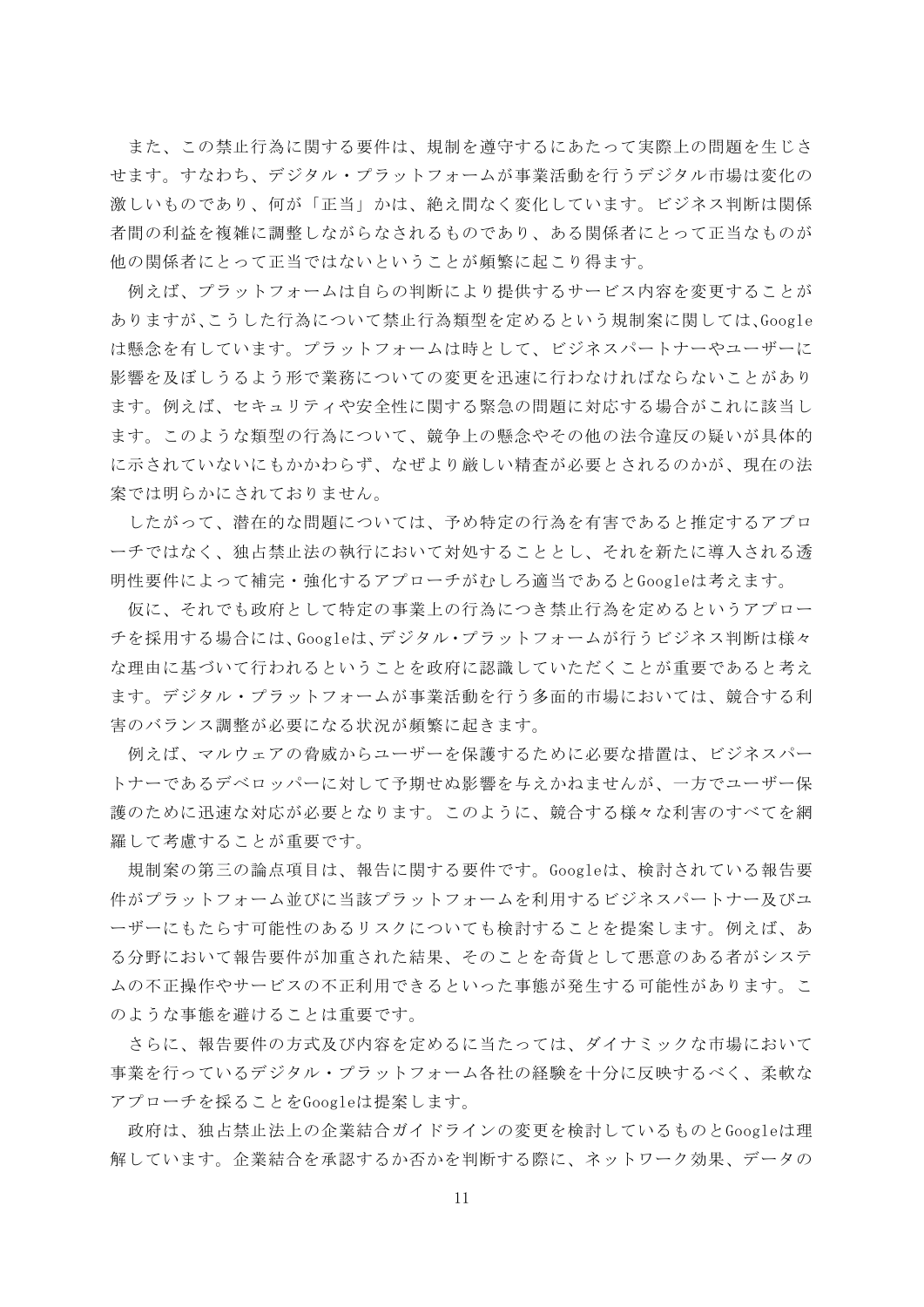価値、及びハイテク市場の競争特性を慎重に検討すべきであるという見解にGoogleも賛同 します。また、これらの要素が、個別のケースに応じて、憶測ではなく、証拠に裏付けら れた経験的事実に基づいて、検討されることが重要と考えます。そうすることで、企業結 合審査において提起された懸念につき、事実によって裏付けられたものであるか精査する ことを確保できます。

また、Googleは、政府が潜在的競争の評価を行うための新たな基準を策定する際には、 慎重を期していただきたいと考えています。取引の時点で、他の市場関係者の将来の計画 について判断すること、また、被買収企業が、実際に買収企業の製品やサービスの潜在的 な競合であるか否かについて判断することは、しばしば困難であるとGoogleも理解してい ます。

しかし、現在の改正案は過度に広汎であり、潜在的競争の有無の判断にあたり、市場に 参入する意思のない企業も考慮の対象に含まれてしまう可能性があります。新しい基準は、 潜在的競争の有無を判断するための既存の基準、すなわち、ある企業が市場参入を計画し ていること又はその可能性があることを示す何らかの兆候を必要とするというこれまでの 基準よりも、はるかに広汎です。またいずれにせよ、これらの基準は、混乱を避けるため にも、国際的な基準と調和している必要があります。

また、企業結合は、日本国内にイノベーションや投資を引き寄せる原動力となっている ことを認識することが重要です。過度に厳しい規則を定めれば、最大限に投資額を回収し た上で、イノベーションによってもたらされるリターンを最大化する機会をスタートアッ プ企業から意図せずに奪ってしまう可能性があります。そうなっては、テクノロジーイノ ベーターが日本でビジネスを始めるインセンティブを削いでしまう可能性があります。

優越的地位の濫用の適用に関する新たなガイドラインについては、Googleは、ガイドラ インが、大小様々な広告主及びパブリッシャーを含む、デジタル・プラットフォーム上の 多様なステークホルダーにどのような影響を与えるかを、政府にご検討いただきたいと考 えています。例えば、データは、デジタル広告を含む、多くのオンラインサービスの開発 や運営にとって必要不可欠なものです。デジタル・プラットフォームが事業活動を行う多 面的市場において、データの収集方法や使用方法について一定の変更を義務付けた場合、 中小企業を含むステークホルダーに意図せぬ影響を及ぼす可能性があります。

また、Googleは、既存の要件と重複する新たな要件を導入する前に、ユーザー保護やデ ータ保護を本来的に取り扱う、既存の個人情報保護法の活用を政府において検討すること を提案します。

さらに、Googleは、このガイドラインの最終的な目標が、競争を保護し、その帰結とし てユーザーとそのデータを保護することにあると理解しております。そうだとすれば、特 定のプラットフォーム企業だけを規制対象とするのではなく、データを保有する全ての企 業に対して同一のプライバシー規制が適用されるべきであると考えます。デジタル・プラ ットフォームではない多くのその他の企業もユーザーの個人データを収集し、そのデータ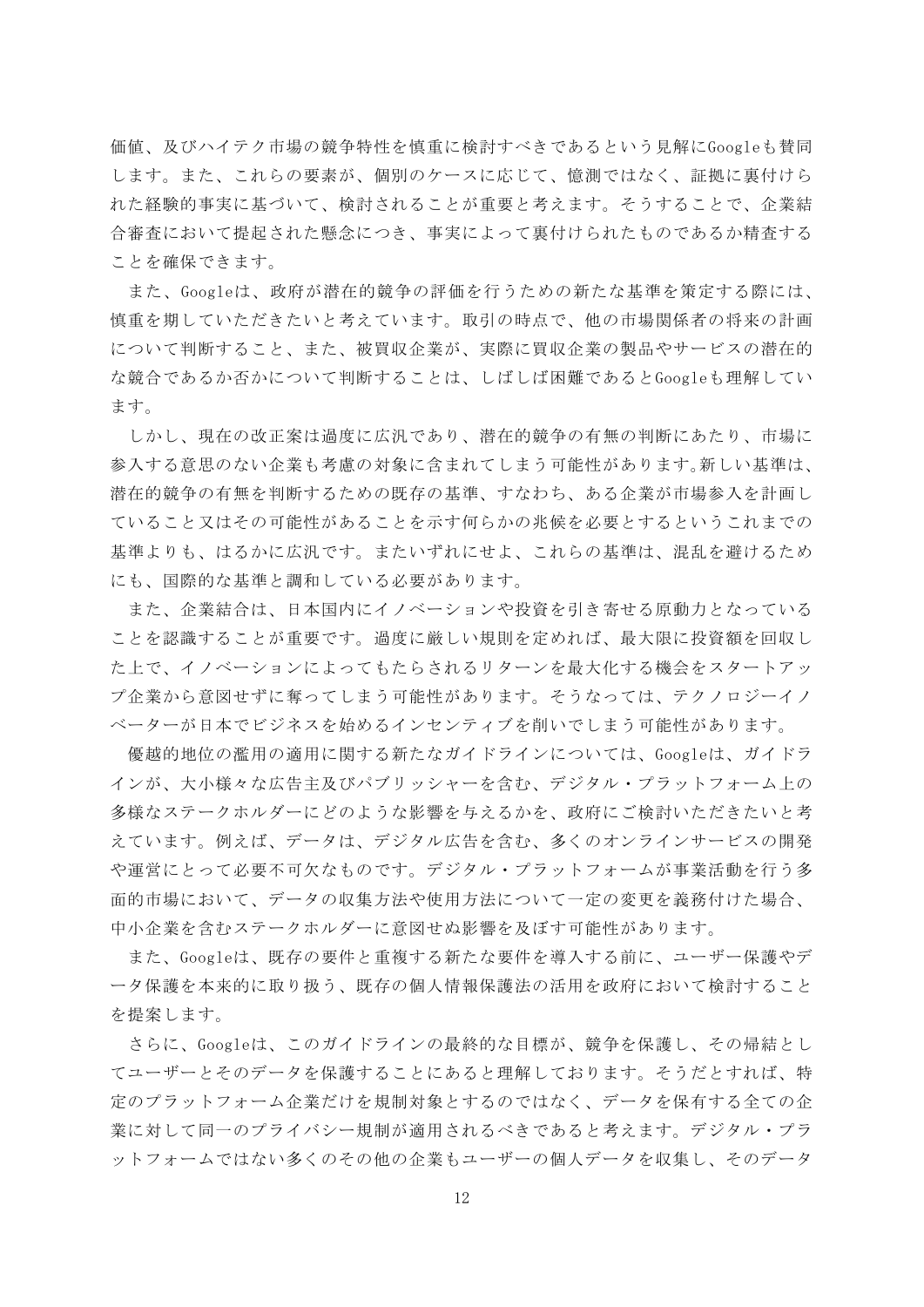をデジタル・プラットフォームと同様の方法でしばしば使用しています。こういった企業 による個人データの収集、処理、利用について、プラットフォームと異なる規制やガイド ラインを適用する理由はありません。

最後になりますが、ユーザーのデータがどのように収集され、使用されているかをユー ザーが理解できるようにすることが非常に重要であるとする政府の見解にGoogleも賛同し ます。また、政府がこの課題に関心を示して下さったことに感謝申し上げます。

Googleは、ユーザーのデータの収集及び使用の方法について透明性を向上させ、コント ロールの手段をユーザーに提供できるよう全力で取り組んでいます。その中でも中心的な 方法は、Googleのプライバシーポリシーを通じたものです。このプライバシーポリシーに おいて、Googleがユーザーから収集する情報の種類、Googleがデータを収集する理由とそ の使用方法、Googleがユーザー情報を共有する方法、プライバシーの保護についてユーザ ーが有するコントロールの方法及びオプションなどについて明確に説明しています。

さらに、どの情報が誰と共有され、共有された場合に何が起こるのかについて、ユーザ ーの意思決定を手助けするツールをGoogleは提供しています。これらのプライバシーツー ルを用いた有意義なユーザーエンゲージメントがこれまでも行われてきております。一方 でユーザーのデータ及びプライバシーに関連して様々な懸念が提起されていることを踏ま えると、これらのツールの存在と使用方法について日本のユーザーに対してさらなる情報 提供の余地はまだあるとGoogleは考えています。Googleは、日本のユーザーに自らのデー タのコントロール方法について意識を高めてもらうために、この点について絶えず改善に 努めています。

最後になりますが、このような重要な議論の場を設けてくださった日本政府に心より感 謝いたします。また、ワーキンググループにおかれましては、このような重要事項につい て、お時間とご配慮をいただけましたことに、心より感謝いたします。Googleは、我々全 員に共通すると考えられるゴールに向けて、引き続き協力して取り組んで参りたいと考え ております。)

○依田座長

アダム、ありがとうございます。

これから、30分弱、質疑応答を行います。北野議員、どうぞよろしくお願いします。 ○北野議員

Adam, thank you very much for your presentations. I'd like to ask your opinion, on page seven.

I think there's the discussion about disclosing algorithms for search or advertisement optimizations. I would like to actually have your view on how effective this can be. If you disclose algorithms, it can be a core algorithms, also associated with the many filters to actually spike out all the malcontent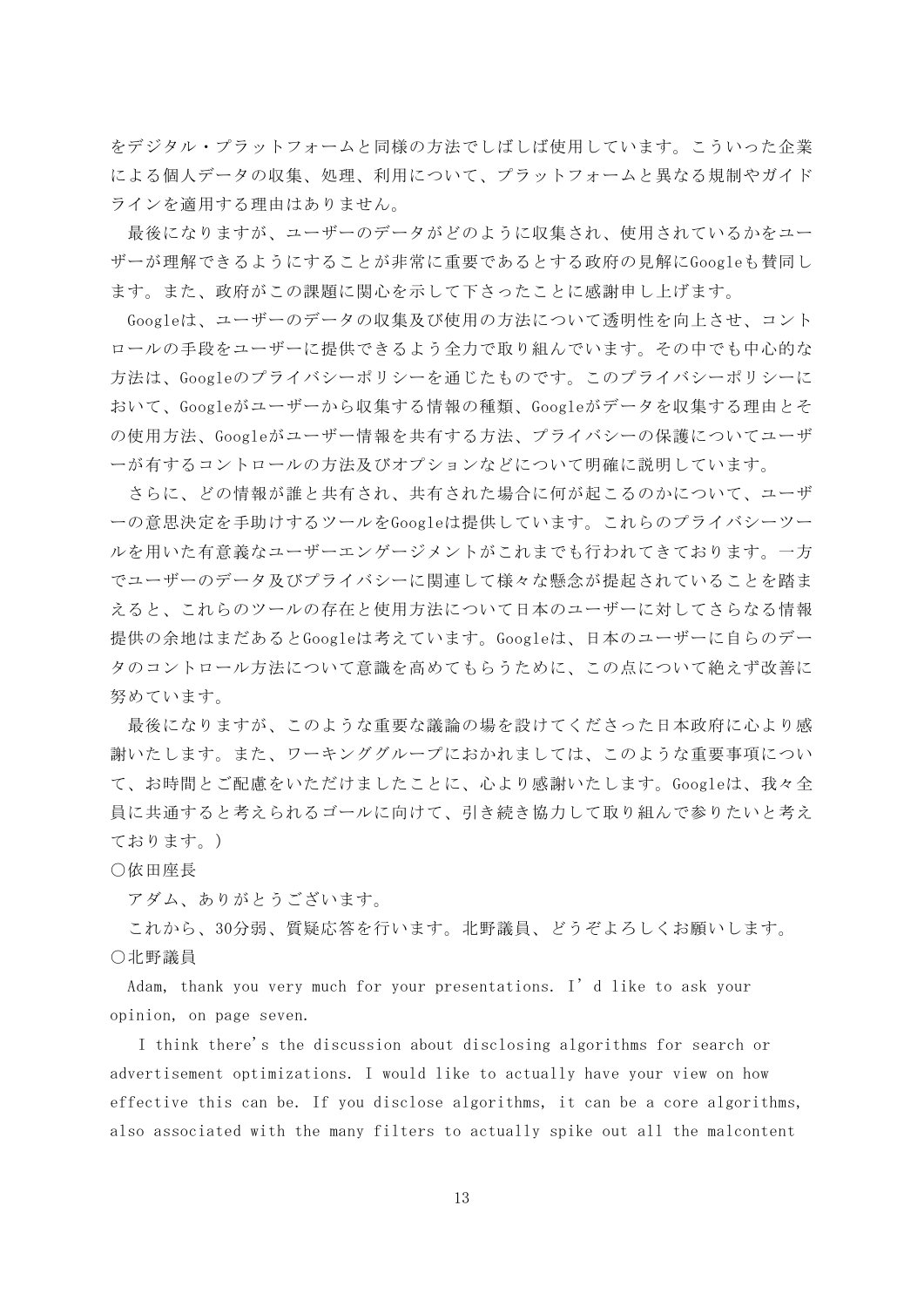and all that. Some of them probably are going to be a trade secret. I think it would be a very complex algorithm I'm sure that you're using.

How much you can actually disclose the algorithms, and even if you disclose that, given the huge data set required to verify what exactly going on, no one will be able to actually verify what you're disclosing is what you're actually doing. For example, what is a meaningful way of disclosure?

At the same time, if we disclose too much, some person or organization might want to take advantage of the algorithm to actually fool the search engines or try to display the malcontents on a higher priority. I think there's a dilemma around these regulations. One way, I would like to know, what is more transparent way of understanding what the platform is doing? At the same time that pose a risk of the maluse, at the same time, what is the verifications for any disclosure to be meaningful?

For this to be a really acceptable, well appreciated in the both parties, I think there'll be need to come up to the conclusions, like a guideline or a regulation that will be comfortable and meaningful for the both side. I would like to have your view on this.

(仮訳:

アダム、プレゼンテーションをどうもありがとうございました。7ページについて、 ご意見をお伺いしたいことがあります。

検索や広告の最適化のためにアルゴリズムを開示することについての議論がありまし たが、これがどの程度まで効果的であるかということについて実際にご意見をお聞かせく ださい。アルゴリズムを開示する場合、それはコアアルゴリズムであると考えられます が、実際にすべての不正なコンテンツ等をはじく多くのフィルターやその他にも関連して いると思います。また、そのうちの一部は恐らく企業秘密になると思います。貴社が使用 するアルゴリズムは確実に非常に複雑なものであると理解しています。

実際にアルゴリズムをどの程度まで開示する可能性があるのでしょうか。また開示し たとしても、ウェブサイトの増大により生じる膨大なデータセットを考えると、実際に貴 社が行っていることを開示しているかどうかを誰も実際には検証することができないので はないでしょうか。例えば、意味のある開示方法とはどのようなものなのでしょうか。

同時に、開示しすぎると、一部の人や組織がアルゴリズムを悪用して実際に検索エン ジンを騙したり、又はより高い優先度で不正コンテンツを表示しようとしたりする可能性 が考えられます。そのため、これらの規制にはジレンマがあるかと思います。一つの方法 として、プラットフォームが何をしているのかを理解するための、より透明性の高い方法 を教えていただきたいと思います。また、これにより、不正使用のリスクが生じますが、 同時に意味のある開示にするためには、どのような確認方法があるのでしょうか。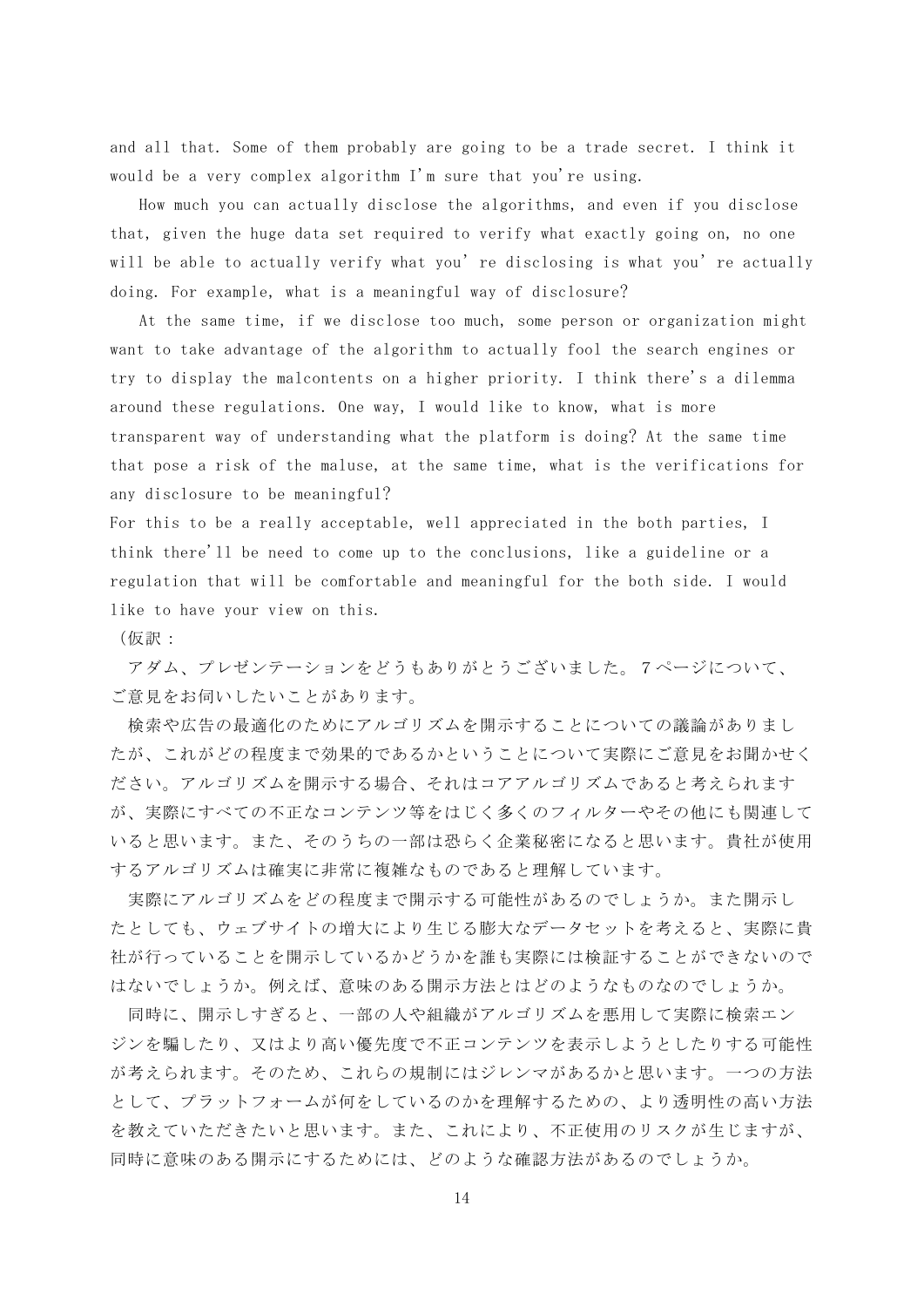これが十分に許容できるものであり、双方にとって十分に評価されるものにするため には、双方にとって快適で有意義なガイドラインや規制のようなものが必要であるという 結論に至る必要があると思います。この点についても、ご意見をお聞かせください。) ○Adam Cohen様

It's a very good question.

This is a balancing act that we have had to deal with it the last several years. Too much disclosure and the algorithms can be gamed, they can be misused. They become meaningless, because they're supposed to help people sort from millions of different application choices, what might be the most relevant to them. I think that what we can generally do is provide guidelines at the signals that we're looking for. We might not provide specific signals, but we can give a general overview and say, "We're looking for applications that load quickly. We're looking for applications that have clear terms and conditions for users, applications that don't contain malware". We can set a general set of standards and communicate them to a broad set of developers. I think that that can be very helpful.

In terms of verification that this is useful, we-- We're a public company, we're in the press. We're scrutinized. This discussion is about scrutinizing technology companies. I think that where you see problems, you hear about the problems. I think that we should rely on that very public feedback loop to see whether or not these types of transparency general guidelines for developers are effective at achieving these aims. Thank you.

### (仮訳:

大変的確なご質問をありがとうございます。

これはここ数年間に当社が対応を求められてきたバランスを取るということに関して ご説明したものです。過度な開示をすることによって、アルゴリズムは悪用され、不正に 使用される可能性があります。そうなると、アルゴリズムは無意味なものとなってしまい ます。本来は、何百万もの様々なアプリケーションの選択肢の中から、人々が自分たちに とって最も関連性の高いもの選別する上で役立つものでなければなりません。当社が一般 的にできることは、当社が求めているシグナル(要素)をガイドラインとして提供するこ とです。個別具体的なシグナルは提供できないかもしれませんが、一般的な概要を示し、 例えば「当社はすぐに読み込みが完了するアプリケーションを求めています。また、ユー ザー向けの利用規約が明確なアプリケーション、マルウェアを含まないアプリケーション を求めています。」と伝えることはできます。一連の一般的な基準を定め、それを幅広い 開発者に伝えることは可能で、そうすることは、非常に有益ではないかと考えます。

また、これが有益であるか否かの確認に関してですが、当社は公開企業で、報道される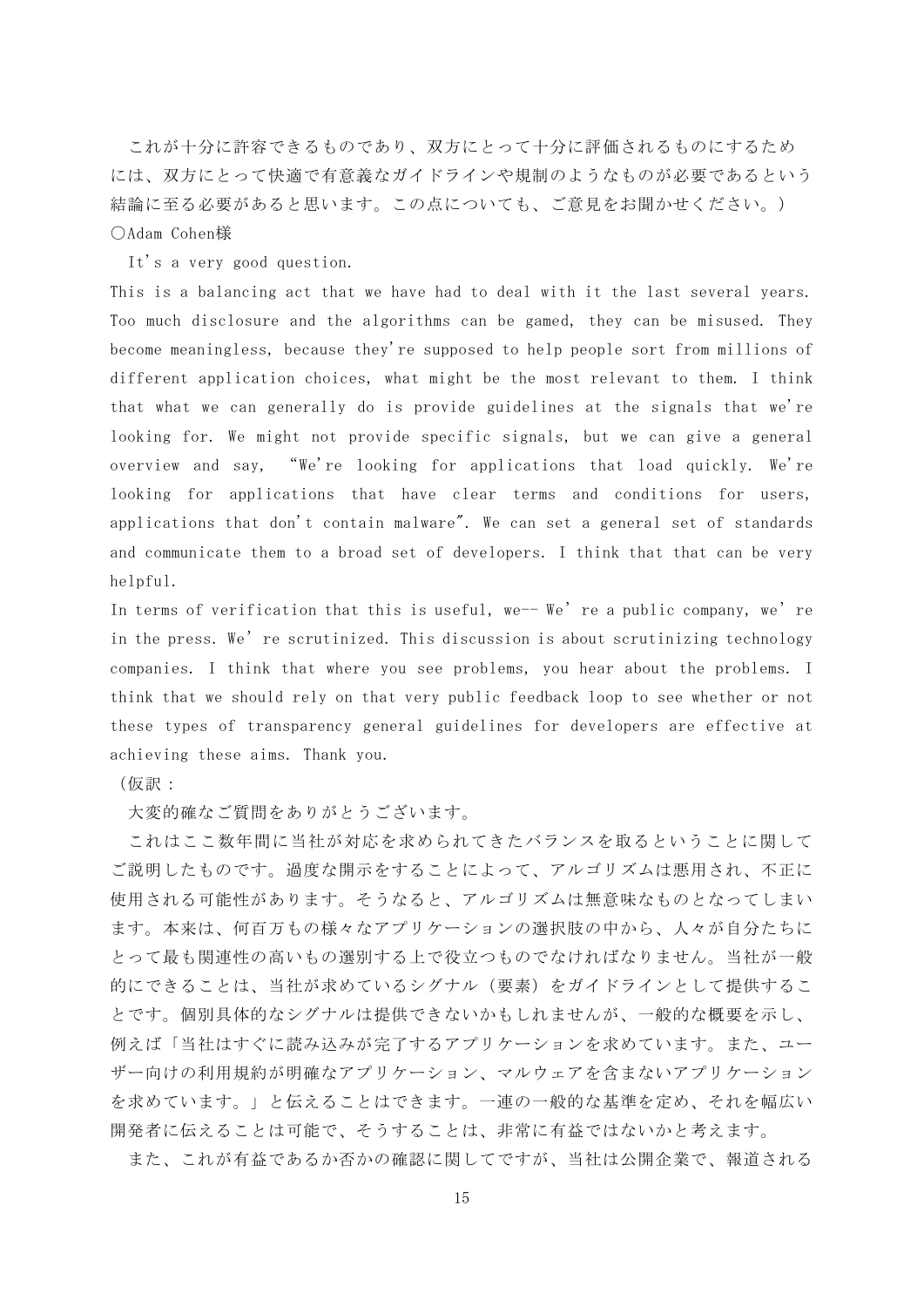対象であり、精査もされています。この議論はテクノロジー企業を精査することに関する ものです。何か問題があった場合には、その問題が一般の方のお耳にも届くでしょう。こ の種の開発者向けの透明性に関する一般的なガイドラインが、これらの目的を達成する上 で有効であるか否かについては、まさにそのような一般のフィードバック・ループに依拠 するべきであると考えます。私からは以上です。)

○依田座長

泉水議員、どうぞよろしくお願いします。

○泉水議員

今日はありがとうございました。

私からは、1点、8ページに関連して質問させていただきます。透明化法案についての 評価でありますけれども、今日のお話をお聞きして、開示規制を中心とした規制とか、あ るいは共同規制、これらについては、賛成といいますか、御支持いただいていると思いま したけれども、他方において、正当化理由が出てくる遵守事項について、懸念を示された と理解しました。これでよろしいでしょうか。

この点について、御質問したいと思うのですけれども、今日のお話では、具体的に懸念 されるのは、契約条件の一方的変更です。これについては、正当化理由がない場合に遵守 事項とするというのは、かなり問題があるという御指摘をいただいて、御趣旨は理解した つもりなのですけれども、具体的にそれ以外にどんなものがあるでしょうか。

お手元にあるかどうかはわかりませんけれども、透明化法案の論点の中では、例えば取 引拒絶、出品拒否、アカウント停止が載っていたり、あるいは競争関係のある者との取決 めをすることとか、自社のみが知る情報を得て、検索結果の上位に自社の商品等を置くと いう行為とか、さらには決済サービスについて、正当な理由がないのに、他社の決済サー ビスを利用しないといった行為が例としてあがっていると思うのですけれども、こういっ た行為も遵守事項として挙げるのは問題ということでしょうか。ここでは多分正当な理由 がないということになりますと、政府と協議をしながら、本当に正当な理由がないのか等 を議論していって、最後には勧告という形になると思うのですけれども、このような規制 は問題があるとお考えでしょうか。

以上です。

○Adam Cohen様

Thank you. Thanks for your help. It's a complex question and a complex issue but an important one.

I think our main feeling is that with transparency we can give our business partners, these application developers the confidence in using our system, understanding how our system works. I think that that can achieve most of the goal underpinning our discussion today.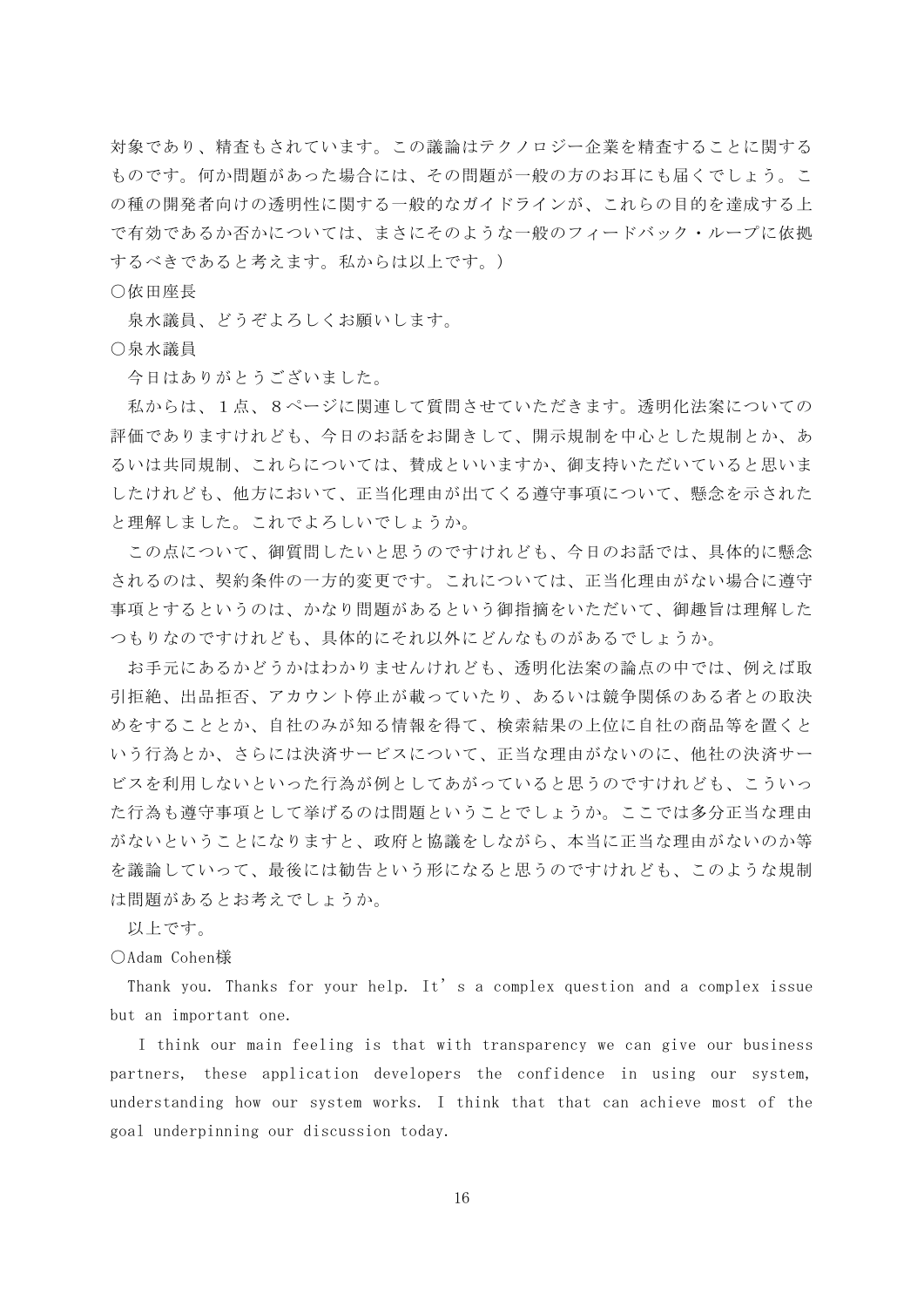The thing that makes me nervous about the requirement to justify actions in these platforms. This is based on about 10 years of experience in developing our application store as a model to attract business developers to transact with us, to work through us, to reach end consumers. This is a complicated business.

It evolves very quickly. We have to make decisions about how these products work. We sometimes have to make very quick decisions in order to safeguard users from really novel harms that can emerge within a matter of hours. New scams that might arise in the context of some public event, applications that might deceive people in novel ways. Also, new technologies that are developed that we want to deploy that some of our business partners might find useful and some of them might not.

We think that the notion of creating a justifiable standard around that is going to lead to a lot of uncertainty in how we operate our business. We do think that with transparency, and clear guidelines for our applications developers, that we can, let's say, address most of that concern without making these platforms totally inflexible.

You raised another a couple of other specific points about the termination of accounts and billing policies. Those areas, we think it's absolutely important to be very clear with our application developers about the terms of using our platform. If those are to change I think again, if a developer is terminated, then they get notification about why. If we need to terminate a developer that's spreading malware, we certainly don't want to be in a position where we have to wait to have that validated or if there's a concern about justifiable action, we need to be able to act quickly.

In terms of our billing policies, again, we think that transparency and clear communication to our business partners, one, it's in our interest. Two, we think that it can actually address the underlying concern adequately. Thank you. (仮訳:

ありがとうございます。ご協力に感謝いたします。複雑な質問でもありますし、複雑な 問題だと思いますが、重要な問題だと思います。

当社の主な考えとしては、透明性を確保することによって、これらのアプリケーション 開発者であるビジネスパートナーに対して、当社のシステムがどのような仕組みで機能し ているのかを理解できるようにし、そして、システムの使用について安心感を持ってもら えるということです。これによって、本日の議論の土台をなす目標の大部分を達成するこ とができると思います。

私が懸念している点は、これらのプラットフォームの行為について禁止行為を定めるこ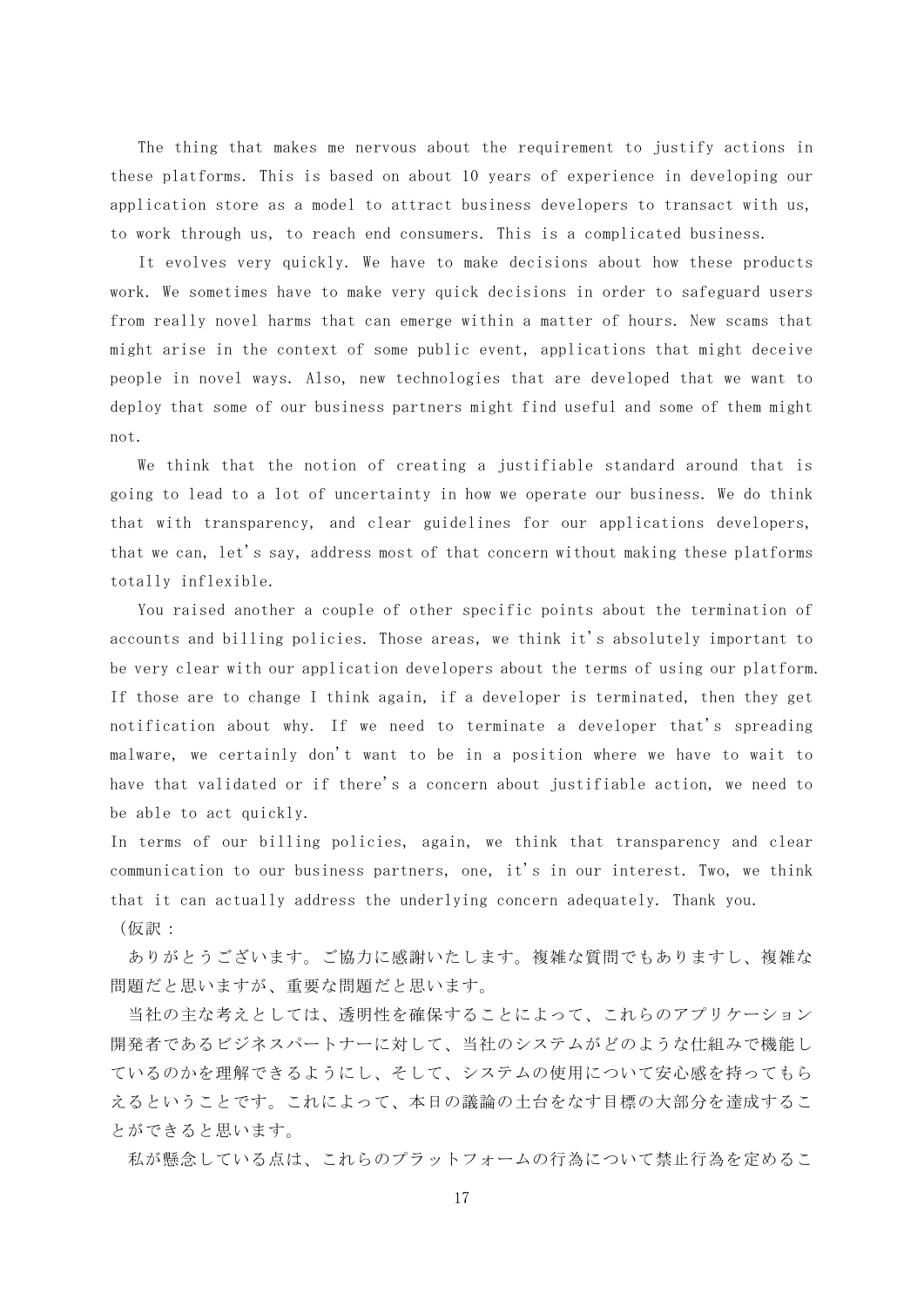とです。これは、当社と取引を行うビジネス開発者を呼び込み、共に働き、最終消費者を 獲得するというモデル、つまり、当社のアプリケーション・ストアはその一例ですが、こ れを開発してきた約10年間の経験に基づくものです。アプリケーション・ストアは非常に 複雑なビジネスであり、非常に急速に変化しています。これらの製品がどのような仕組み で機能しているのかを判断しなければなりません。

数時間のうちに発生する可能性のある全く新しい損害からユーザーを保護するために、 非常に迅速な判断を下さなければならない場合があります。何らかの公共的な事象に関連 する新たな詐欺、新しい方法で人々を騙す可能性のあるアプリケーションが作成される可 能性があります。また、Googleが新しく開発した技術を展開しようとする場合、それが一 部のビジネスパートナーにとっては有益かもしれませんが、一部にとってはそうではない 可能性もあります。

それに関して禁止事項を定めるという考えは、当社の事業運営方法において、多くの不 確実性をもたらすと考えています。透明性とアプリケーション開発者のための明確なガイ ドラインが確保されれば、例えば、これらのプラットフォームの柔軟性を完全に奪うこと なく、こうした問題のほとんどに対処することができると考えています。

その他にもアカウントの削除及び請求に関するポリシーについて、いくつか具体的なご 指摘をいただきましたが、これらの分野では、アプリケーション開発者に対して、Google のプラットフォームの利用規約を非常に明確に伝えることが極めて重要であると考えてい ます。もし規約の変更により開発者との関係が打ち切られるような場合には、その理由を 通知しなければならないと思います。マルウェアを拡散する開発者との関係を解消する必 要がある場合には、その妥当性が確認されるまで待たなければいけないという状況を当社 が望んでいないことは明らかですし、正当な行為ではないという懸念がある場合には迅速 な対応が求められます。

請求に関するポリシーに関しては、第一に当社が関心を寄せているのは、ここでも透明 性とビジネスパートナーに対する明確なコミュニケーションだと思います。第二に、それ が実際に根本的な懸念を払拭すると考えています。私からは以上です。)

○依田座長

松尾議員、よろしくお願いします。

○松尾議員

Google Play Storeについてお聞きしたいのですけれども、アプリの購入、インストール 等に関して、アップルのAppStoreなどよりも柔軟に運用されていると理解しています。

アップルの場合は、OSの安全性などを理由にして、厳格に適用をしているようなのです けれども、そういったことについて、どう思われるのか。また、運用のポリシーなどがあ れば、教えていただければと思います。

○Adam Cohen様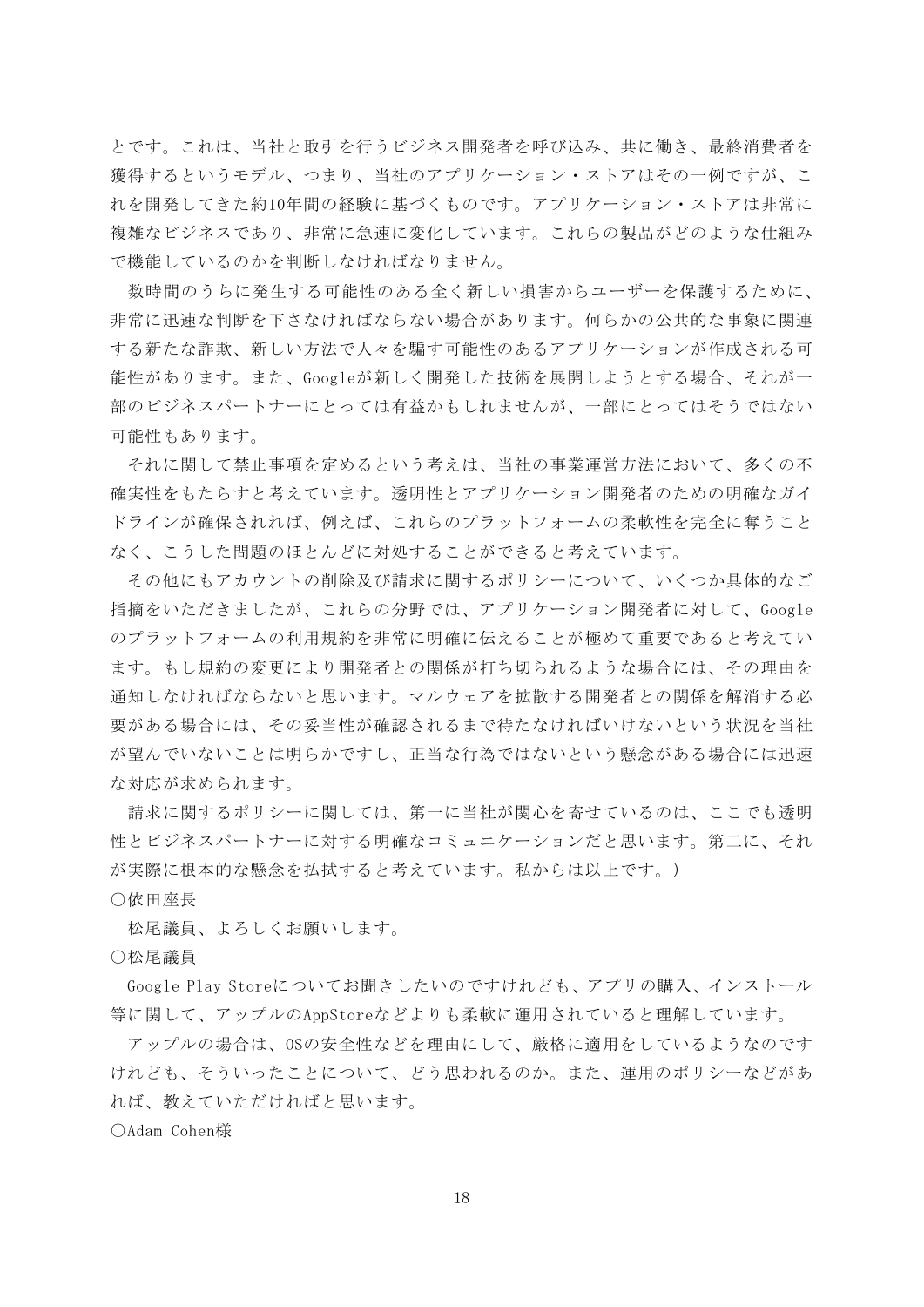I think you'll hear this from me several times in this discussion, this balance between being really open and really flexible or being very closed and very rigid, and maybe ensuring that fewer problems can arise. We have taken the approach with the Android operating system and with the distribution of our applications that we wanted a more open environment that we felt would be more highly varied and actually competitive, both competitive with Apple's closed system, and also provide interrupt platform competition between different versions of the Android operating system, different hardware manufacturers using the Android operating system, and different platforms within the operating system deploying and delivering applications.

We tried to create a multi-layered competitive environment around Android. You can put applications on Android devices without distributing them through the Google Play Store. That's a policy that we developed because we think that open systems are more flexible, that they create a more competitive environment. It does lead to issues where a consumer without going through our Play Store which checks for malware, checks for viruses, checks for bad actors, a consumer could be exposed to some problems. It's a constant balancing test.

(仮訳:

この議論において、私から何度かこの話を聞くことになると思いますが、真にオープン であり、柔軟であることと、非常に閉鎖的で、厳格であることとのバランスを取り、そし て問題の発生を少なくするために取り組むということです。Androidのオペレーティング・ システム及び当社のアプリケーションの配信に対するアプローチとしては、当社はより多 様で本格的な競争力があるオープンな環境を求めており、Appleのクローズド・システムと 競争するとともに、またAndroidのオペレーティング・システムの異なるバージョン間、 Androidのオペレーティング・システムを使用している異なるハードウェア製造者間、及び アプリケーションを展開し配信するオペレーティング・システム内の異なるプラットフォ ーム間でも競争をもたらすことです。すから、Androidを中心に多層的な競争環境を作ろう としました。Google Play Store経由で配信しなくても、アプリケーションをAndroidの端 末に入れることができます。このようなポリシーを設けた理由としては、オープン・シス テムの方がより柔軟性が高く、より競争力のある環境を構築できると考えたためです。一 方、消費者がマルウェアのチェック、ウィルスのチェック及び悪意のある者をチェックす る当社のPlay Storeを経由せずにアプリを入れた場合には、何らかの問題に巻き込まれる リスクがあります。つまり、様々な要素の間で常にバランスを取ることが試されているの です。)

## ○松尾議員

御社としては、オープンであるべきだと思われますか。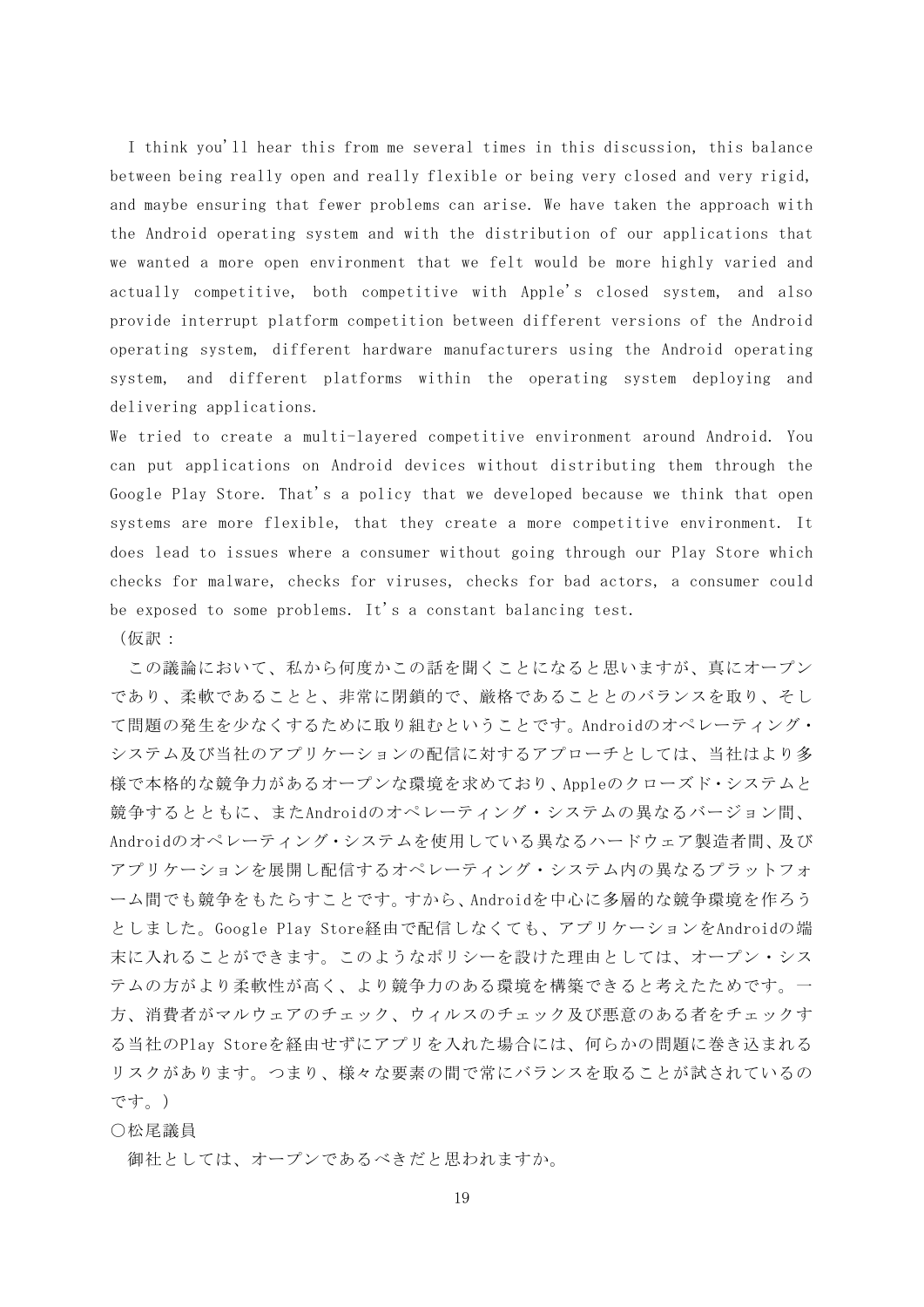○Adam Cohen様

We're open to applications developers, but we will not permit applications that harm our users or disrupt the functioning of our own platform or disrupt the functioning of our devices. We don't control the Android operating system, we develop it and we make it freely available.

We open-source it to any hardware manufacturer to use free of charge. Now, that is a risk to us because people might associate Android with Google. They might get applications from a third party application store and there are many of them on the Android devices. Apple has a device that only distributes applications via their own AppStore. On Android devices, you might get multiple application stores distributing different applications. If one of those other applications stores is distributing bad apps, apps that damage the user experience, we can suffer some reputational harm. That is a risk to us, but we've taken the view that if we provide as an alternative to consumers, a safe environment through the Google Play Store. That we can help ameliorate some of those problems that exist while also creating a robust environment that provides flexibility and potentially more choice than the Apple environment that they've created.

(仮訳:

アプリケーションの開発者に対してオープンにしていますが、ユーザーに損害を与え、 当社のプラットフォームの機能を妨害し、又はデバイスの機能を妨害するアプリケーショ ンは認めていません。当社は、Androidのオペレーティング・システムを開発し発展させ、 自由に利用できるようにしていますが、コントロールはしていません。これは、当社は、 あらゆるハードウェアメーカーが無償で利用できるようオープンソース化しているためで す。ただ、人々がAndroidとGoogleを関連付ける可能性があることから、これは当社にとっ てはリスクとなっています。

人々はAndroidの端末上に多くみられるサードパーティのアプリケーション・ストアか らアプリケーションを入手することができます。Appleでは、自社のアプリストアを通じて のみアプリケーションを配信するデバイスを採用しています。Androidの端末では、複数の アプリケーション・ストアが様々なアプリケーションを配信しています。こうしたアプリ ケーション・ストアのうちの1つが、ユーザーエクスペリエンスを損なうような悪いアプリ を配布している場合、当社は何らかの風評被害を受ける可能性があります。そのリスクは ありますが、当社はGoogle Play Storeを通じて消費者に対して安全な環境を一つの選択 肢として提供するという考え方を示してきました。これにより、当社は、これらの既存の 問題の一部を改善に寄与することができると同時に、柔軟性やAppleが構築した環境より も潜在的により多くの選択肢を提供する安定した環境を構築しています。) ○依田座長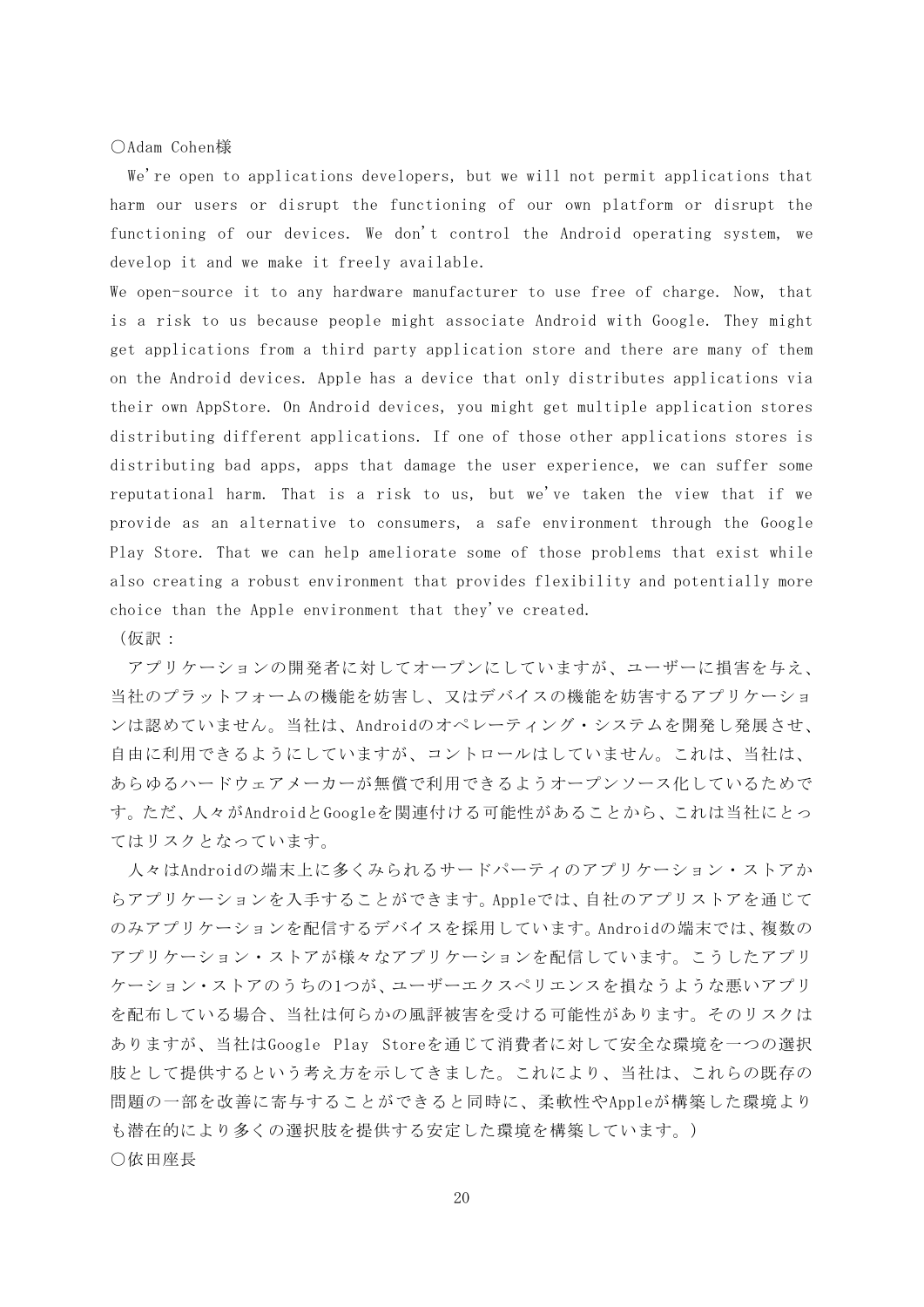それでは、これからワーキンググループの先生方の質疑応答に入りたいと思います。 山田議員、よろしくお願いします。

## ○山田議員

ありがとうございます。

I have just two really quick questions which hopefully you'll find easy to answer.

The first one is that there are two approaches in the enforcement. Obviously the European Commission is really aggressive in the post-fact challenges or hefty penalties. On the other hand, in a way, the Japanese regulation, the direction we are heading towards, although ultimately the government will decide, seems to be taking more pre-emptive approach of monitoring by way of mutual conversation and dialogue. Obviously, the latter approach will dodge the judicial review around whether the existing law actually allows that enforcement. I know it's difficult to answer maybe, but which approach would be Google's preference, ultimately?

Second, this is really a quick one, there are so many regulators interested in your company because of your size, but for your type of business, you would have to be really big to make sense as a business model. Dominance increases the quality, in a way. With all those enforcement and regulations, is it at all viable for you to continue the current business model even with the behavioral changes that the governments are requesting? Can you actually stand as it is as a viable business model? These are my two questions.

(仮訳:

2 つ質問があります。簡単にお答いただければと思います。

1 点目です。2 つのアプローチがあり得ると思うのですが、欧州委員会は大変積極的に事 後規制として多額のペナルティをかけております。一方、日本の規制に関する議論が今向 かおうとしている方向は、最終的に政府が決定することになるので未定ではありますが、 プラットフォームとの対話やモニタリングを重視する、事前規制的なアプローチです。そ して、この後者のアプローチというのは既存法律が適用可能かどうかの司法審査を受けず に執行することが理論的には可能です。答えるのが難しいかもしれませんが、グーグルの 意向として、どちらを望ましいアプローチだと考えますか。

2 つ目です。かなり多くの規制当局が、そのサイズゆえに御社に興味を持っていますが、 Google の様な種類のビジネスモデルは、ある程度サイズがないと機能しないのも確かです。 ある意味で、独占でなければ提供できないサービスの質が存在する側面もなくはない。各 当局からの介入が続く中、政府が要求する行動の変更を実施した場合、現在のビジネスモ デルを継続することは可能でしょうか。)

○Adam Cohen様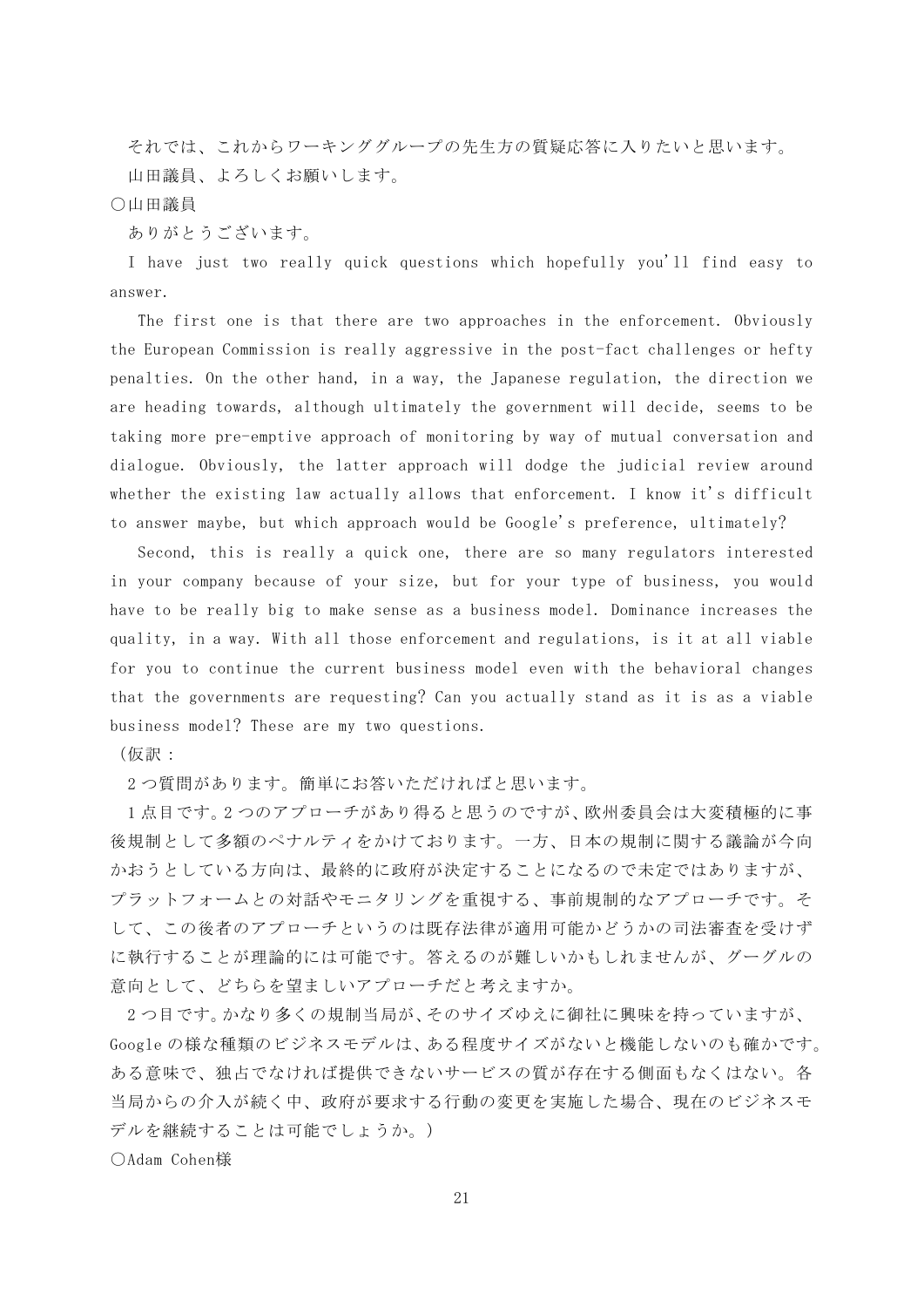Those are not short questions [laughs]. They were short questions, but the answers to those are very complicated. I'm sorry.

I will say, we really like working with governments. We feel it's our responsibility as a big successful company to attend discussions like this and provide evidence about how we work and how we view these different aspects of our business, the different consumers that we're working with, the different businesses that we're working with. It's totally incumbent upon us to share our views and our experiences from this.

If there have been violations of law anywhere and if we've committed them, I feel that we should be held to account. I have a strong disagreement with the European Union about the three decisions that they have taken. I don't think that they're supported by facts or evidence and we're appealing those decisions. Talking to so many regulators, as I said, I think this is very important. We have the resources, teams, people like me and my colleagues who are here to help and to engage and to provide that input to these deliberations.

Can our business model survive? I hope so. I hope that people might be comfortable with digital advertising for different reasons. It's a really important thing to defend because it makes the internet lower-cost for people. It makes it accessible.

There was an article in The New York Times by a Nobel Prize-winning economist a couple of months ago saying, "This is easy. I know how to solve all of this, just make them all charge a subscription fee and stop using advertisements". I think it's very easy for a Nobel Prize-winning economist to maybe afford \$10 or \$20 a month for a digital subscription. It completely loses sight of what tools like Google and the internet have done for people generally, which is this is a great equalizer. I'm not familiar with a tool that has given rich and poor people exactly the same facilities as things like Google Search or an Android phone. That's why we defend this advertising-based business model. I think it is important. (仮訳:

これらは短い質問ではありませんね。質問自体は短いですが、回答は非常に複雑なもの になりますので、ご了承ください。

当社は政府と共に連携していくことを強く望んでいます。当社は、このような議論の場 に参加し、仕事の仕方、ビジネスの様々な側面に対する考え、それに関わる様々な消費者、 取り組んでいる様々なビジネスに関してエビデンスを提供することが、企業として成功を 収めている当社の責任であると思っています。これにより得られた当社の見解や経験を共 有することは、当社の責務であると考えています。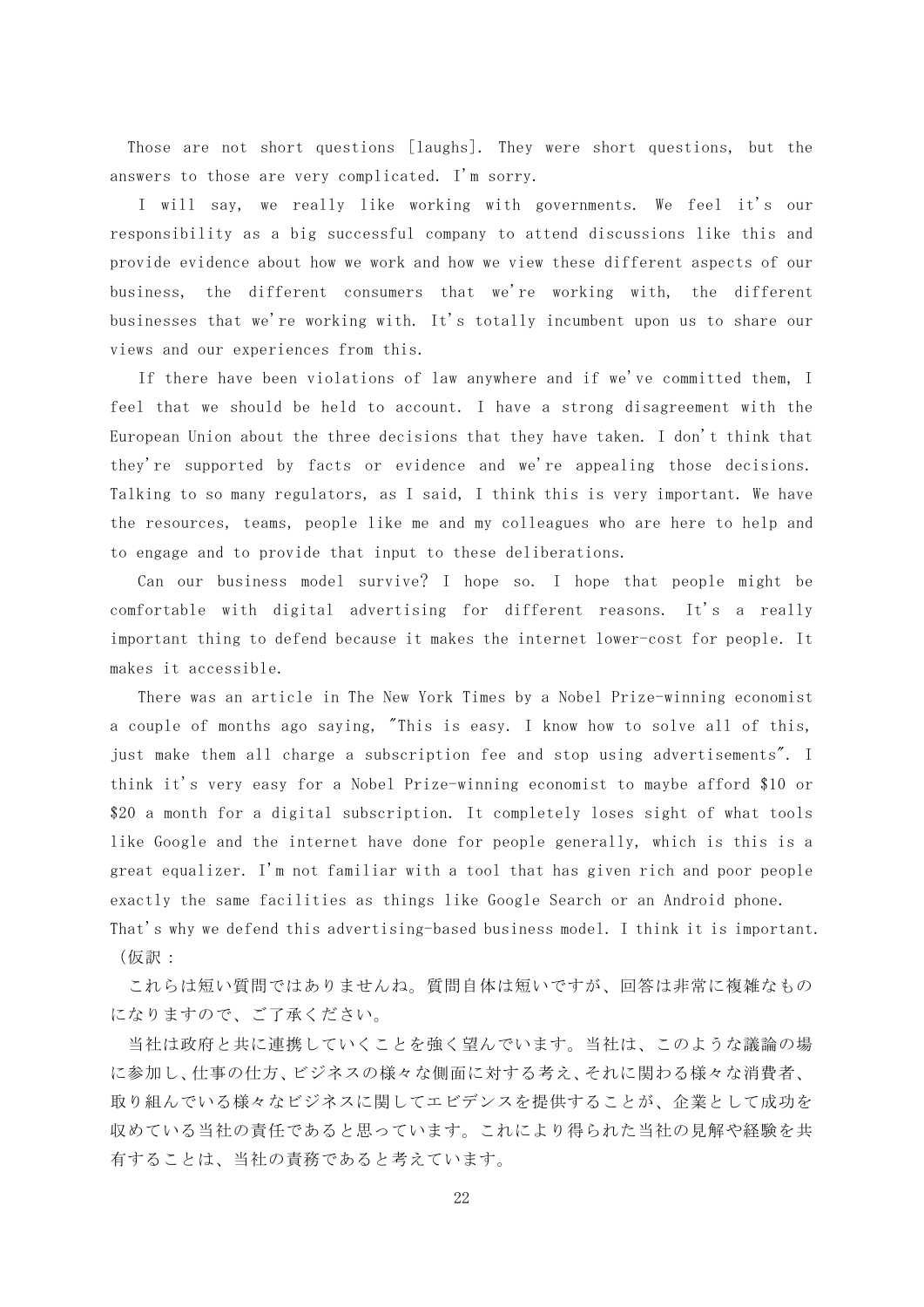仮にどこかで法律違反があり、それが当社によるものである場合には、それに対して当 社は説明責任を果たす必要があると考えています。また、EUが下した3つの決定については 強い異議があります。これらは事実や証拠に裏付けされたものではなく、当社はこの決定 に対して上訴しています。

先ほども申し上げたように、多数の規制当局の方々と対話を継続しておりが、これは大 変重要なことだと考えています。当社には、これらの議論に参加し、支援をするだけでな く、また建設的な意見を提供するためのリソース、チームがいます。

当社のビジネスモデルは存続することは可能でしょうか。そうであって欲しいと思いま す。私は、人々が様々な理由からデジタル広告に慣れてくれることを願っています。人々 にインターネットを低コストで利用できるようにするためには、デジタル広告を守ってい くことが非常に重要です。これによって、インターネットが利用しやすくなります。

数か月前にノーベル経済学賞を受賞した人がニューヨークタイムズの記事で「これは簡 単なことです。これらのすべてを解決する方法を知っています。単に、全員に購読料を請 求させ、広告の利用をやめさせることです。」と述べていました。ノーベル賞を受賞した 経済学者であれば、月額10ドルや20ドルのデジタル購読料を支払うことは容易かもしれま せん。しかし、それは、平等をもたらすという、Googleやインターネット等のツールが一 般の人々に果たしてきた偉大な役割を完全に見失わせるものです。私は、Google Search又 はAndroid携帯のように、裕福な人にも貧しい人にも全く同じ機能性を提供するツールを 他には知りません。この理由から、当社は広告ベースのビジネスモデルを擁護しています。 非常に重要なことだと思います。)

○依田座長

森川議員、お願いします。

○森川議員

お忙しいところ、ありがとうございます。

1点だけシンプルな質問なのですけれども、全体としては賛同、しかし、心配されてい るのは、過度な負担という言葉がスライドにありますが、負担が増えるところが一番心配 だという、ざっくり言うと、そういう理解をしました。

そこで、過度な負担は、例えばこういうものがイグザンプルとしてあるというのがあれ ば、教えていただきたいという質問です。

○Adam Cohen様

Thanks for the question.

I think that it's a combination of excessive burden and maybe excessive rigidity that the regulation constrains us from being able to adapt to threats to new technologies to be able to evolve how our platform works, which, after 10 years of operating this platform, we know very well that it needs to evolve in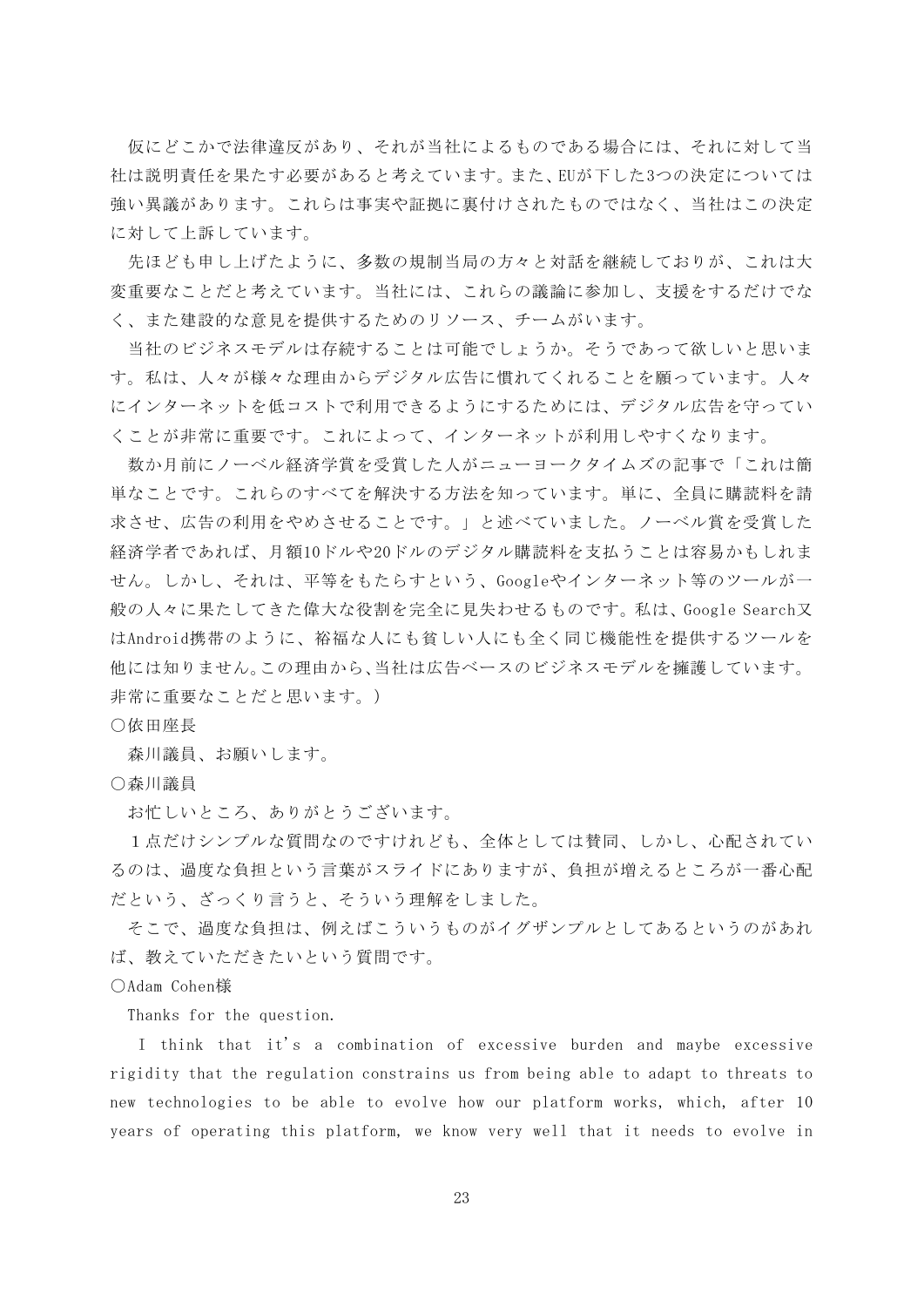order to be useful, in order to serve the interests of the consumer and to serve the interests of the business user.

We spent a long time in discussion with the European Union around platformto-business regulation. What we kept gravitating toward was the idea that transparency and disclosure to business partners. This platform is a very important part of the platform-to-business regulation could address most of these concerns and that we should use this as the core means of trying to manage the relationship between platforms and their users.

I would be concerned about-- I could give you a long list of things that said you need to seek approval before you implement new technologies. That you need to give a 30-day notice before you disable an application that might have malware, and you need to show evidence of this malware in some proceeding.

You can create any number of scenarios. We discussed a lot of these scenarios with the European Union, that would basically make it impossible to run this platform efficiently. That's why there's so much emphasis in my discussion about transparency as a primary goal.

(仮訳:

ご質問ありがとうございます。

過度な負担と申し上げるのは、過度な負担と柔軟性が著しく欠如することの組み合わせ によって、たとえば、新しい技術の登場で可能になる悪意を持った行為に対し、当社がプ ラットフォームを進化させることを規制によって制約されてしまうこと指しています。こ のプラットフォームを運用して10年が経ちますが、このプラットフォームが有用で、消費 者の利益となり、またビジネスユーザーの利益となるためには変化が必要なことは十分に 理解しています。

当社はEUとプラットフォーム規制に関して長い時間をかけて議論してきました。そこで 当社が継続的に重きを置いてきた考えは、ビジネスパートナーに対する透明性の確保と開 示です。このアプローチは、プラットフォーム規制の非常に重要な部分であり、示されて いる懸念のほとんどに対処することができ、プラットフォームとユーザーとの間の関係性 を管理するための中核的な手段として用いるべきです。

私が懸念しているのは何か、述べたものを列挙すれば長いリストになりますが、新しい 技術を導入する前に承認を得る必要がある、マルウェアが含まれるアプリケーションを無 効にしようとしても30日間の通知期間をまず置かなければならない。一部の手続きにおい ては、このマルウェアの証拠を示すことも必要とされています。

いくつものシナリオを想定することができます。EUと、このプラットフォームを効率的 に運営していくことが基本的に不可能となるシナリオについて多くの議論を重ねてきまし た。私が議論において透明性の確保を第一の目標として強調しているのは、この理由によ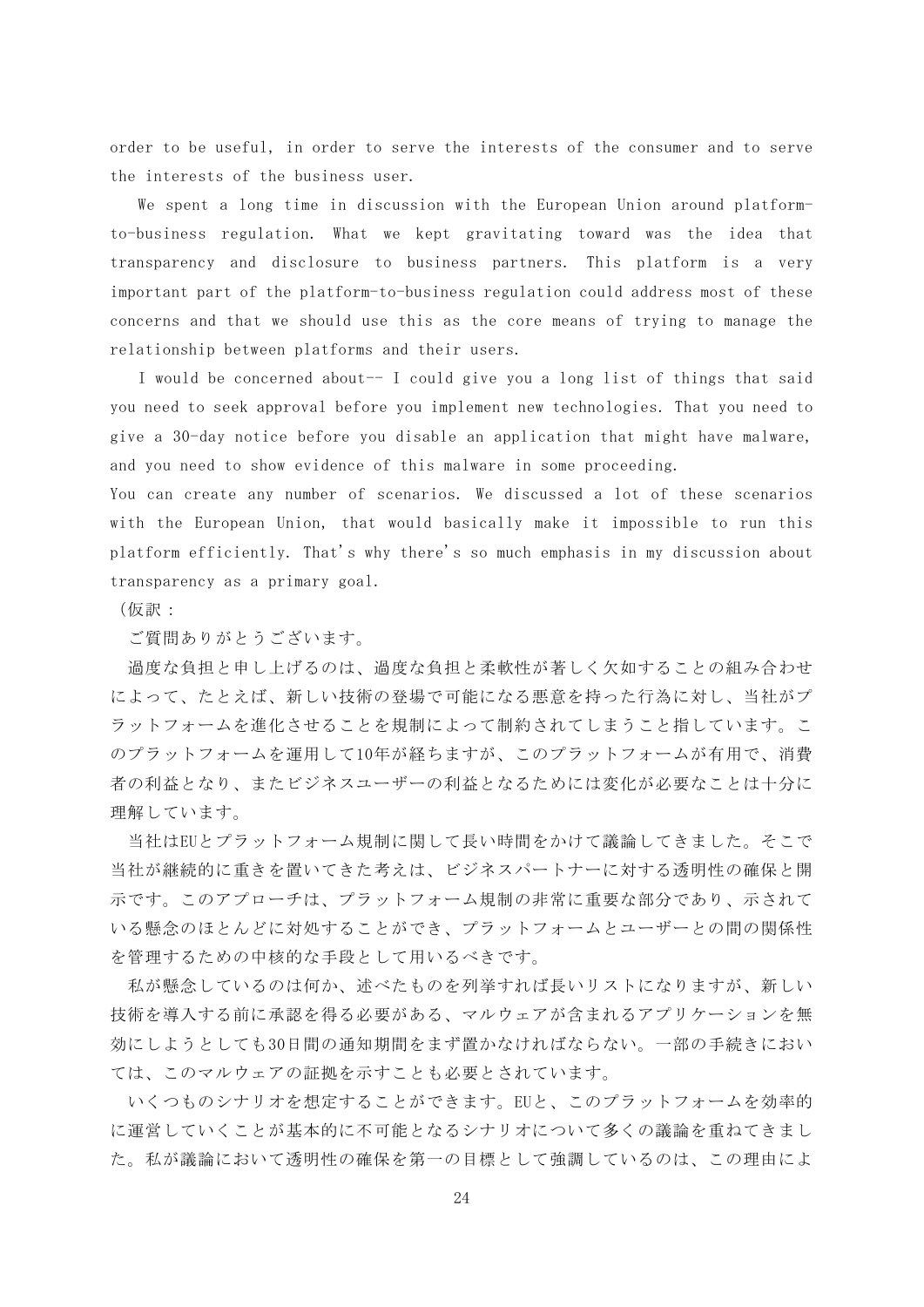るためです。)

○依田座長

伊永議員、よろしくお願いします。

○伊永議員

私からも先生方が聞かれた話をもうちょっと具体的にお聞きしたいのですが、スライド 4の共同規制アプローチのところで、柔軟かつ業界の実情に対応したものであるべき、規 制対応への過度の負担とならないような配慮をということで、私もおおむね同じ意見なの ですが、その趣旨を確かめたいと思います。

例えば、先ほどおっしゃられましたように、グーグルショッピング事件とか、訴訟で争 っている場合は除き、実際にEUとの間でコミットメントなどによってレメディーがとられ たような場合については、共同規制の枠組みの中で、日本の独占禁止法で違反行為等を認 定されなくても、同じようなレメディーを日本国内でもとっていただくということについ て、何か障害があるのかという点について、お聞きしたいと思います。

#### ○Adam Cohen様

Complicated question, but I think I understood it. I hope so.

I think that where there are violations of law, we should address them. Where we are doing things that our competitors don't necessarily like, that can sometimes be good for competition. We want a competition policy that promotes competition that makes other companies including Google feel pressure in how they operate their businesses. That's a positive pressure. It forces us to invest, to innovate. To Ms. Yamada's earlier question, there was one point in your question that I didn't answer, but I think is suitable for both of these.

It's not our size or our presence in the market that makes it possible for us to deliver these services and to continue to innovate, it's the fact that we face competitive pressures. Some of which are surprising potentially. They don't reflect the types of thinking or analysis that might have been done for more traditional markets. We know that one car company competes with another car company. What's interesting in digital markets is that Google Search is competing with Expedia for a portion of our business, and Amazon for another portion of our business and Rakuten for another portion of our business. We face this multifaceted type of competition.

I think the current anti-monopoly law competition rules globally, are equipped to deal with this. The analysis might be a little bit more complex than in traditional markets, but we are subject to these regulations, for sure. In cases where there's a desire to have some other outcome, I think it is important that governments and companies are able to sit down and explain their incentives.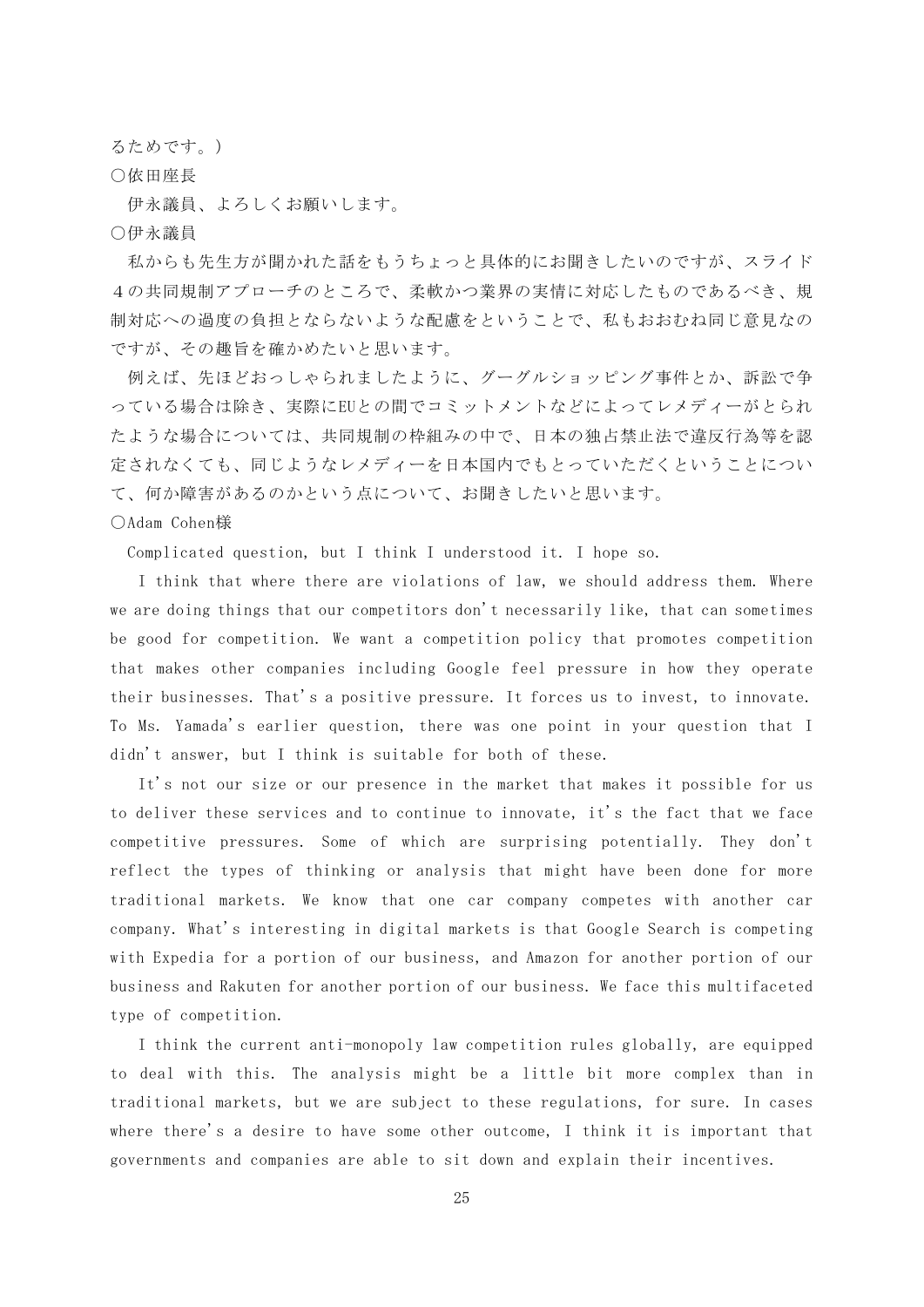I would be nervous about a process where a government felt that it had to be a constant referee in the competitive process. We in the private sector and companies need clear rules of the road. We need to understand what violates the Antimonopoly Act and what doesn't, and that gives us permission to operate.

(仮訳:

複雑なご質問だと思いますが、おっしゃりたいことは理解できたと思います。そうであ って欲しいと思っています。

法律に違反した場合には、それに対処しなければなりません。当社は、競合他社が必ず しも好まないことを行うこともありますが、それが競争に役立つこともあります。競争を 促進させることでGoogleを含む複数の企業が、自らの事業運営方法にプレッャーを感じる ような競争政策を支持します。これは、前向きなプレッシャーです。こうすることで、当 社は投資を行い、革新をせざるを得なくなります。先ほどの山田氏のご質問において一点 回答しなかった事項がありましたが、今お話したことがこれにあたると思います。

当社がこれらのサービスを提供し、革新を続けることができるのは、当社の規模や市場 における存在感ではなく、競争の圧力に直面していることによるものです。その中には予 期しないものが含まれる可能性もあります。それらには、従来の市場に対して行われてき た考え方や分析は反映されていません。ある自動車会社が別の自動車会社と競合している ことは周知のことですが、デジタル市場において興味深いことには、当社の一部のビジネ スにおいてGoogle SearchはExpediaと競合しており、また当社のビジネスの別の部分では Amazonと、また当社のビジネスの別の部分では楽天と競合しているということです。当社 は、このような多面的な競争に直面しています。

私は、現行の独占禁止法の競争ルールが、世界的にこれに対処できる態勢が整っている と思っています。分析は、従来の市場のものよりも若干複雑かもしれませんが、当社は確 実にこれらの規制対象です。何か別の成果を得たい場合には、政府や企業がそのインセン ティブについてしっかりと対話することが重要だと思います。

また、競合的なプロセスの中で、政府が常に審判の役割を務めなければならないと思う ことを気掛かりにも思っています。当社は民間部門に属しており、企業には明確な基本的 ルールが必要です。何が独占禁止法に違反し、何が違反とならないのかについて理解する 必要があり、そうすることで、当社は事業を運営することができるようになります。) ○依田座長

川本議員、よろしくお願いします。

○川本議員

アダムさん、御説明をありがとうございました。

私からは、9ページの報告に関する要件について、1つ御質問をさせていただきたいと 思います。御説明の中で、このモニタリング・レビュープロセスにおける報告内容が開示 されてしまうと、それが悪意ある者に利用されるリスクがあるというお話をされていたと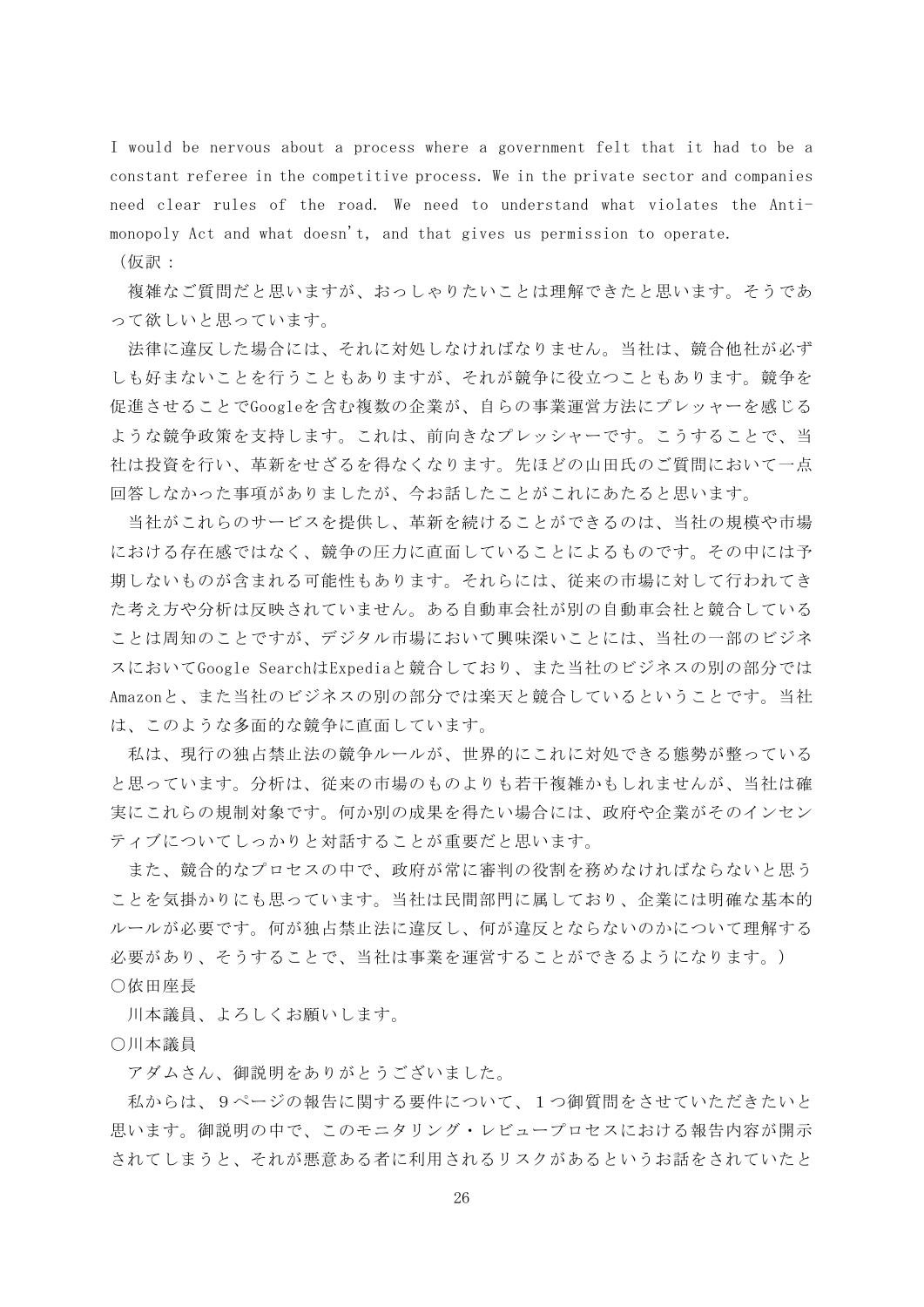思うのですけれども、例えばモニタリング・レビューのプロセスを2つに分けて考えて、 1つは純粋にレビューを受けるというプロセスと、その結果を開示するというステップで 分けたときに、例えばレビュープロセスそのものはクローズドな世界で行って、その中で 取組に関してある程度詳細を御説明いただくけれども、結果の開示のところに関しては、 詳細は開示しないという切り分けで、このレビュープロセスをもし回したとした場合、そ ういう形であれば、このレビュープロセスが機能するとお考えなのでしょうか。あくまで もクローズドなモニタリング・レビューのプロセスであっても、詳細まではそこでも開示 できないというお考えなのか、そのあたりのコメントをいただければと思います。 ○Adam Cohen様

I think that what we can do is provide transparency about how our platform is operating. I think that we should see whether or not this is useful and whether this helps address this concern about potential imbalance between platforms and the businesses using them, and should see what happens after that. I don't think this should be seen as our last discussion about these issues. I think if they're lingering concerns, you'll hear about them. You'll hear about them, you can conduct further follow up surveys to see if the co-regulation approach or the transparency approach has been effective. If it hasn't been effective, we can consider incremental changes to that.

I would be worried even in a closed session about having a discussion about minute details of how our ranking algorithms work. For one thing, they change. We could be having a discussion today about 200 different factors that we use to rank applications, and six months from now, there might be 150 factors or 250 factors. I think as long as we are doing a good job in terms of the transparency requirements, I think we can get to most of what we're trying to achieve. We should reevaluate that.

(仮訳:

当社にできることとは、当社のプラットフォームがどのように運営されているかについ ての透明性を提供することだと思います。これが有用であるかどうか、またプラットフォ ームとこれを用いるビジネスとの間の潜在的な不均衡に関する懸念に対処する上で役立つ かどうかを見るべきであり、その後何が生じるのかも見るべきだと思います。これらの問 題についての対話が今回で最後だと考えるべきではないと思っています。懸念が払拭され ないのであれば、そういったものが皆さんのお耳に入るでしょう。その時に共同規制のア プローチ又は透明性のアプローチが効果的であったかどうかについてフォローアップの調 査を行うことができます。効果的でなかった場合には、これらのアプローチに段階的に変 更を加えていくことを検討することができます。

たとえ非公開のセッションであったとしても、当社のランキングに関するアルゴリズム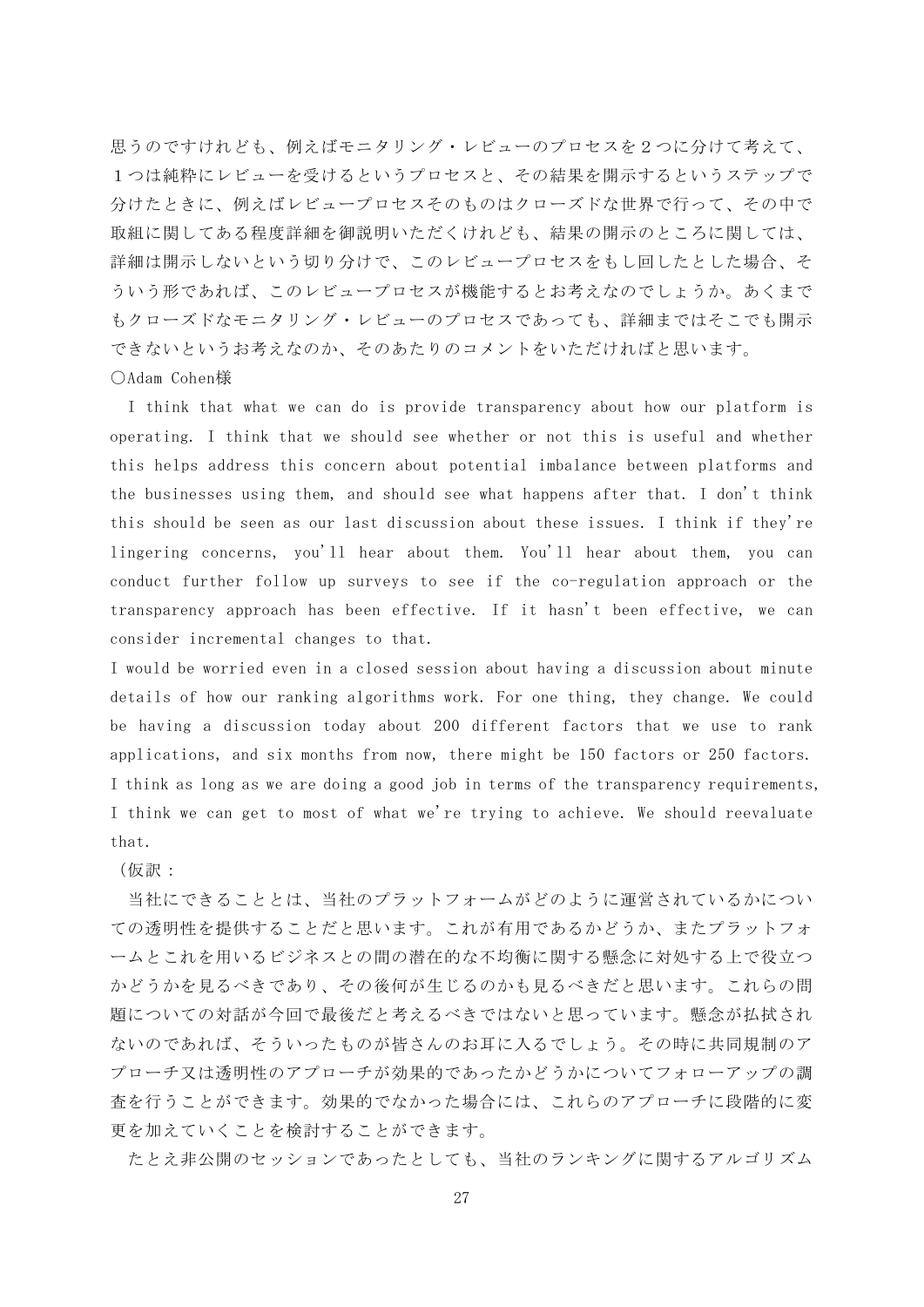がどのような仕組みで機能するかについて詳細に議論することには懸念があります。一つ には、これらが変わるものであるという点です。アプリケーションをランク付けするため に当社が用いている200もの様々な要因について本日議論したとしても、今から6ヶ月後に は150又は250もの要因が存在する可能性があります。透明性の確保の要件を適切に遵守し ている限り、この規制によって達成しようとしていることをほぼ全て実現できると考えま す。その点を考慮にいれるべきです。)

#### ○依田座長

生貝議員、お願いします。

○生貝議員

ありがとうございました。

今の御質問とも関係することなのですけれども、今回の共同規制のアプローチ、そして、 透明性と正当な理由の御説明、あるいはレポーティングといったことの大きな目的という のは、これからさらに重要になっていくプラットフォーム企業という社会のインフラスト ラクチャーに関して、我が国の日本のステークホルダーとの相互の対話をふやしていこう ということが大きな目的にあると考えています。

そうしましたときに、しかし、200以上の国で活動されるグローバル企業として、一つ一 つの国と対話することが大変な部分も実際にあると思うのですけれども、そういった経験 を踏まえて、これから具体的に対話のプロセスを設計していく中で、こういうふうにつく ると、もっと相互対話がスムーズに進むのではないかといったような、もし何かアイデア があれば、頂戴できればと思います。

○Adam Cohen様

It's a good question. Japan has the advantage of being a very large and important market for us and for other companies, so you're high on the list of those 200 countries. I don't even know if there are 200 countries, but the way. Japan still is high on the list. We're a large investor in Japan and I think you'll find that we're always accessible to you for discussions about these issues. I'm happy to come here again, to provide more discussion and more ideas around these issues.

I think you do raise a point though that is important, which is around harmonization of these policies internationally.

There are huge advantages to all multinational companies of dealing with rules that are compatible. I note that Japan and the United States recently signed a digital trade agreement. That's a step toward achieving that kind of compatibility. There are advantages for US companies operating in Japan, and for Japanese companies operating in the United States. I hope that the combination of our presence here, our investment here, and some sense that there can be international commonalities to the regulatory approaches can be useful.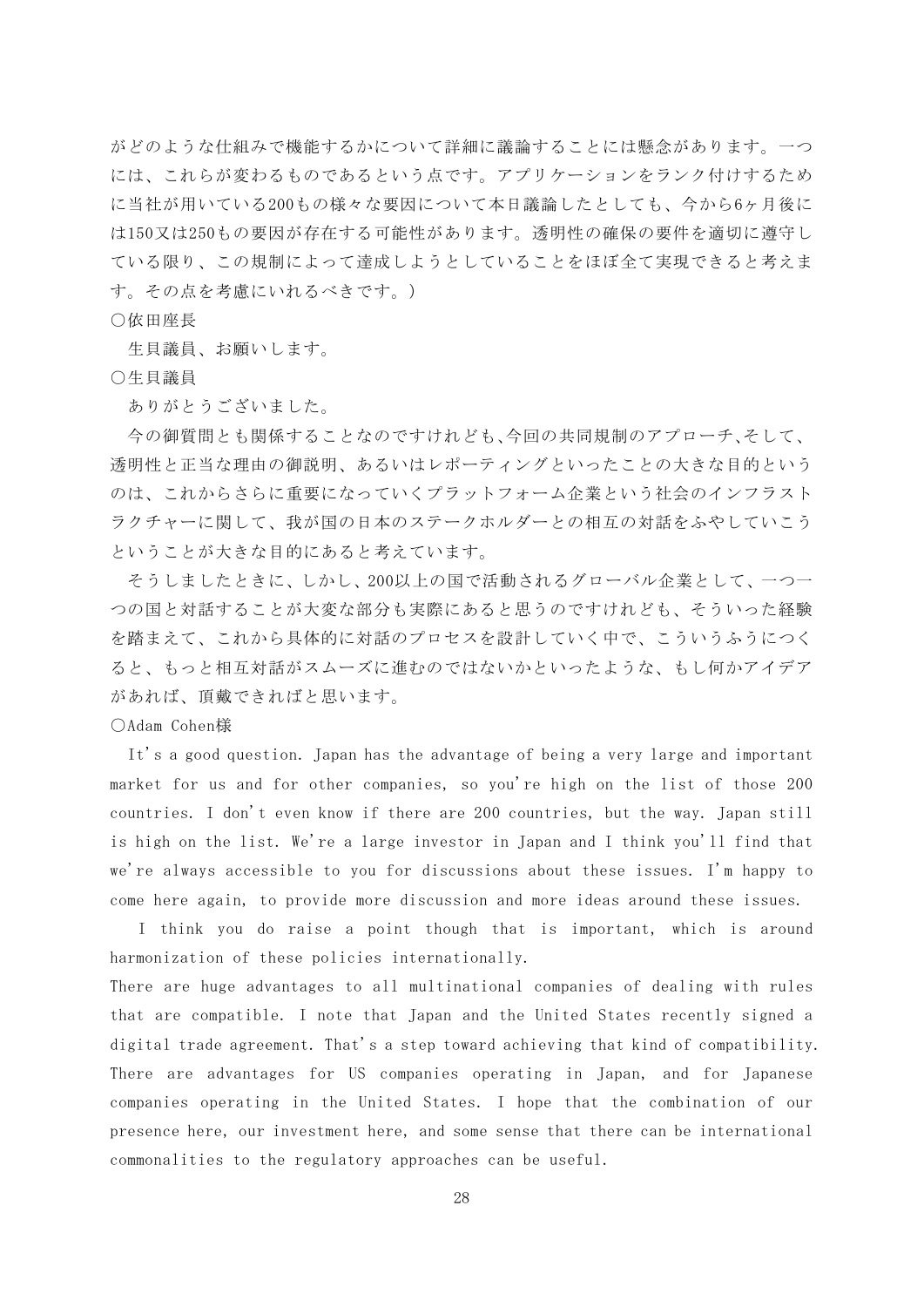(仮訳:

的確なご質問をありがとうございます。日本は当社にとっても、また他の企業にとって も、非常に重要な市場です。200ヵ国もあるかは分かりませんが、ともかく、日本はリスト の上位にいます。当社は、日本に対して大規模な投資を行う投資家であり、これらの問題 についていつでも議論に参加する用意があることをお分かりいただけるかと思います。こ れらの問題に関して、より多くの議論や考えを提供するために、再びこの場に参加するこ とも大歓迎です。

国際的にこれらの方針を調和させるという重要な点についてもご指摘いただいたかと 思います。互換性のあるルールを扱うことは、すべての多国籍企業にとって大きな利点が あります。私は、日本と米国が最近、デジタル貿易に関する協定を締結したことに注目し ています。この種の互換性を実現する上での第一歩だと思います。日本で事業を行ってい る米国企業にとっても有益であり、また米国で事業を行っている日本企業にとっても有益 です。私は、規制のアプローチに国際的な共通性を持たせることが可能であるという感覚 に加え、日本での当社のプレゼンス、日本に対する当社の投資等の組合せが役立つことを 望んでいます。)

## ○依田座長

誠実な回答をいただき、どうもありがとうございました。

今までヒアリングを行ったプラットフォーマーからは、現代のプラットフォームは、社 会的なインフラストラクチャーであり、ビジネスパートナー並びにユーザーに対して、合 理的な事由を示すこと、十分な説明を行うことが大事だと、意見をいただいております。

その中で、グーグル社が示してくださった、スマートレギュレーションは、現在、日本 政府が考えているコレギュレーション、共同規制と枠組みとしては、共通するものであっ て、出店・出品するビジネスパートナーと政府、プラットフォーマーが対話を尊重しなが ら、一方的にどちらかが決めつけるものではないものとして進めていくもので、大枠の共 通合意が見出せたと考えております、

また、グーグル社から懸念が示された点、つまりモニタリング・レビューや、あるいは アルゴリズムを開示するに当たって、正当な理由とは何かという点は、イノベーションに よって変わり得るものであるというグーグル社の主張についても、よく理解いたしました。

したがって、正当な理由が何かに関しては、今後、スマートレギュレーション、共同規 制の枠組みの中でビジネス、プラットフォーマー、あるいは政府が対等な立場で自主的に 対話をしていく中で定めていけばいいと考えております。そのような理解で、今後もグー グル社が日本のプラットフォームの枠組みをつくっていくことに対して、御協力いただけ るものと理解しました。それでよろしいでしょうか。

#### ○Adam Cohen様

Thank you very much for having me and happy to see you again. Thank you. (仮訳: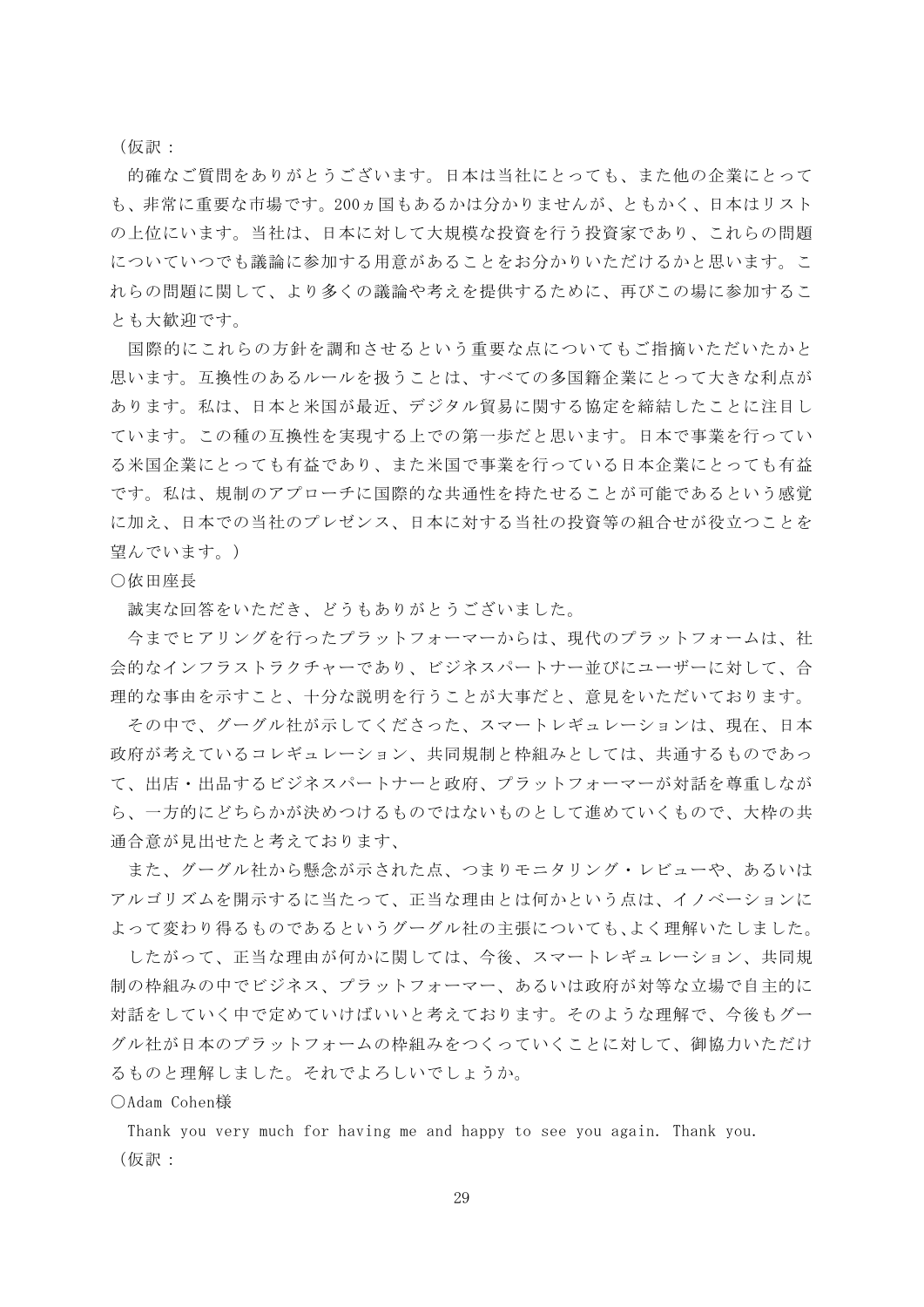お招きいただきありがとうございました。再びお会いできて光栄に思います。ありがと うございました。)

## ○依田座長

以上で、グーグルのヒアリングを終わりたいと思います。

本日は、大変遠いところ、どうもありがとうございました。失礼します。

# (グーグル退室)

○依田座長

アップルの皆様をお呼びしますので、少々お待ちください。

(アップル入室)

○依田座長

どうもありがとうございます。

それでは、これからアップルから15分のプレゼンテーションをいただき、その後、30分 の質疑応答に移りたいと思います。

カイル、15分間のプレゼンテーションをよろしくお願いいたします。 ○Kyle Andeer様(アップル)

Thank you for giving Apple this opportunity to share its perspective on this important issues related to digital markets. We've prepared a short presentation. I'm going to go through some of these materials and I'm going to turn it over to my colleague, Sean Cameron, to get into some of the details around our perspectives on some of the proposals that are currently on the table.

The starting point for Apple is that we recognize that we are a platform. We also recognize that we're often grouped together with a group of companies that are referred to as GAFA, Google, Amazon, Facebook, and Apple. However, when you're talking about platforms in digital markets, it's a much broader set of companies. There are dozens of platforms in today's digital economy, including a number of very important platforms here in Japan, companies like Nintendo, Sony, Rakuten, LINE and others.

When Apple looks at platforms, we see more similarities with companies like Sony and Nintendo than we do with companies like Google, Amazon, or Facebook. Apple is not a services company. We don't have a search engine. We're not a social network. We're not an e-commerce retailer. We sell devices: iPhones, iPads, Macs. In that way, we're very similar to gaming systems like those sold by Nintendo and Sony, who also sell their own software as well as third-party software applications.

To understand our perspective on the AppStore, one has to go back to the beginning of the iPhone 10 years ago. When we first launched the first iPhone, there was no AppStore. Rather, we thought that consumers would access content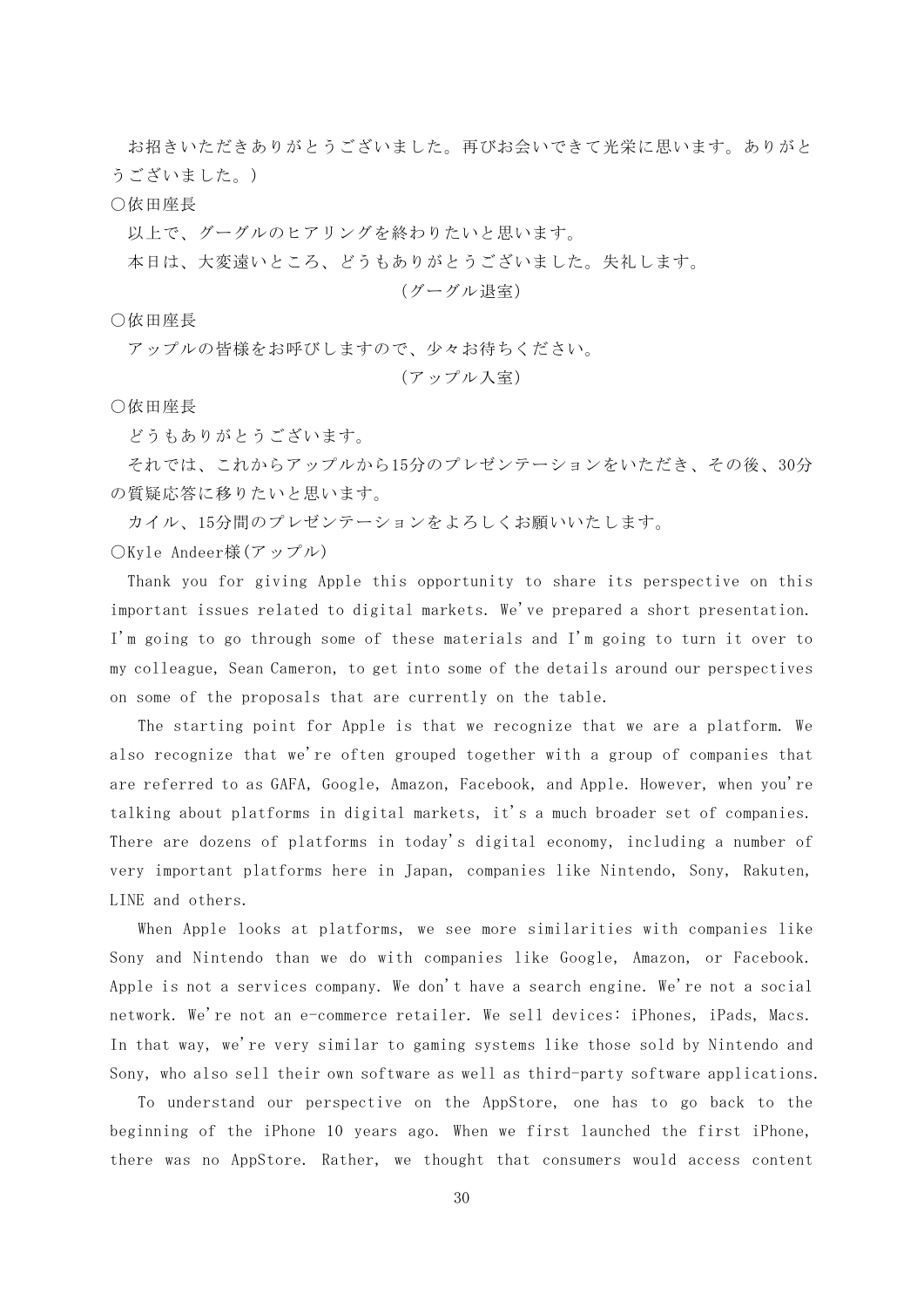through the web browser. However, we quickly came to realize that there was a demand for something more, that there were developers that were interested in creating unique applications for the iPhone and the new iOS platform.

That led us to develop the AppStore. In the beginning, we thought of the AppStore as something that would be relatively small. There was an interesting interview with Steve Jobs shortly after the AppStore was launched, into which he said, "One day I hope this will be a \$500 million business." Obviously, it's grown a bit larger than that, but the AppStore was never intended to replace the internet. We thought of these as two doors into our platform, the internet, which Apple has long championed as open and free, and then the AppStore, which from our perspective would be curated, would have a selection of apps to make the device more attractive.

The business model that we adopted at the beginning is more or less the same as we have now. It involves a commission structure on digital goods. It comes with guidelines that provide transparency to developers and consumers alike, about what Apple feels is appropriate for consumers, and it includes a number of protections and measures designed to ensure that consumers are not exploited, that the apps work as they are intended.

We've invested in this platform over the last 10 years, so we did not stand pat. We continued to introduce new features and new technologies to make our platform easier to use, but also make it easier for developers to create great applications.

At the heart, Apple is still a hardware company. We have a wide range of devices in the market today, and in order to make those devices as attractive as possible, we develop our own software applications and software, but we also partner and work very closely with third parties. Our products, our hardware would not be successful without having these third-party software developers on our platform.

Competition is thriving. The AppStore has proven to be an engine of economic prosperity and entrepreneurship. We have nearly 2 million apps available on the AppStore. There are a number of apps and software services available through the AppStore that compete with Apple's own apps and services. In fact, in almost every case, third-parties are more successful than Apple. This is true in music. This is true in books. This is true in almost every service category. The market leader is not Apple but it's often one of these third-party developers.

In terms of some of the principles that underline or underpin the AppStore, transparency has long been one of those values. As I mentioned, at the beginning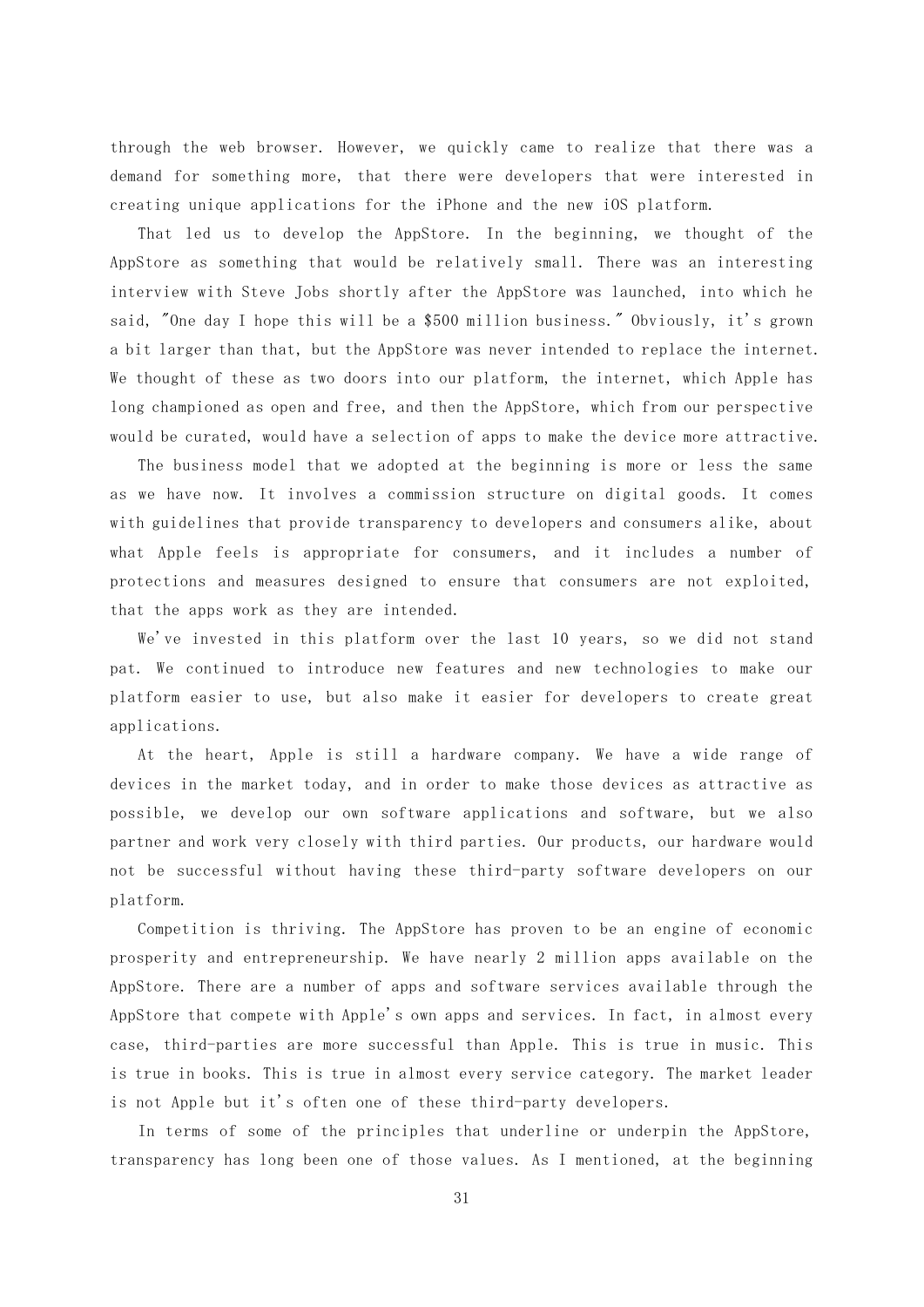of the AppStore we introduced guidelines. These guidelines were intended to provide guidance to developers about apps that are appropriate for the AppStore and we continue to main alternatives like a web browser if a developer wanted to do something different. We've invested in reviewers. We have built a team of hundreds who review each and every app and update submitted to the store, to make sure they work and to make sure that they're secure, and to make sure they are not exploiting consumers.

We continue to invest in transparency. We're rolling out new changes over the coming months to further our commitment to transparency on our platform, but as I mentioned this morning, there's a balance. There's a balance between transparency and protecting consumers. Unfortunately, there are bad actors out there. There are developers who are looking to create applications for our platform and other platforms that exploit users. There is fraud, there is malicious software. There are a number of other software applications that can cause great damage to consumers.

We work very hard to make sure that these developers and these applications do not find their way on the AppStore. This limits, at times, our ability to be completely transparent about our systems and processes. This also can make it very difficult. We also need flexibility to quickly address some of these problems. We don't want to be hamstrung and be forced to wait days or weeks to take action if we believe an application is fraudulent or taking other action to harm consumers. We need the flexibility to act very quickly in those cases.

Another important value for us is privacy. You've likely heard or read the statements from our CEO, Tim Cook, who has said repeatedly that privacy from our perspective, from his perspective, is a fundamental human right, and we are constantly working to ensure that privacy is an integral part of our innovation and our product development. We've also been very vocal in our support for sensible, consistent privacy regulation around the world. Like many of you, we've read stories about Facebook, or Google, or others that, frankly, concern us, that worry us in terms of how consumer data is being used or perhaps misused.

Our presentation provides a few examples of how we've embedded privacy into our product and services development. We published a new website just last week that outlines how we approach privacy in everything we do. One of the core tenants of that is data minimization. We try to collect as little data as possible that will still allow us to make great products. This is an important value because if we believe we don't have the data, then that data cannot be misused. We are not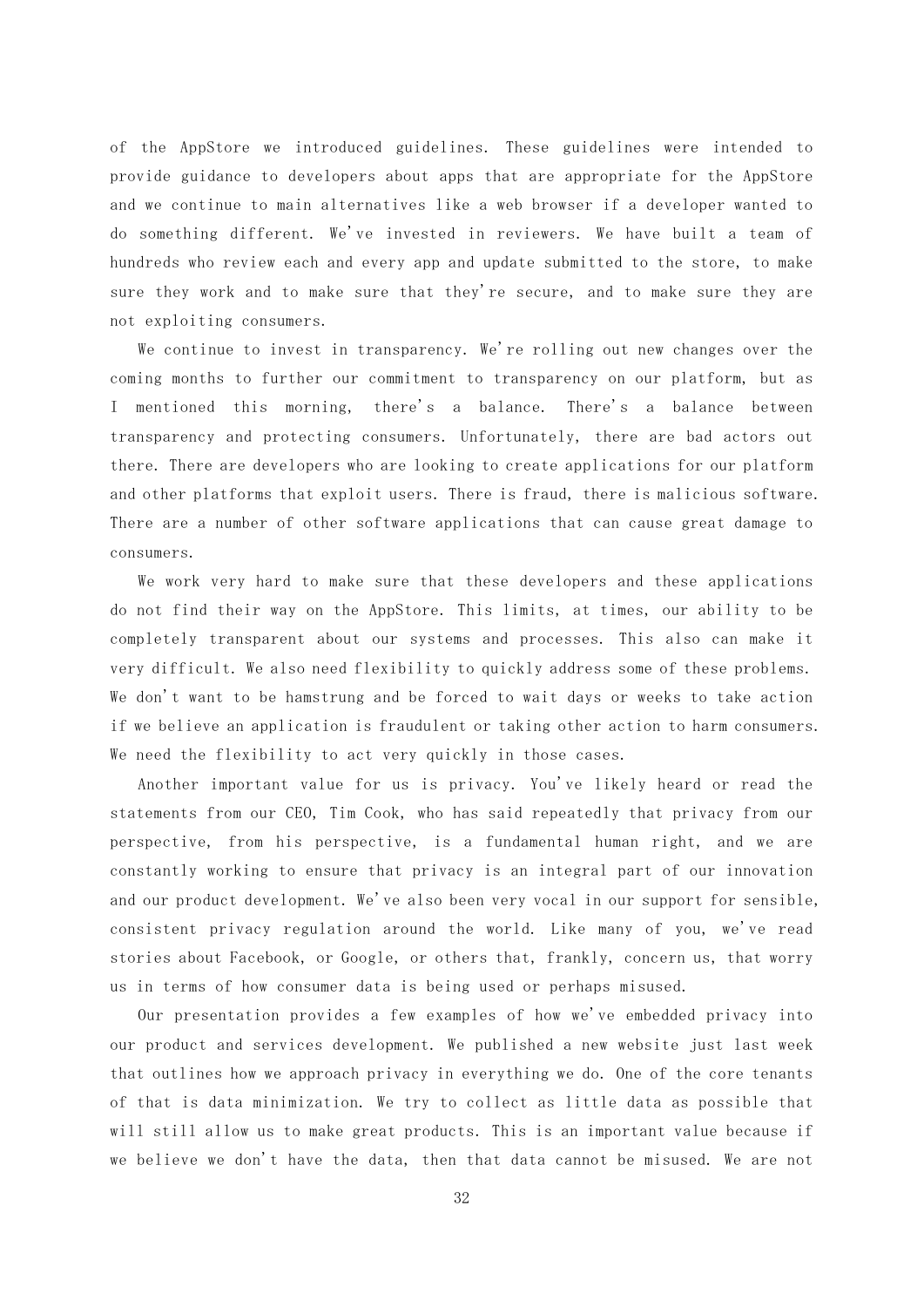selling data to third-parties. We are not selling that data to make a profit. That is not our business.

Now this value of privacy also brings us into conflict with some of our developers, because we've been introducing new features and new disclosures on our platform to inform consumers about when their data may be being used. That provides consumers insights and control over their own data. There are some developers who do not like this, who complain that we are being heavy handed. What we are doing is trying to give that power to consumers. This is not about power to Apple, this is about power to our users, to put them in control of their own information. We are going to continue to invest in these sorts of features and technologies going forward.

Now let me turn it over briefly to my colleague, Sean Cameron, who'll provide Apple's perspective on some of the proposals on the table. Thank you. (仮訳:

弊社にこのような機会を与えていただき、感謝いたします。デジタル市場に関する重要 な問題についてアップルでプレゼンテーションを用意しました。一部の資料を使って、そ の後、同僚のショーン・キャメロンにバトンを渡して、いまの議題として提供できるよう な提案事項について説明したいと思います。

アップルは自分自身がプラットフォームであることを認識しています。同時にGAFAとい う枠組み、すなわちグーグル、アマゾン、フェイスブック、アップルというグループに分 類されることも認識しています。しかしながら、デジタル市場におけるプラットフォーム とは、より幅広い企業の集合です。プラットフォーム事業者は、いまのデジタル経済の中 でたくさんあります。その中でもとりわけ大事なプラットフォームは日本にもあります。 例えば任天堂やソニー、楽天、LINEといった企業です。

アップルがプラットフォームを見るときに、グーグルやアマゾン、フェイスブックと比 べてより多くの共通点をソニーや任天堂に見ることができます。アップルはサービス業で はありません。検索エンジンも持ちませんし、ソーシャルネットワークも持ちません。ま たEコマースの小売業者でもありません。私どもが販売しているのはiPhone、iPad、Macな どのデバイスです。

そういった点で任天堂やソニーで売られているゲーミングシステムに似ていると思いま す。彼らはまた、サードパーティーのソフトウェアと同様に彼ら自身のソフトウェアも販 売しています。

私どものAppStoreに対する考え方を理解するには、10年前に発売されたiPhoneにさかの ぼる必要があります。初めのiPhoneをローンチしたとき、AppStoreはありませんでした。 むしろ、消費者のほうでコンテンツにアクセスして、ウェブブラウザ経由で必要なものを 手に入れると思っていたのです。ただ、実際にそういったものがそれ以上の需要があるこ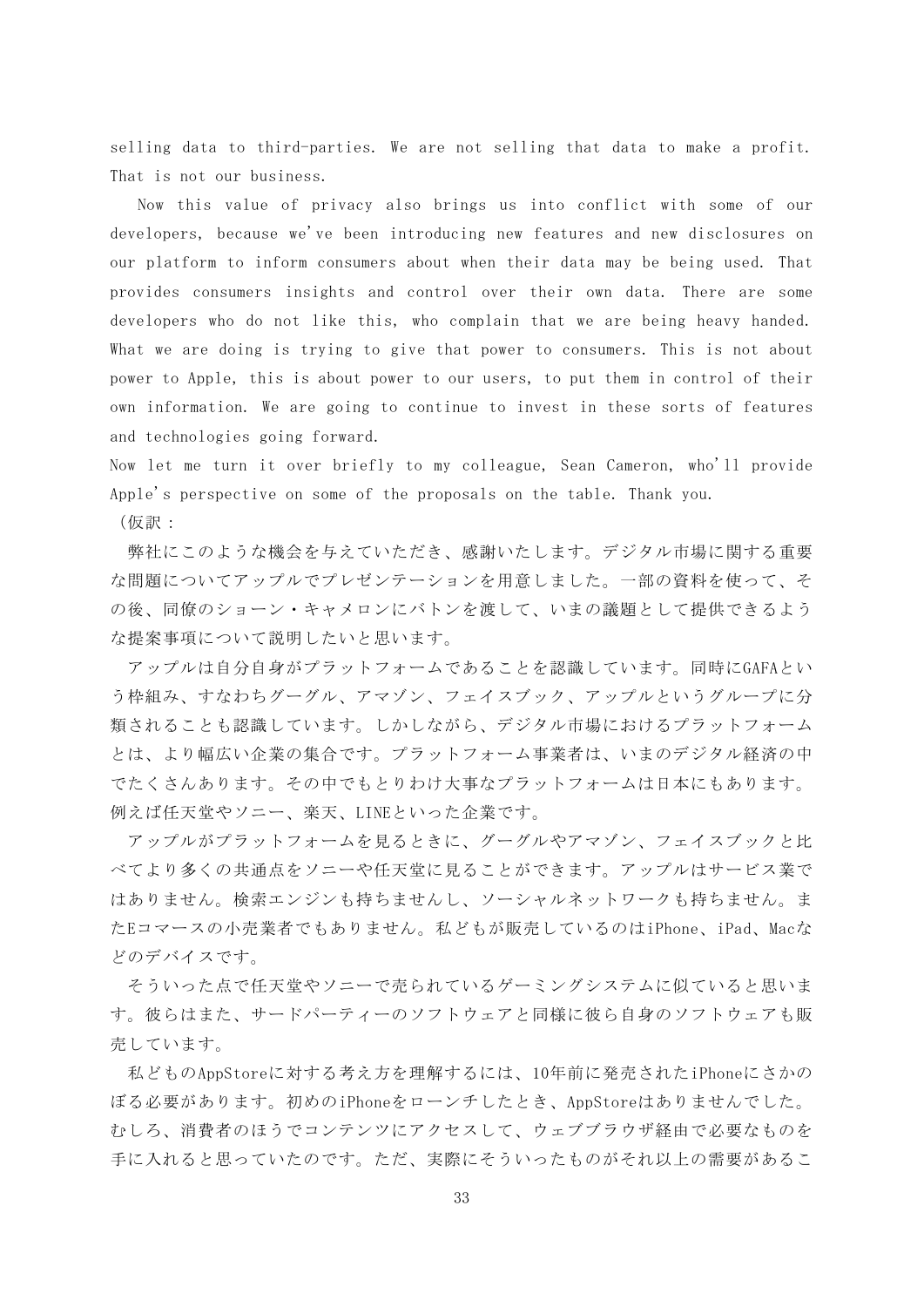とを認識しました。開発者は独自のアプリを開発し、iPhoneやiOSのプラットフォームでそ ういったものを作りたいということがわかったので、それによってAppStoreを作ることに なりました。

当初、私どもはAppStoreは小規模なものになるだろうと予測しました。スティーブ・ジ ョブズの興味深いインタビューがあったのですが、AppStoreがローンチされてから間もな く彼は、「いつか、これが5億ドルビジネスになることを願っている」と言って、着想を描 いていました。実際にはそれ以上の規模になりました。しかしながら、AppStoreはインタ ーネットに取り替わろうとしたことは一度もありません。ここにはプラットフォームへの 2つのドアがあると思います。それはアップルがオープンで無料であることを長らく支持 してきたインターネットと、デバイスをより魅力的にするためのアプリの選択を持ってい る、私たちの視点からキュレーションされたAppStoreです。

初めに提供されたビジネスモデルというのは、手数料やデジタルグッズなどがその中に もあります。また、ガイドラインですとか、透明性が提供されており、アップルが消費者 にとって適切だと考えられるようなものというのがそこで提供されています。また、消費 者たちが不正にさらされないように保護する手段があります。

また、このプラットフォームに過去10年間投資をしてきましたが、引き続き新しい機能 やテクノロジーを入れて、より利用しやすい形にすると同時に、開発者にとっても素晴ら しいアプリケーション、使いやすい環境を提供していきます。

しかしながら、アップルはハードウェアの企業でございますから、その中核に幅広いデ バイスが非常に出ています。そしてそれらのデバイス可能な限りを魅力的に提供するため に、自分たちのソフトウェアやアプリを開発しています。それと同時にサードパーティー とも連携しています。弊社の製品、ハードウェアというのは、それらのサードパーティー の開発したものがない限り、決して成功できなかったと考えております。

競合はどんどんと厳しくなってきています。AppStoreは経済の繁栄の動力となっていま す。起業家の動力にもなっています。AppStoreには200万のアプリがあります。そして、大 量のアプリやソフトウェアサービスがAppStoreで提供されています。実際に、大半の場合、 サードパーティーがアップル以上に多くの成功を遂げています。音楽事業においても、電 子書籍においても、すべてのサービスカテゴリーにおいてそれが言えます。市場リーダー がアップルなのではなく、どちらかというとこれらのサードパーティーのデベロッパーの ほうがリーダーであると考えております。

また、これらのAppStoreを支えるものとして透明性が大事な原理として受け取られてき ました。AppStoreのはじめにさまざまなガイドラインを導入しました。このガイドライン というのは、開発者に対してガイドラインを提示し、AppStoreにとって適切なものがどう いったものなのかという方向性として表し、開発者が何か違うものを開発したいと思った 場合はウェブ経由でそれらの情報を提供しました。また、レビューワーを導入しました。 そして、各アプリに、100ものレビューワーに、これが機能するかということを確認させ、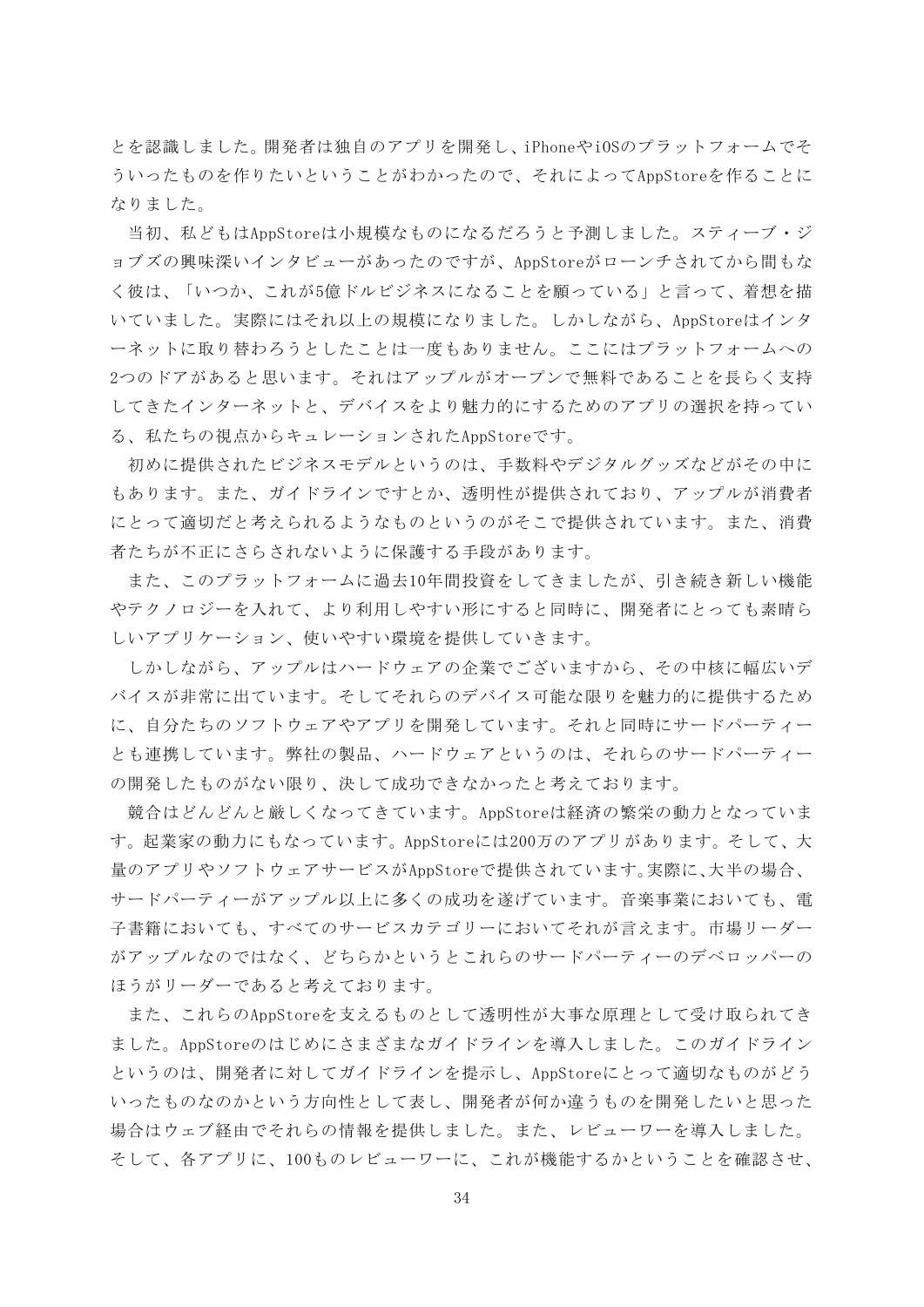そしてその安全性や消費者に不利益を被らせていないかを確認させています。

また、透明性に対しても引き続き投資をしています。このプラットフォームの中で新し い変化が今後数ヶ月で出てきます。今朝、均衡を図るという話をしましたが、透明性と消 費者の保護、その2つがあります。残念ながら悪意を持っている者もいます。アプリを作っ て、私たちやそのほかのプラットフォームのユーザーにとって不利益になるような行為を する人もいます。不正や不正ソフトといったものがあります。また、その他のソフトウェ アで消費者に被害をもたらすようなものというのも中にはあります。

我々は非常に厳しい取り組みの中で、こういったアプリケーションがAppStoreで売られ ないようにしています。これによって、私たちがシステムやプロセスの中で完全に透明性 を提供することを困難にしています。これによってとても難しくなっています。私たちは 柔軟性をもとにこれらの問題に対処していくことが必要です。私たちは何週間もアクショ ンをとることを待たされることよって頓挫をしたくないと思います。アプリケーションが 不正であったり、あるいはほかの消費者に悪影響を与えるようなことを防ぐために、迅速 に対策をとりたい、そのような柔軟性が必要だと考えています。

もう1つ大切な価値観、それがプライバシーです。皆さん、弊社のCEOのティム・クック の発言を読んだことがあるかと思いますが、私どもにとってのプライバシー、彼にとって のプライバシーとは、基本的人権だと考えています。常に取り組みの中で、プライバシー は不可欠なイノベーションの一部として、プロダクト開発の要素として挙げられています。 また、私たちが声高に支援しているのは、世界中にあるプライバシーの法規と整合性を図 ることです。皆さん、フェイスブックやグーグルなどの企業の話を読んだことがあるかと 思いますが、私どもはそれを読んで心配になっています。消費者のデータがどう使われて いるか、どう悪用されているかという観点について懸念をもっております。

私どものプレゼンはいくつかの例をもとに、どういった形でプライバシーの条項を盛り 込んでサービスや製品の開発を行っているかということを記載いたしました。先週、新し いウェブサイトをローンチしましたが、その中でどういった形でプライバシーの対処をす るかということを、あらゆる業務の中で取り上げています。1つはデータの最小化です。私 たちはデータを最小化します。最小のデータで製品をつくります。データがなければデー タは悪用され得ません。私たちはデータをサードパーティーに販売していませんし、デー タを売ることで利益を得ることはしていません。

このプライバシーの価値観によって、開発者と衝突をもたらすことがあります。新しい フィーチャーをもたらすときに、プラットフォーマーに対しては、開発者に対して、どの ようなデータが使われたかという情報を示すからです。その中で、消費者に対して、開発 者がそれを気に食わないと思う人たちもいます。しかし、それを私たちはそのコンシュー マーたちに与えたいと思います。これはアップルの権力ではなく、消費者の力だというふ うに考えているからです。このようなフィーチャーやテクノロジーに対して、将来に向け て、今後も投資していくつもりです。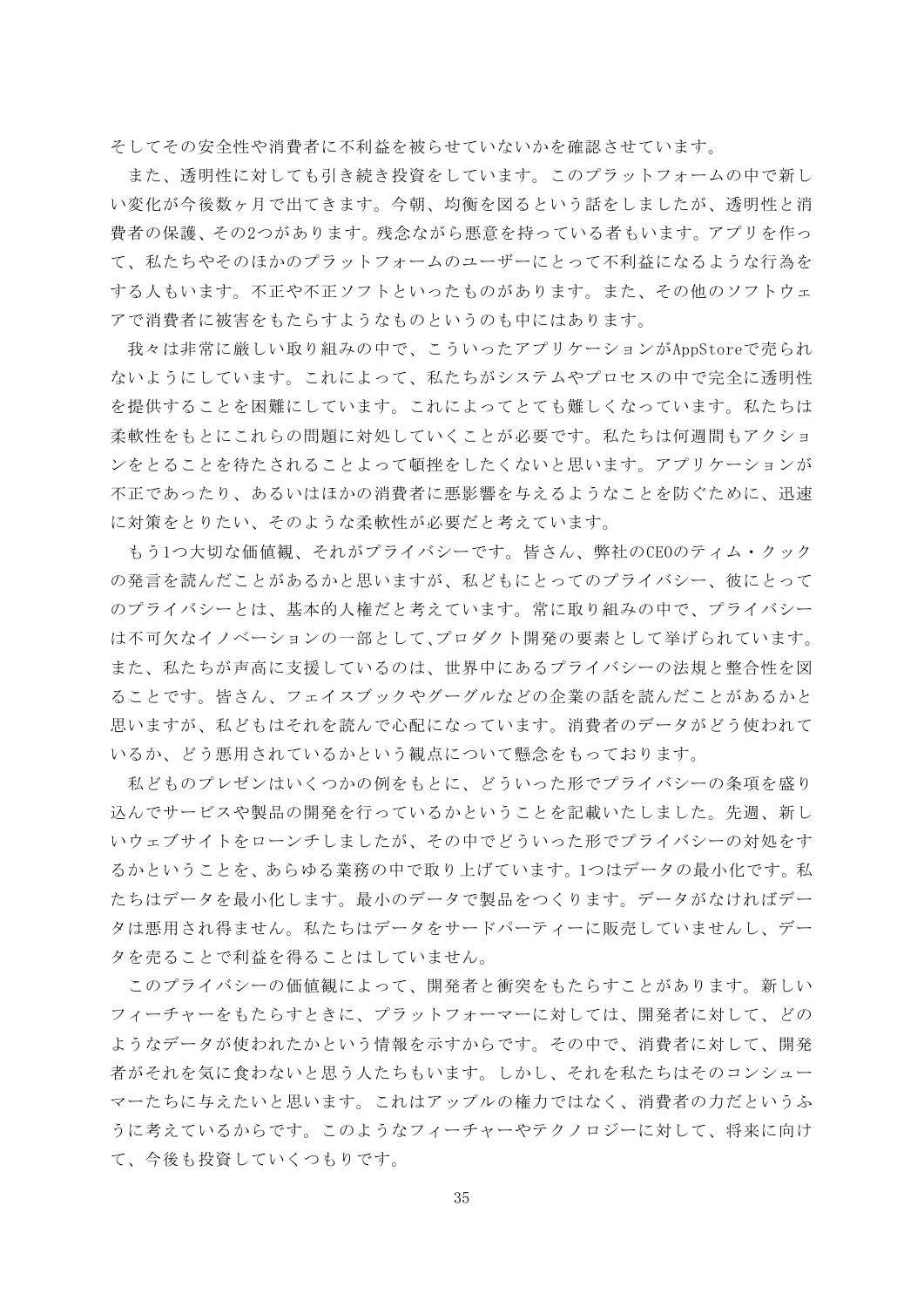ここで、ショーン・キャメロンにアップルの見解、どのような提案があるのかというこ とについて、彼のほうから説明いただきたいと思います。)

○Sean Cameron様(アップル)

Thank you for your time this afternoon. We welcome this opportunity to come and talk to you.

I wanted to start off by echoing some of the points that Mr. Andeer highlighted. We believe that Apple is a highly transparent platform today. We'd be happy to walk you through some of the things that we do that really have a great benefit to developers.

First, the core of how we've run the AppStore is our guidelines. The AppStore review guidelines that developers follow, they contain all the rules about the kinds of content that is appropriate for the store, appropriate for our customers.

We have two main goals with the AppStore. One is that it is a safe place for consumers to access apps, download apps that have great content, that's safe for them and their children, good for their data and secure for their devices. Also, that it's a great place for developers to do business. We want to make sure that the guidelines are clear, they're publicly facing. If there is a rejection of a developer's app, that we provide clear guidance on the guideline that has been violated and how the app has violated the guideline. Which gives developers time to follow up, and the opportunity to submit that back to us that makes sense with the guidelines.

We provide many resources for developers, including follow-up with the reviewers who review their apps, to an App Review appeal board to appeal decisions taken by our App Review team. We also have language specialists within App Review, including the Japanese language, and staff all over the world that can help reach out to developers to help them make great apps.

Again, any questions about those opportunities that we have for developers today, we'd be happy to field. We would be happy to take questions about the proposal that we've heard about over the past couple of weeks. We do feel like a global approach to these issues is preferable for developers. Part of the benefit of our platform is that it is available all around the world, gives developers the opportunity to access business and customers all over the world. We're also concerned that platforms such as ours have a several-year development cycle. We want to make sure that the cycle of review and response would not lead to delay in the features that are available to domestic developers and customers.

Again, with the processes that we have in place today, and it will be improving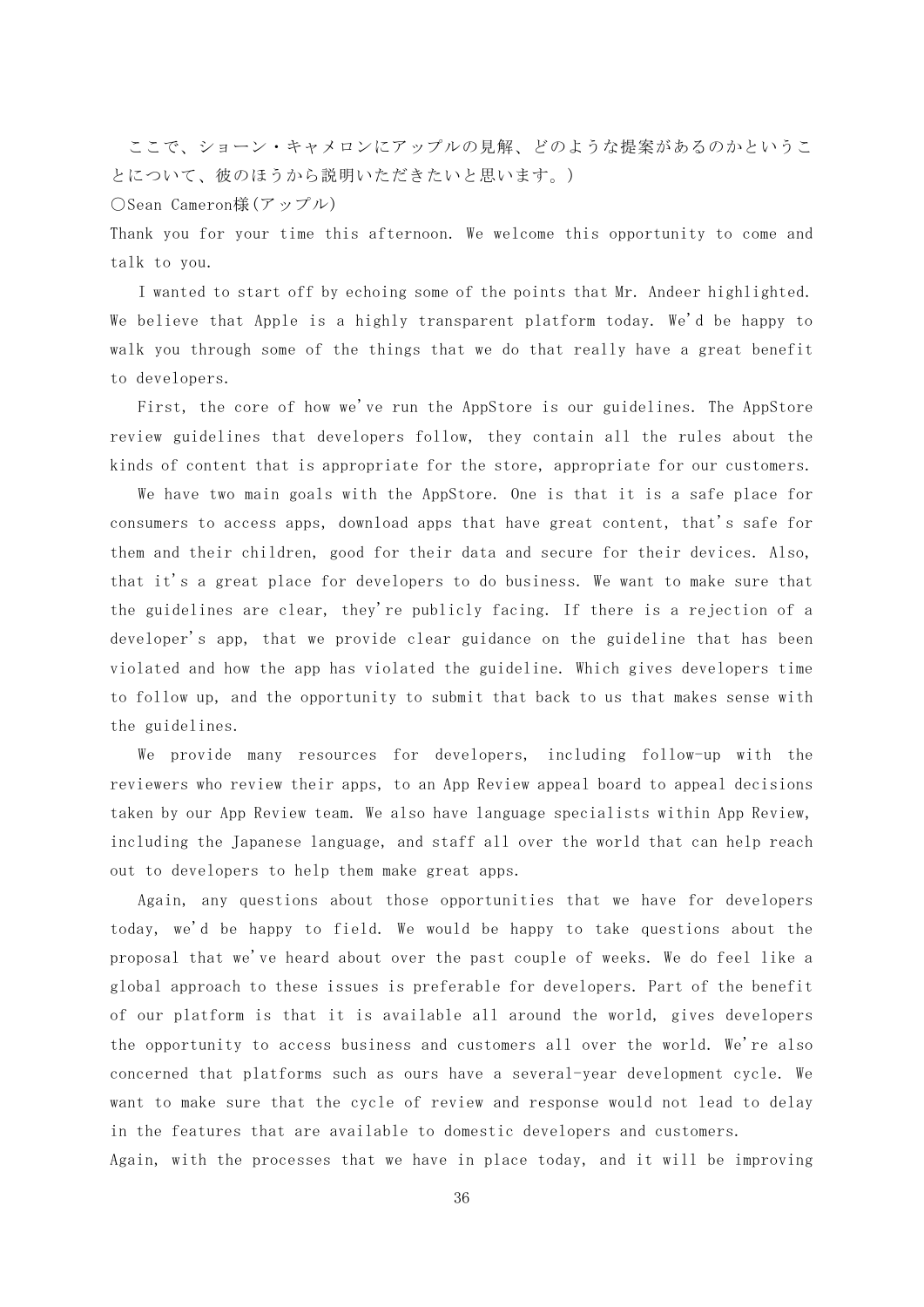over time and in relation to the PtoB law, which is coming in July of this year, we feel that this approach could serve all developers worldwide very well. At this point, I believe, my time is coming to a close. Perhaps we can take questions or answer any other concerns for the panel.

(仮訳:

今日はどうもありがとうございます。このような機会を与えていただきまして、ありが とうございます。

まず最初に、彼のほうでハイライトしたことを強調したいと思います。アップルは非常 に透明性のあるプラットフォームだというふうに考えております。いま、私たちが行って いることは、開発者にとって非常に利点があるということを申し上げたいと思います。こ のAppStoreのいちばん重要な点は、ガイドラインを提供するということです。それによっ て、開発者がどのようなコンテンツであるとか、そのガイドラインを見ることによって自 分たちのコンテンツがAppStoreや消費者にとって合致した内容だということを確保するこ とができると思います。

そして子どもたちや消費者、そしてデバイスに対して正当な内容であるというものとい うことを確認してもらいます。また、開発者がビジネスを行えるようにするということが 重要だと思います。ですから、ガイドラインは明確で、公共的なものであるということ、 そして、もし開発されたアプリが拒絶される場合には、どのようにしてガイドラインを違 反したかということを明確に説明していると思います。また、彼らからもガイドラインに 対してコメントをもらうことができます。

そしてレビューワーと共にフォローアップをして、アピールボードというものがあって、 開発者のほうから不服を申し立てることができます。また、言語のスペシャリストも設け て、Apple Reviewの中で日本語のスタッフがこうした開発者に対してきちんとサポートで きるようにしています。

そして、デベロッパーに関連して何か質問があるのであれば、私たちは喜んで対応しま す。この2週間ほどの間に出された提案に関する質問に対しても対応します。これらの問 題については、デベロッパーにとってはグローバルなアプローチが望ましいと考えていま す。私たちのプラットフォームがもたらす利点には、世界中からアクセスができるという ことであり、デベロッパーに世界中のビジネスやユーザーにアクセスする機会を与えると いうことがあります。また、私たちのようなプラットフォームは、開発サイクルが数年に わたるものであることも懸念しています。レビューとそれへの対応のサイクルにより、国 内デベロッパーやユーザーが利用可能なフィーチャーに遅れが生じることがないようにし たいと考えています。

改めて申し上げますが、現在存在し、また改善されていく各種プロセスにより、また今 年7月施行のPtoB法の関係もあり、このアプローチは世界中のすべてのデベロッパーに大 変よく資するものとなっていると考えます。そろそろ時間切れになるようです。何か懸念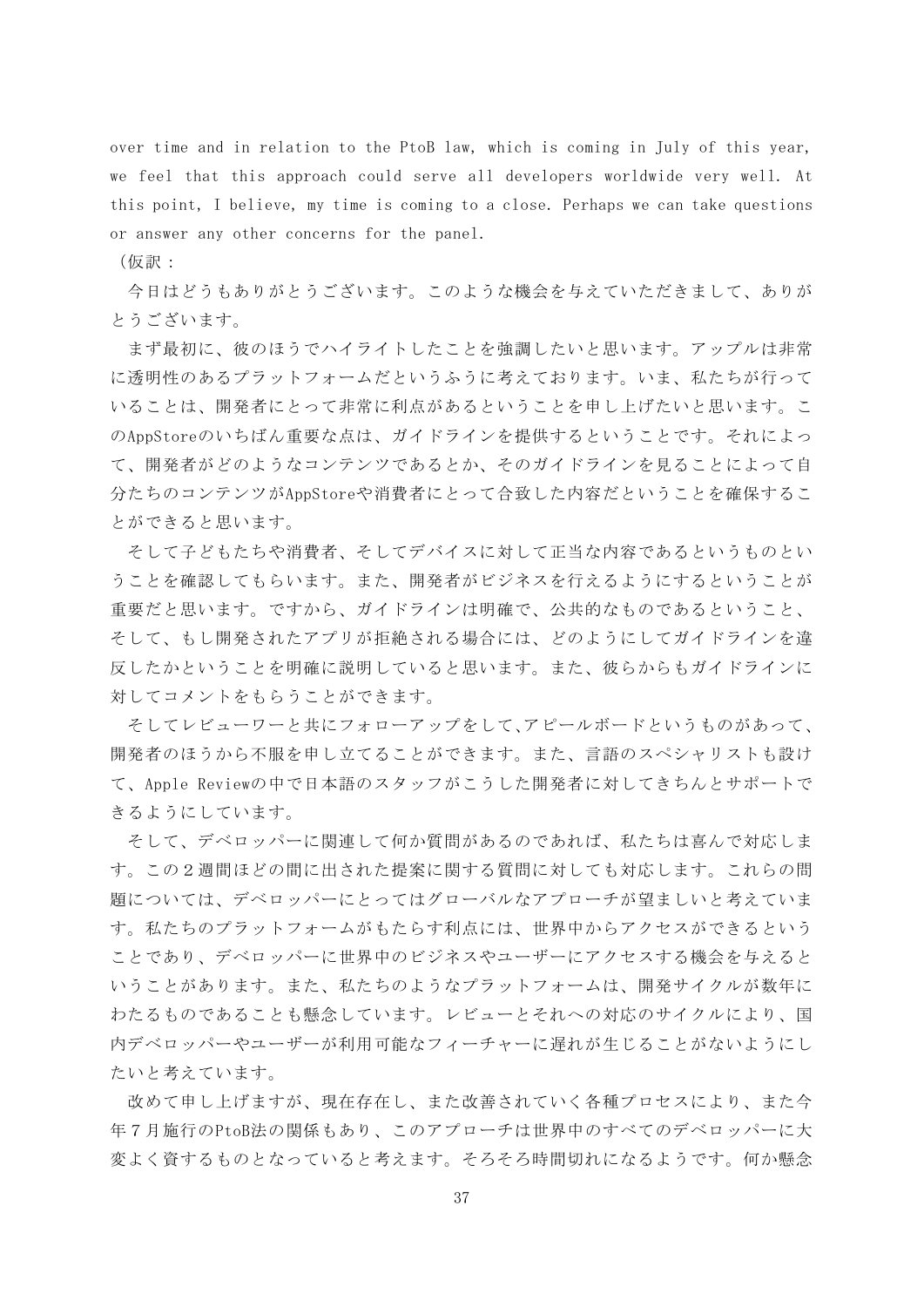があれば、皆様のほうから質問やコメントを受け付けたいと思います。) ○依田座長

どうもありがとうございました。

それでは、これから議員の質疑応答に入っていきたいと思います。

泉水議員、どうぞよろしくお願いします。

## ○泉水議員

本日はありがとうございました。

1点、質問させていただきたいと思います。今回の透明化法案について、どのようにお 考えなのかということについて、お聞きしたいと思っています。つまりこの透明化法案に おいては、基本的には開示を求めるという規制になっていて、それに加えて、取引に関す る遵守事項があって、正当な理由を説明しなくてはいけない一定の行為類型を掲げる。最 後にモニタリング・レビューをするという仕組みであるわけでありますけれども、今日、 お聞きして、多くのところに開示の内容とか、遵守事項については、既にアップルでされ ているような内容だと思うのですけれども、このようなことについて、日本の透明化法案 で規制を設けることについては、どのようにお考えでしょうかということです。

以上です。

# ○Sean Cameron様

Thank you for the question.

In terms of the disclosure of reasons that we would give to developers in our terms and conditions about our practices or actions that we take, we believe that flexibility is very important. The reason for this is because, as Mr. Andeer mentioned, there are bad actors in the developer ecosystem. There is material that we want to be sure that we can remove from the AppStore that's harmful to consumers. There's financial fraud, exploitation material for children, terrorism. These are instances where our platform needs to be able to act quickly, to take apps down, to make sure that they're not causing harm. Not only in Japan but all countries around the world.

We hope that there is an approach where there can be exceptions to notice periods that would need to be followed, and that would be sensible to make sure that we are achieving our goal of being a great place for developers to do business, but also a safe place for customers to access quality content.

In terms of our stance on the regulation, we share the goals of METI to bring transparency to developers. It's something that we've done on the AppStore since day one. We want to be sure that developers are very clear about the guidelines that we've made, how they can comply with them, and any measures that they can take to improve the internal functioning of their apps.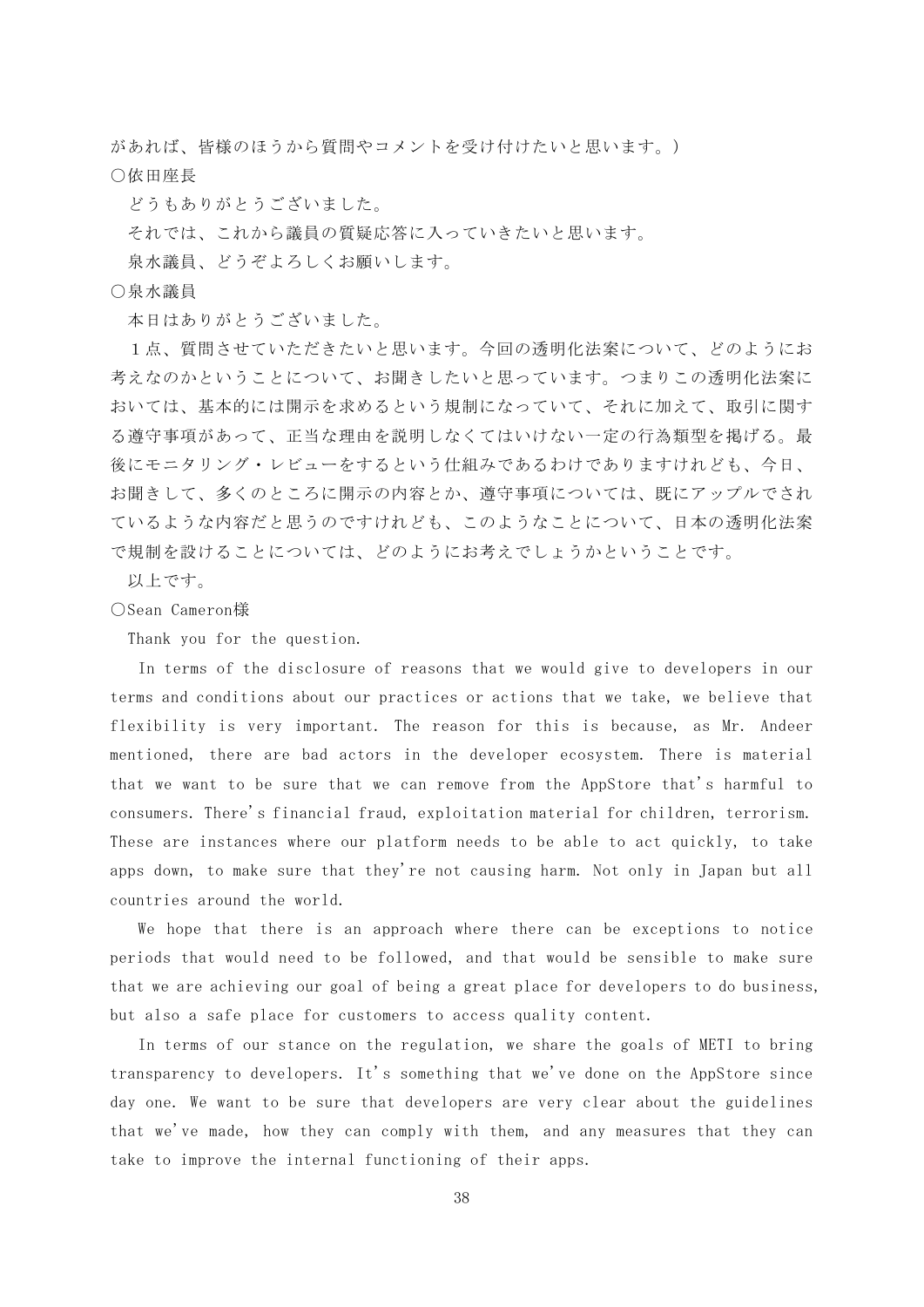We have many things in the works right now that we want to bring to developers, including expanded time for notices of terms and conditions changes, as well as additional resources for information. We're expanding that capability every year and investing in our worldwide developer relations team to make sure that developers always have a place to go and materials to review, so that they can understand how best to operate on our platform. Thank you.

(仮訳:

ありがとうございます。

正当な理由のところですが、利用規約について開発者に対してははっきりと明確にして います。その中には柔軟性がとても重要だと思います。その理由ですが、開発者のエコシ ステムの中には悪者がいます。消費者にとって有害なコンテンツは、AppStoreから確実に 取り除きたいと思います。そのようなコンテンツには、金融的な不正や子どもを食い物に するようなもの、テロリズムに関するものがあります。私たちのプラットフォームが即座 に対応し、アプリを削除し、被害が発生しないようにする場合があります。このような対 応は、日本だけでなく、世界中で行う必要があります。

開発者にとってビジネスを行うための素晴らしい場所であるだけでなく、顧客が質の高 いコンテンツにアクセスするための安全な場所であるという私たちの目標を達成するため に、通知期間の例外を設けることができるようなアプローチがあることを願っています。

規制に対する私たちのスタンスですが、目標に対しては私たちも共有しています。透明 性を開発者に対してもたらすということは、AppStoreでも初日から行っていたことです。 ですから開発者にはガイドラインを明確に提示しており、どのようにそれを遵守していく か、そしてそれを改善するためにどのような対策をとっていくかということについてもは っきりさせていました。

通知の期間や利用規約に変更があった場合の提示ですとか、そうした開発者との関係構 築のためには毎年さまざまなリソースを使い、プラットフォームで彼らが適切に運営でき るようにしております。ありがとうございました。)

○依田座長

松尾議員、お願いします。

○松尾議員

ありがとうございます。

iPhone上でいろんな商品を買うことができるわけです。商品の中には、よくない商品、 だますような商品もあったりする、そういうリアルな商品を買える一方で、デジタルなア プリなどは、非常に強く規制する違いは一体どこにあるのでしょうか。

○Kyle Andeer様

We made a judgment 11 years ago when we opened the AppStore that we would apply the commission to digital goods. We were not going to apply fees to things like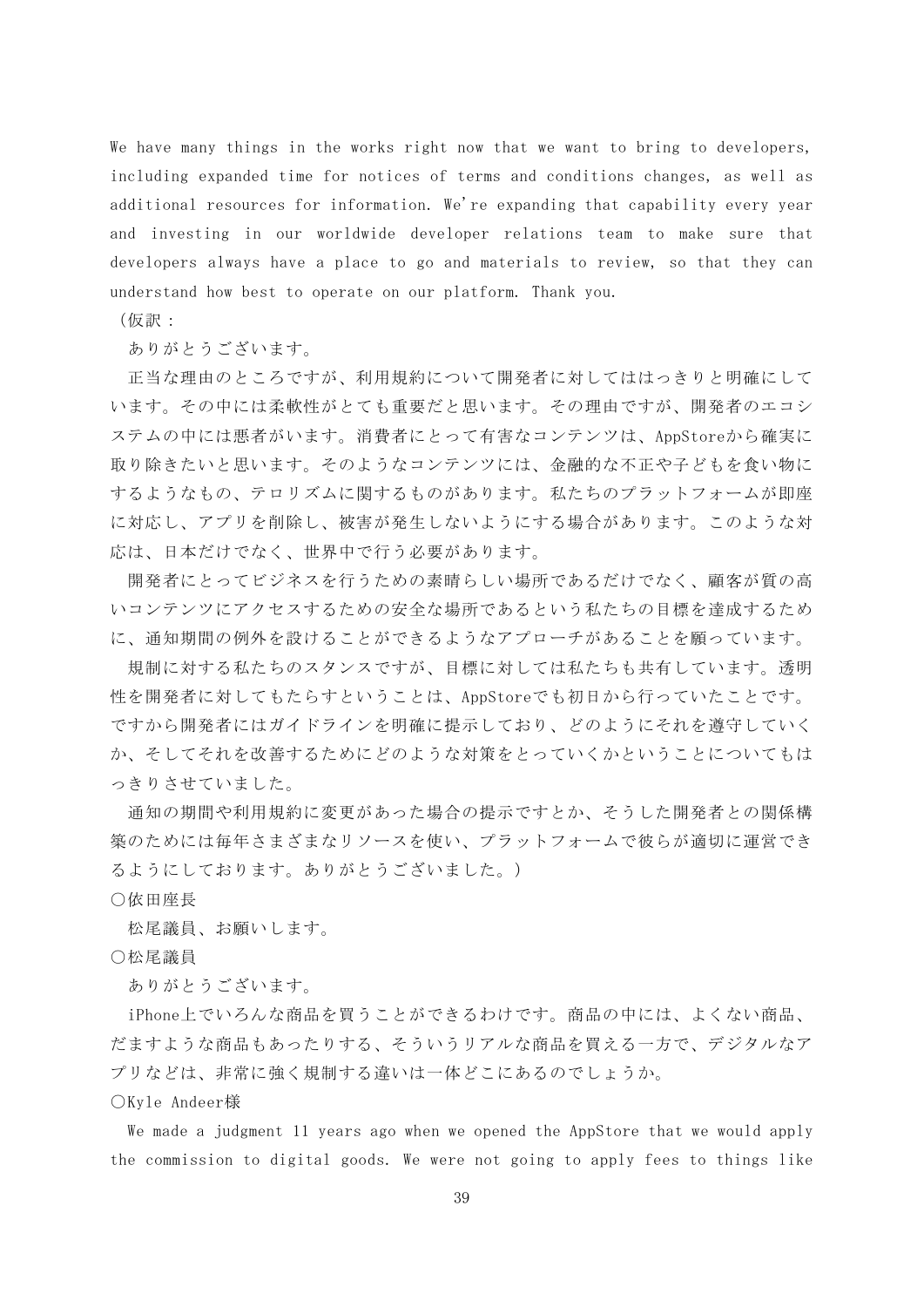physical goods or to services that were consumed outside of the app, like Uber or Lyft. Rather, our focus from the very beginning, and we've been consistent throughout, is to apply the commission to digital goods. Whether that takes the form of the sale of the application itself or digital goods consumed within the app. Now we have provided and we've made some changes to loosen that over time.

For example, a developer that's selling a subscription can sell that subscription outside of the app through its web browser, through its website. In those cases, Apple takes no commission. In fact, today, 84% of the apps on the AppStore pay nothing to Apple for distribution. We could have easily made a different judgment, to apply costs and fees to every app on the AppStore. This actually would be far more profitable to Apple, but it would come with costs. It may reduce output, it may reduce innovation, it may reduce entrepreneurship. These are fundamental values to the AppStore and to Apple.

Changes forcing Apple to move away from the current commission structure should be considered very carefully, because there could be some significant unintended consequences to such actions.

(仮訳:

私たちは11年前にAppStoreを開設するにあたって判断しました。私たちは、物理的な商 品や、Uberなどのようなアプリ外で消費されるサービスに手数料を適用するつもりはあり ませんでした。むしろ、私たちは最初から一貫して、デジタル商品に手数料を適用するこ とに焦点を当ててきました。それがアプリ自体の販売という形であれ、アプリ内で消費さ れたデジタル商品であれ、どちらであってもです。現在、私たちは、時間の経過とともに それを緩めるために、いくつかの変更を行いました。

例えば、開発者がサブスクリプション型のサービスを売っている場合、そのサブスクリ プションをアプリの外で販売することが可能になるということです。ウェブブラウザやウ ェブサイトを経由してそれらの販売をすることができます。そういった場合、アップルは 手数料は受け取らないという仕組みです。実際に、AppStoreの84%はアップルに対して何 もディストリビューションのサービス代金を支払っていません。これらをまた違う形で適 用してコストや費用をAppStoreで課金することもできたのですが、実際にはそれはしませ んでした。それをすることによってアップルに利益はあったのですが、そのコストをあえ て課しませんでした。それはイノベーションを加速して、起業精神を高めたからです。そ うすることによって、AppStoreやアップルにとって利益がもたらされたのです。

Appleが現在のコミッション構造からの脱却を余儀なくされる変更は、そのような行動 に重大な意図しない結果をもたらす可能性があるため、非常に注意深く検討する必要があ ります。)

○依田座長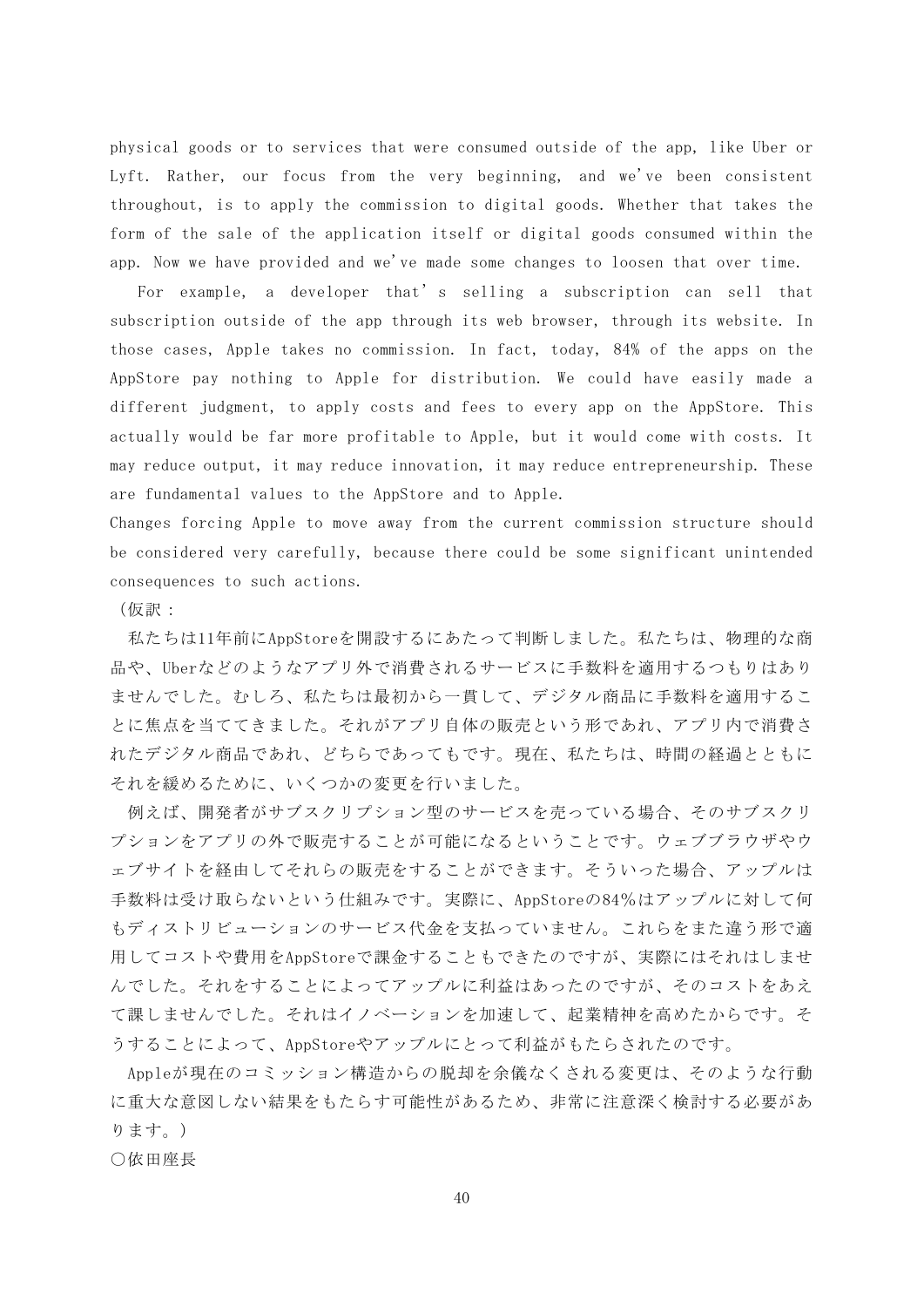山田議員、よろしくお願いします。 ○山田議員

ありがとうございます。

Thank you very much. My question is more on the antitrust side rather than the privacy side, just that more than you think maybe Japanese people really like Apple products. In a way, for Japan, Apple is more important possibly than other countries. In that sense, the antitrust regulator could get this concept of dominance. I'm not saying that that's the case, but also in the area of abuse of superior bargaining position, there are a lot of regulations and enforcement emerging generally. At the same time you raised the point of business freedom or consumer safety, which are counter-value to those regulatory values there.

Just hearing key issues would be sufficient here, but what do you think would be damaged if overregulation or overenforcement comes into play in the antitrust world? There's a solid history of antitrust regulations in this country, but maybe that's not necessarily compatible perfectly with what you're trying to do. I want to ask your view on this point.

(仮訳:

私の質問は、プライバシー面というよりは、独占禁止法の側面からさせていただきます。 日本人はひょっとするとアップルが考えている以上に本当にアップル製品が好きです。

ある意味で日本にとってのアップルは、他の国におけるより重要性が高いかもしれませ  $h_{\alpha}$ 

その意味で、独占禁止法上の独占の地位がある、という意見を当局が持つかも知れない。 あるいは、そうだとは言っていないわけですが、もう一つ別の優越的地位という概念があ る訳ですが、この分野でも、一般論として当局の執行が活発になってきている。それと同 時に、さきほどおっしゃっていた、事業の自由や消費者の安全といった、規制当局が推進 する価値とは異なるベクトルを持つ価値も存在する訳です。

独占禁止法について、過剰な規制や過剰な執行が行われた場合に、どのような犠牲が生 じると思いますか。これまでの独禁法の運用や理論の歴史という確たるものがある一方で、 それが必ずしも御社の目指す価値の実現にとって適合性のあるものではないかもしれない 場合、独禁法が過度に執行された場合どうなるのかということをお聞きしたいと思います。) ○Kyle Andeer様

First, we fully recognize our position here in Japan, and we appreciate how consumers here have embraced our products.

When we think about competition, of course, there's two aspects of that. One is a question of whether you are dominant or not. The second really critical question is whether there's any harm to competition from a current particular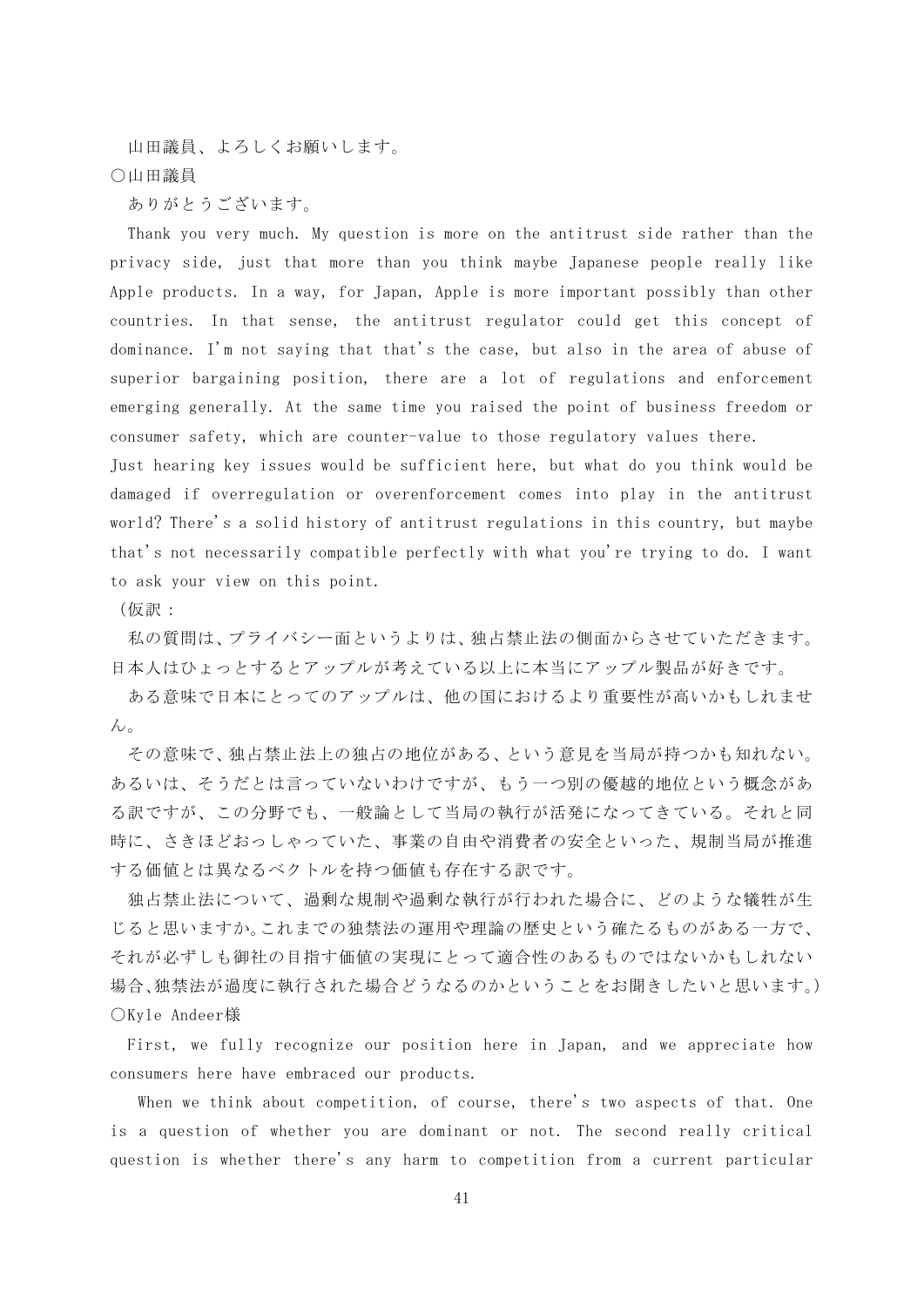practice. I don't think this is the time or place to debate whether we are dominant. I would say that there's no evidence to harm to competition in any market in which we participate.

As I mentioned during my prepared remarks, in all of the services markets in which we compete, we are not the leading firm. We are generally number two, number three, or even at times number four. When we look at the services market, when we look at software that's distributed through the AppStore, we are in very competitive markets. We've embraced this openness for our platform to allow developers, yes, within a current set of standards, to access our consumers, and that benefits Apple. We need those services. We need those third-party developers to continue to have products that our Japanese consumers and our consumers around the world enjoy and love.

(仮訳:

まず1点目です。私どもは、自分たちの日本での立場を十分認識しており、消費者の皆様 が私どもの商品を受け入れてくださっていることに感謝しております。

実際にこの競争をとらえるときに2つの考え方があります。1つは、競争的優位性を持っ ているかどうか、もう1つは、非常に重要なのですが、何らかの形で競争することによって 何か不利益を被っていないかということです。私たちが支配的かどうかを議論している場 合ではないと思います。私たちが参加しているどの市場でも 競争に害を及ぼす証拠はな いと言いたいです。

あらゆるサービス市場で私たちが勝負している中で、私たちはその最先端でリードを取 っているわけではなく、ある意味でナンバー2、ナンバー3だと思っています。場合によっ てはナンバー4であったりもします。サービス市場を見ますと、ソフトウェアがAppStoreで 販売されておりますが、私たちはその意味では競争力が強く、公正性がプラットフォーム の中で支持されています。開発者たちはいまの基準のもので私たちの持っている消費者に アクセスが可能となっております。そしてそのことによってアップルも利益を得ることが できます。私たちはそういったサードパーティーの開発者が必要になります。そうするこ とによって日本の消費者に、そして世界中の消費者に製品を享受してもらうことを可能に する必要性があると考えております。)

○依田座長

川本議員、よろしくお願いします。

○川本議員

御説明をありがとうございました。

透明性の担保とプライバシーに対する強いコミットメントが伝わってきました。1つだ け御質問させていただきたいのは、今回の規制によって、過度な報告義務が負担となり得 るという懸念を持たれていらっしゃるのですけれども、具体的に今回のスキームの中で、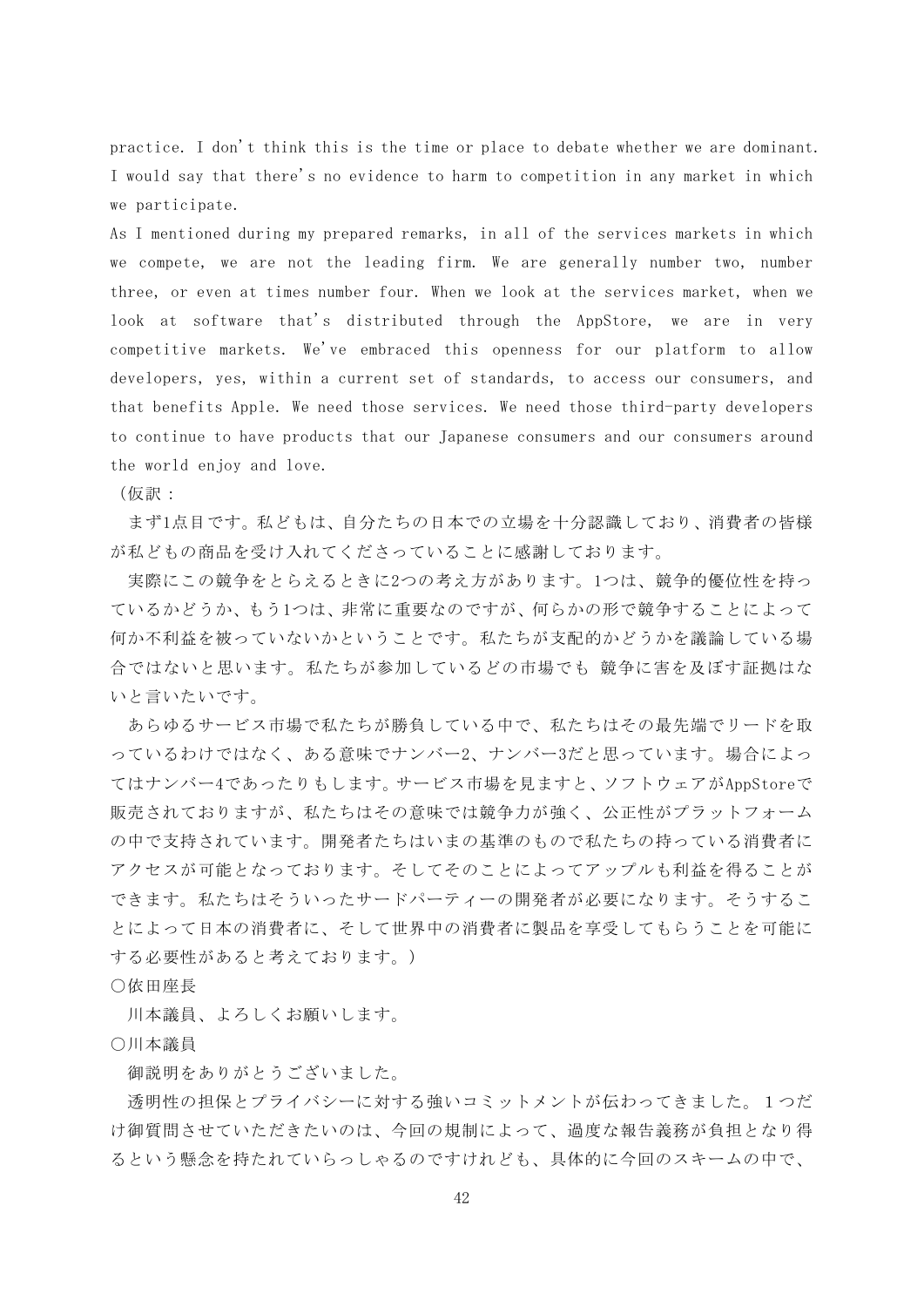どの部分が過度な報告になり得る危険性をはらんでいるとお考えなのかというところをお 伺いできればと思っています。モニタリング・レビューの仕組みそのものが負担になると いうお話なのか、そのモニタリング・レビューの頻度であったり、やり方次第で負荷にな り得るというお話なのか、そのあたりを確認させていただければと思います。

#### ○Sean Cameron様

I think that at first thinking about it, that the frequency perhaps could be excessive. I think that we certainly have established a good baseline of transparency. My concern is that if we report every year, if there are not enormous changes to be made, that they tend to come more in bunches, I wonder if that will open us up to undue criticism from outside parties or developers. That anything that we do in the area of transparency is one piece of what we are trying to accomplish every year.

I think if the reporting is viewed as one year is disappointing, that would not necessarily take into account how our product development cycle works. Maybe we have something else coming in another year, two years, or we're building towards something. If that results in a voluntary suggestion, which then becomes an order, our product development cycle, it gets thrown a bit off course. I think that is the concern. It's not so much the producing of the report but how the report could be construed. Thank you.

(仮訳:

最初に考えたときには、もしかしたら頻度が過剰かもしれないと思いました。もちろん 私たちのほうでも透明性を確保するための流れというのがあります。そして、毎年こうい った報告をすると、大規模な変化がないのであれば、そしてそれを大きな固まりで報告し なければいけないので、不当な批判を外部の当事者から受ける可能性があると懸念してい ます。透明性の分野で行うことは、私たちが毎年達成しようとしていることの一つです。

もし、1年間の報告が残念なものであると見られるならば、それは必ずしも当社の製品開 発サイクルがどのように機能しているかを考慮していないものとなると思います。もしか したら、もう1年後、2年後には何か別のものが来るかもしれませんし、何かに向けて準備 を進めているかもしれません。自発的な提案だったものが、その後命令となってしまうと、 製品開発サイクルは少し軌道から外れてしまいます。それが問題だと思います。報告書の 作成というよりも、報告書がどのように解釈されるかということです。)

○依田座長

北野議員、御意見があれば、お願いします。

#### ○北野議員

You raised the interesting issue that you're concerned about how Google and Facebook provide their services. That's interesting because even Apple users use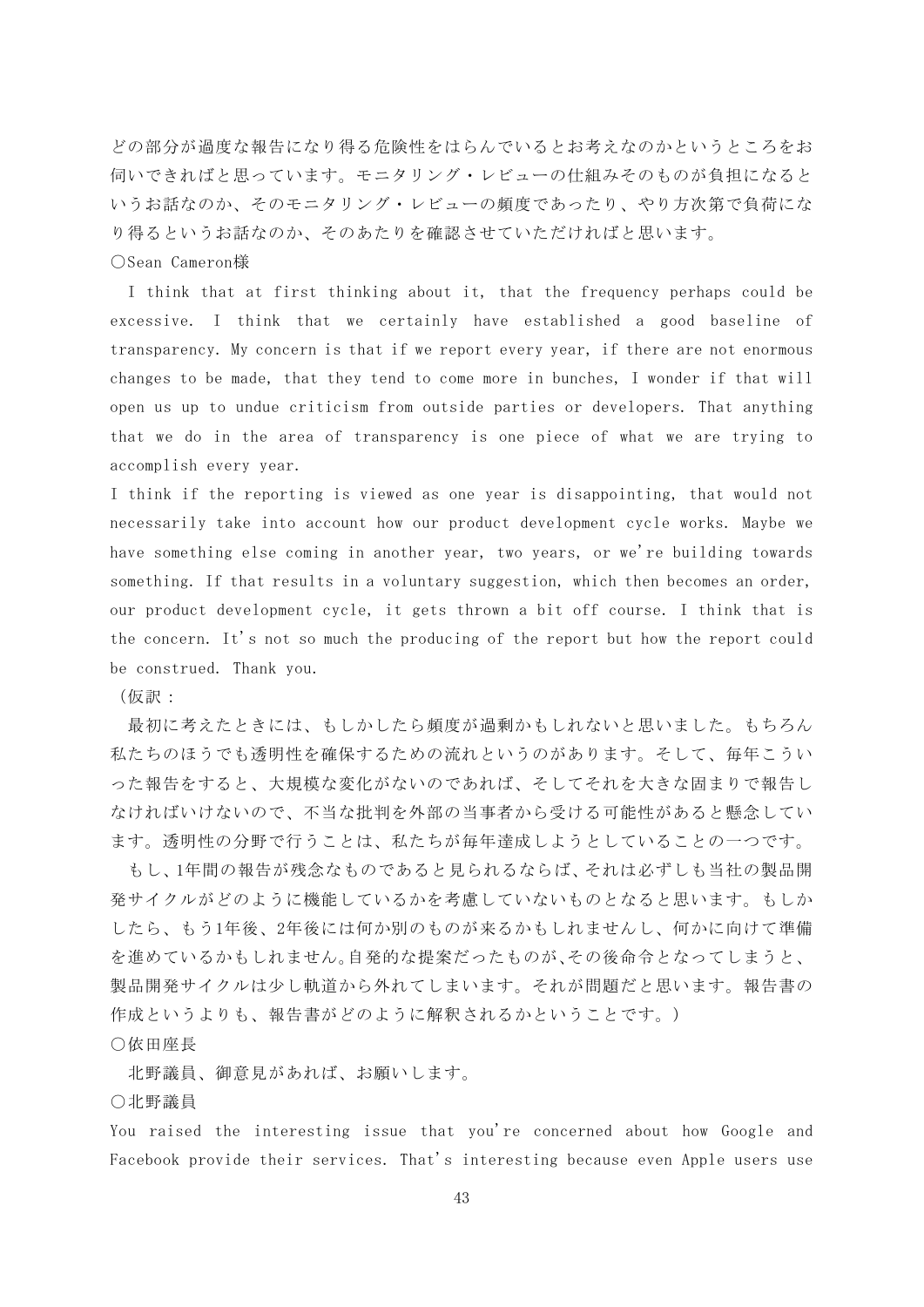Chrome, use the Facebook and buy stuff in Amazon. I think it's technically very difficult but the platform or community collaboratively set a standard for the best practice so that your concern about other platformers on the privacy and other issue to be resolved at least immediately?

(仮訳:

GoogleとFacebookがどのようにサービスを提供しているのか気になるという興味深い 問題提起がありました。AppleユーザーでさえChromeを使っていたり、Facebookを使ってい たり、Amazonで物を買っていたりするので、それは興味深いです。私はそれが技術的には 非常に困難だと思いますが、プラットフォームやコミュニティが共同でベストプラクティ スのための基準を設定するとすれば、プライバシーや他の問題上の他のプラットフォーマ ーについてのあなたの懸念は、少なくともすぐに解決することができますか?)

## ○Kyle Andeer様

Our goal, as I mentioned in our prepared remarks, is to provide more transparency and to provide more tools for users to control how their data is collected and used. I think we are very reluctant to be the regulator. That is going to lead us into conflict with our developers, and that is largely why we have been supportive of government efforts to provide a consistent framework.

We don't pretend to have all the answers. We have a perspective, and we've embraced an approach on our own platform for our own services. For Apple to start imposing those on all of our developers, hundreds of thousands, even millions of developers around the world, I think would be pretty problematic or at least challenging, but we will continue to provide tools and services to try to give that power to our users.

## (仮訳:

私どものゴールは、先ほどもお話ししましたが、透明性を高めるということです。また、 データがどのような形で収集、利用されるかということについてユーザがコントロールで きるようより多くのツールを提供することです。私たちがあまりしたくないのは、自分た ちが規制をかけるということです。それは私たちの開発者にも負荷をかけてしまいます。 それが一貫した枠組みを提供しようとする政府の取り組みを支持してきた大きな理由です。

私たちはすべての回答を持っているわけではないですし、自分たちのサービスでの考え 方は持っていますが、アップルがそれら何百万といるすべての開発者にそれを押し付ける のは問題だと思っています。少なくともそれは難しく、それはあってはいけないことだと 思っています。ですが、私たちは、ユーザーにその力を与えるためのツールやサービスを 提供し続けます。)

## ○北野議員

That leads me to another question to give. How you actually screen all the apps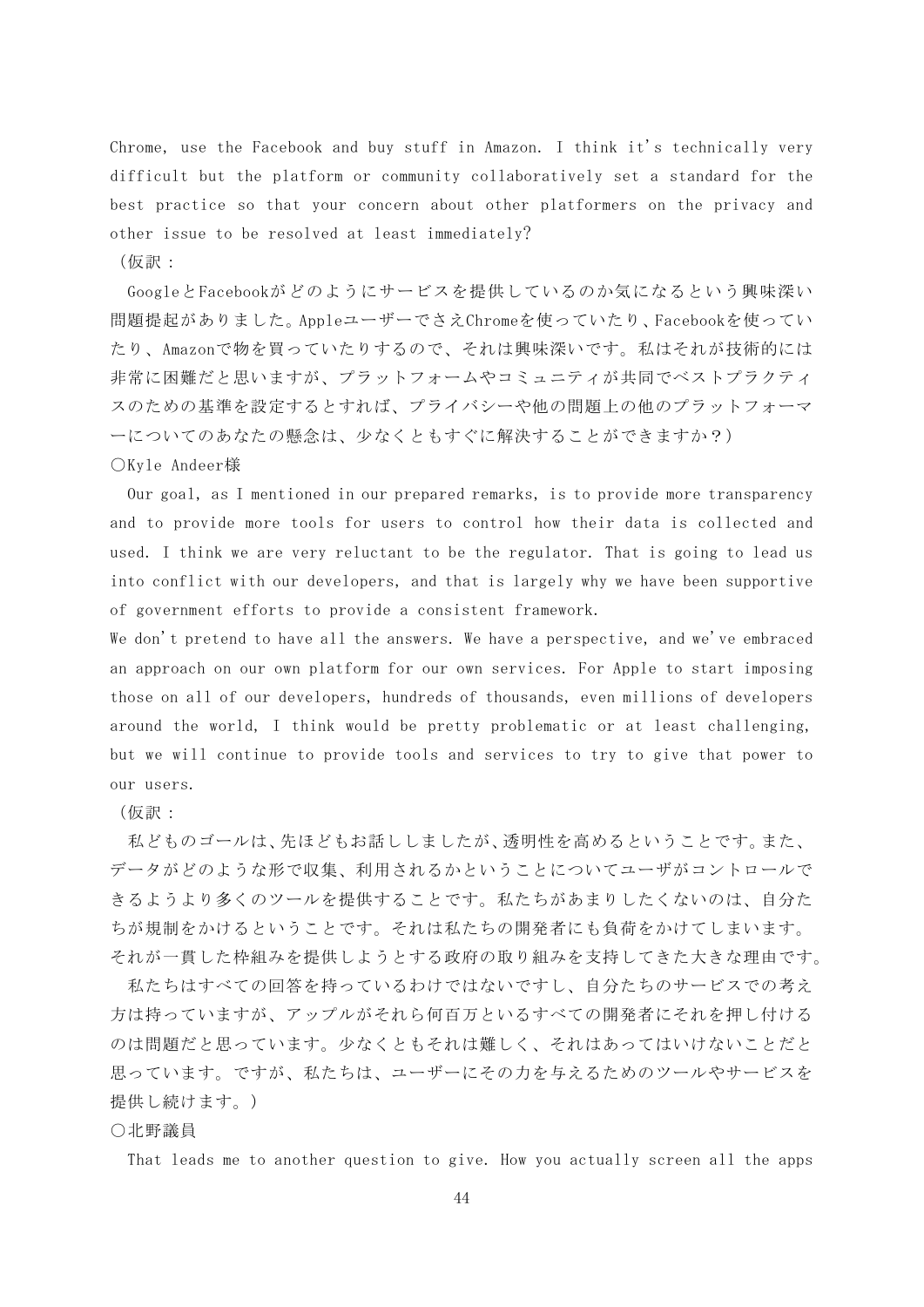on the AppStore? You have to have some kind of standards. Now you said that you don't want to be the regulator, but at the same time, you have to keep the quality, the one like limit unwanted apps.

(仮訳:

それによってもう1つ質問が出てきました。実際にAppStore上のすべてのアプリをスク リーニングするにはどうすればいいのかということです。基準のいくつかの種類を持って いる必要があります。今、あなたはレギュレータになりたくないと言ったが、同時に、あ なたは品質の維持や、制限不要なアプリのようなものに対応する必要があります。 ○Sean Cameron様

Again, our goal, our twin goals in running the store are to provide a great safe place for customers to get apps and a great business opportunity for developers. The guidelines then come out of that. We react to things that are going on in the world. As technology develops, developers are a few steps ahead of us. We need to make sure that the guidelines can apply to really those core set of concerns on our side.

It's not as much that we're trying to force them in a particular direction. As that, we are trying to make sure that we establish a great balance between a fair playing field for all developers and rules that can apply to all developers equally, and making sure that our customers have great trusted place to go. (仮訳:

ストアを運営する上での私たちの双子の目標は、お客様がアプリを手に入れるための素 晴らしい安全な場所を提供することと、開発者のための素晴らしいビジネスチャンスを提 供することです。そして、ガイドラインはそこから生まれます。テクノロジーが発展する につれ、開発者は私たちの数歩先を行っています。私たちは、ガイドラインが私たちの側 の懸念事項のコアセットに適用できることを確認する必要があります。

ただ、それは関係者を特定の方向へ行くよう強制しようということではありません。開 発者にとっての公正な場と開発者に提供されるルールが公正である必要があり、それによ って消費者から信頼を得ることができます。)

○Kyle Andeer様

If I could add one thing. We do require each and every developer submits an app to the AppStore to have a privacy policy that is accessible to users. We review the apps on that basis. We do not put ourselves in the position of reviewing the relative strength of that privacy policy. Rather, we again are focusing on giving the user the ability to make that assessment for himself or herself.

(仮訳:

もう1つ加えたいのですが、当社では、AppStoreにアプリを提出する開発者には、ユーザ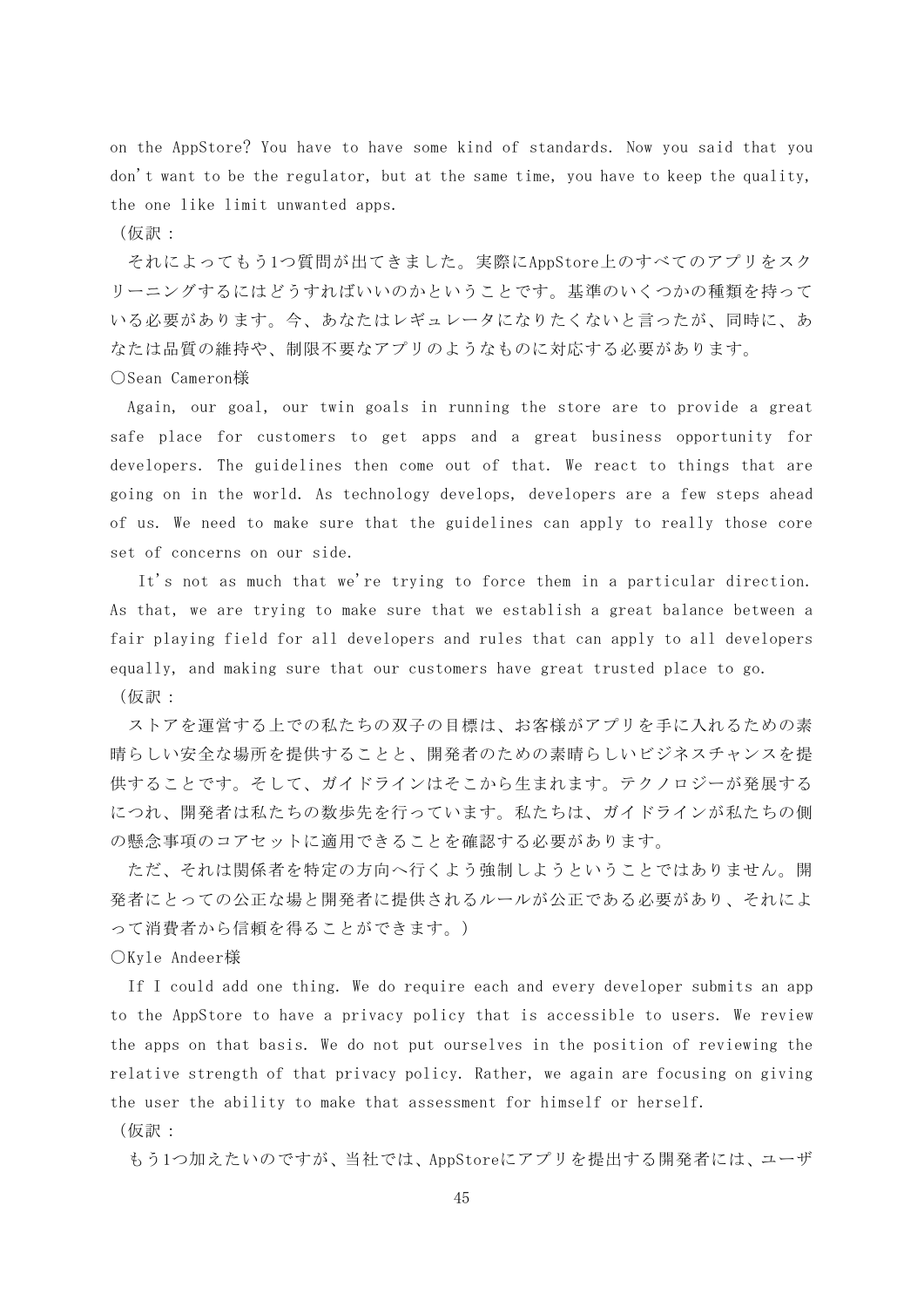ーがアクセスできるプライバシーポリシーを持つことを義務付けています。私たちはそれ に基づいてアプリをレビューします。私たちは、そのプライバシーポリシーの相対的な強 さをレビューする立場にはありません。むしろ、ユーザーが自分自身でその評価を行う能 力を与えることに焦点を当てています。)

# ○依田座長

どうもありがとうございました。大変誠実な回答をいただき、ありがとうございます。

ほかのプラットフォーマーともヒアリングをしまして、プラットフォーマーは、現代の 社会的なインフラストラクチャーであり、社会にとってとても重要であると述べています。 その中で、市場の参加者に対して、合理的な理由を示すこと、十分な説明を行うことがと ても大事であるとも述べております。

そうした中で、アップル社からは、エンドユーザーに対して、プライバシーの観点で、 プロテクションをずっと守っていくことが重要であるという問題提起をいただきました。 その点に対しては、今後、モニタリングをしていく上で、重視していきたいと思っており ます。

他方で、日本のマーケットにおいて、アプリケーションプロバイダーの一部から、アッ プルの垂直型ビジネスモデルの中において、十分な説明がされない中で、差別的な取扱い を受けているのではないかという懸念が示されることもございます。

今日のヒアリングにおいては、アップル社は、十分なアップル社のビジネスの中で説明 をしていて、そういった懸念が当たらないということをディフェンスもされております。

したがって、今後、日本がプラットフォームの規制を行っていく中において、プラット フォーマーとビジネスパートナー、エンドユーザーの3者が、どちらかが一方的な立場で はなくて、対話を重視しながら、規制のスタンダードを定めていくことがとても大事だと 思っています。そういうものが、現在、日本政府が考えている共同規制、コレギュレーシ ョンになっていくと思います。

それについて、アップルとしては、今後、日本が対話を重視して、それぞれのマーケッ トが全員参加し、スタンダードを定めていくような共同規制、コレギュレーションに参加 することに対して、同意していただけるものと受けとめましたが、その理解でよろしいで しょうか。

## ○Kyle Andeer様

From our perspective, these issues are not unique to four American companies. Rather, the issues of transparency apply to every platform. Like I said, we look at ourselves much like Sony or Nintendo. Not every developer gets access to those platforms. We must make decisions at times. When we say no, because we're concerned about fraud or bad actors, or simply because they don't match our guidelines, developers don't like that. They want to be able to have unfettered access. They like to have access at no cost. Now this is a very small number of developers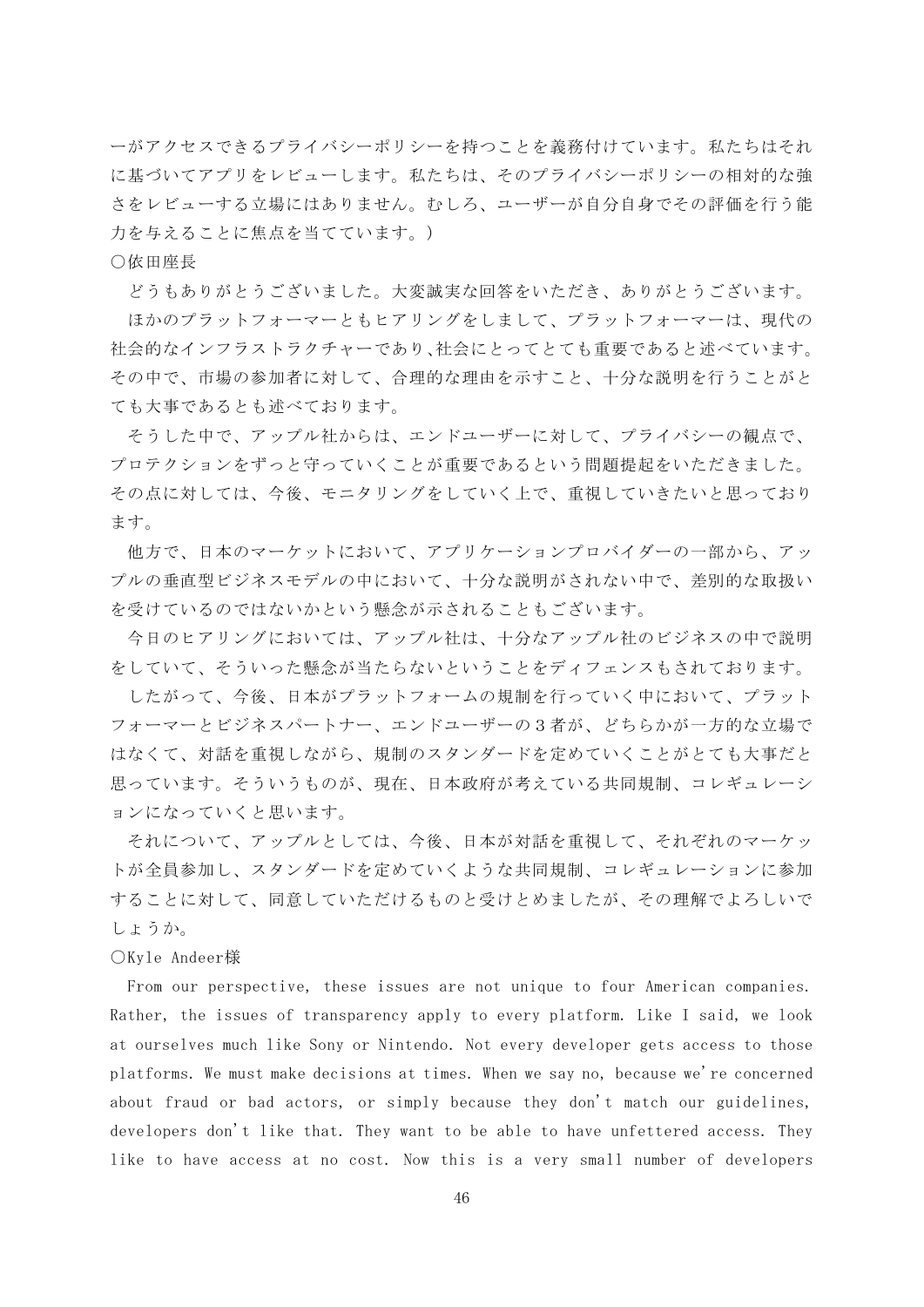that have these concerns and issues, but they're hardly unique to Apple.

This is true for any distributor, so we see little differences, whether you're talking about digital or physical distribution, there are inevitably going to be disputes between a supplier and a distributor. Yes, while we continue to believe and support enhanced transparency for all platforms, and we continue to support the important value of protecting consumer data, we want to make sure and we would say that these values should apply to every platform, every distributor.

(仮訳:

私たちの観点からは、この問題というのはアメリカ企業だけの問題ではないと思います。 透明化の問題はすべてのプラットフォーマーに適用するものだと思います。私たちはソニ ーや任天堂なものだというふうに申し上げました。すべての開発者が私たちのプラットフ ォームにアクセスできるわけではないのです。私たちは判断をしなければならないと思い ます。不正者や悪用者もいますので、その者たちに対してガイドラインを示します。開発 者はそれを好まないのです。自由なアクセス、コストのないアクセスを開発者は望んでい ます。少数の開発者ですが、こうした問題を抱えている人はいます。しかし、これはアッ プルだけの問題ではありません。

財政的な分配に対しては、サプライヤとディストリビュータの中で問題があると思いま す。ですから、もちろんここの部分に関してはすべてのプラットフォームに対しての透明 性をサポートしていくと思いますし、消費者のデータを保護するということはとても重要 だと信じ続けます。そして、こうした価値はすべてのプラットフォーマーに適するべきも のだと思っております。)

# ○依田座長

どうもありがとうございます。

ただいまの発言でもあったように、アップルが例えばほかのプラットフォーマー、グー グルやフェイスブックのような、エンドユーザーのプライバシー、あるいはプライベート データを使って、それを広告に結びつけるようなビジネスモデルとは違ったタイプのプラ ットフォーマーであるので、そこを同一に扱うことはできないという点について、理解を いたしました。

そうした中で、プラットフォーマーは、日本国内、アメリカにも多様なプラットフォー マーがいますので、そうしたプラットフォーマーの違いについても、丁寧に扱っていくこ とを約束した上で、今後もコレギュレーションにアップルが役割を果たしていただくこと を期待しております。今後ともどうぞよろしくお願いします。今日は、どうもありがとう ございました。

## (アップル退室)

○依田座長

それでは、フェイスブック様をお呼びください。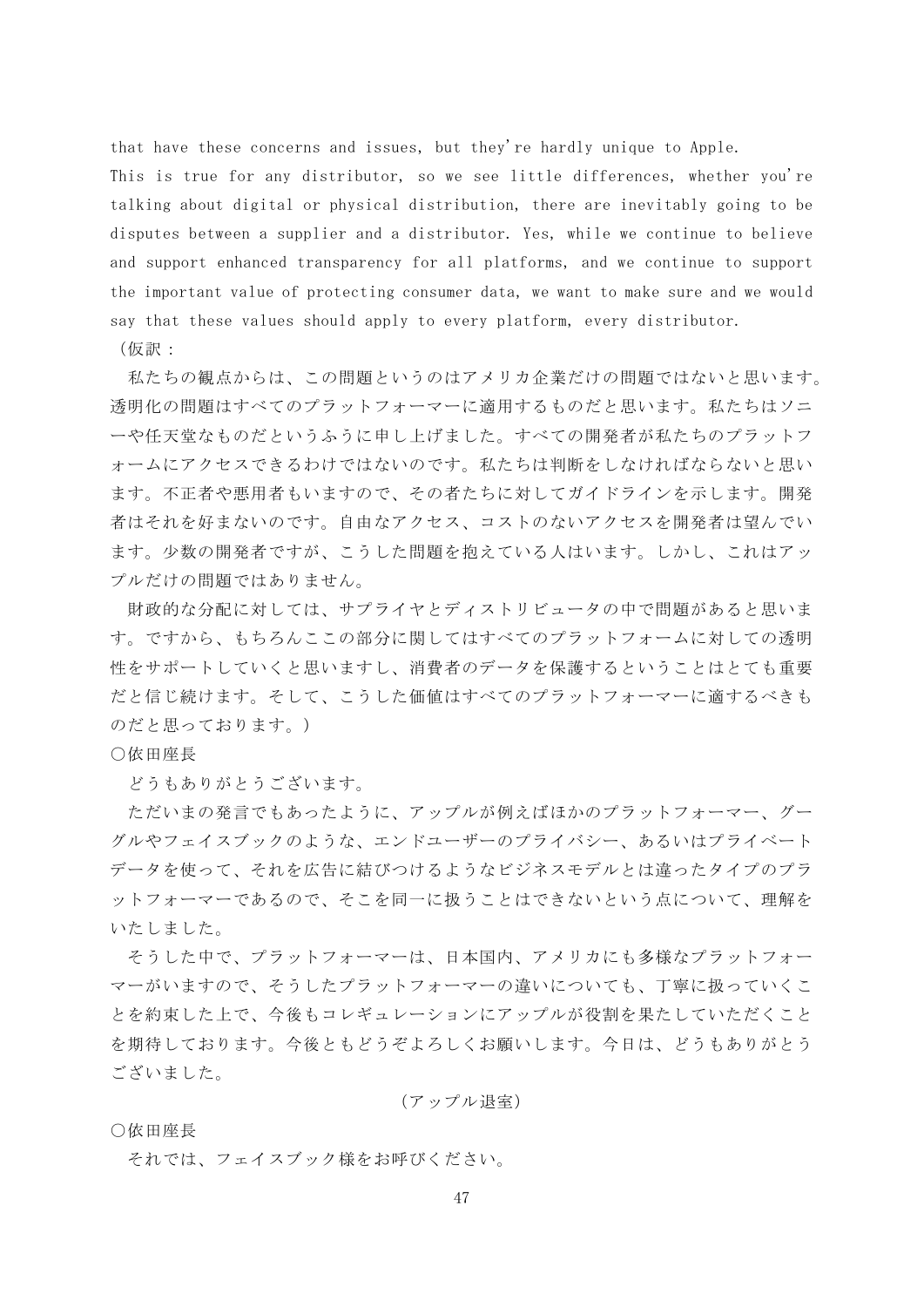(Facebook入室)

○依田座長

それでは、これからFacebookの質疑応答、ヒアリングを始めたいと思います。

まずFacebookから15分間のプレゼンテーションをいただき、その後、30分の質疑応答に 移りたいと思います。

それでは、Facebookから15分間、説明をしていただけますでしょうか。よろしくお願い します。

○小堀様(Facebook)

ありがとうございます。Facebookで公共政策を担当しております、小堀でございます。 本日は、どうぞよろしくお願いいたします。

Facebookのミッションとして「コミュニティづくりを応援し 人と人とがより身近にな る世界を実現する」と挙げております。

我々は、利用者の皆様のプライバシーを保護して、また、我々の製品を安心して利用し ていただく、安全な環境づくりは、我々にとって最も重要なことだと考えております。

日本において、当社は、つながることで、今日の課題を明日の機会にということにフォ ーカスし、地方経済を通じて中小企業を支援することにも取り組んでいます。「日本のフ ォーカス つながることで、今日の課題は明日の機会に」でございます。

現在、世界で500万を超える企業は、その大部分が中小企業であり、Facebook上に定期的 に広告を掲載していただいております。

また、我々は、地方活性化支援に向けた具体的な取組として、地方自治体、コミュニテ ィを支援するプログラムを行ってきております。これまで2018年の神戸市を皮切りに、2019 年に入り下関市、及び最近では東北5市において、自治体の職員様向けの市政情報発信支 援ですとか、地域の中小企業、コミュニティー向けのセミナーを行ってまいりました。

また、当社自身、デジタル市場におけるルールの必要性を理解しております。当社のCEO である、マーク・ザッカーバーグは、スマート規制、つまり規制対象組織との協議的で協 調的な規制アプローチが、真の違いを生む4つの分野を説明しました。有害なコンテンツ、 選挙の清廉性、プライバシー、データポータビリティです。私たちは可能な限り政府と協 力し、プライバシーを保護し、イノベーションを促進するデータポータビリティを可能に する適切なフレームワークを見つけ出したいと考えております。

本日午前に行われた会議での発言の一部繰り返しにはなりますが、御説明させていただ きます。よろしくお願いいたします。

まず競争分野について、コメントさせていただきます。デジタル分野は、御承知のとお り、急速に変化し、ダイナミックであり、革新的なテクノロジーを特徴としています。こ れらの革新的なテクノロジーにより、例えばこれまで不可能だった方法で人々がつながり、 また、発見、共有できるようになりました。当社は、まさにこの変革の中心にあります。 あらゆる規模の企業が当社のサービスを介して、国内及び世界の消費者とつながることを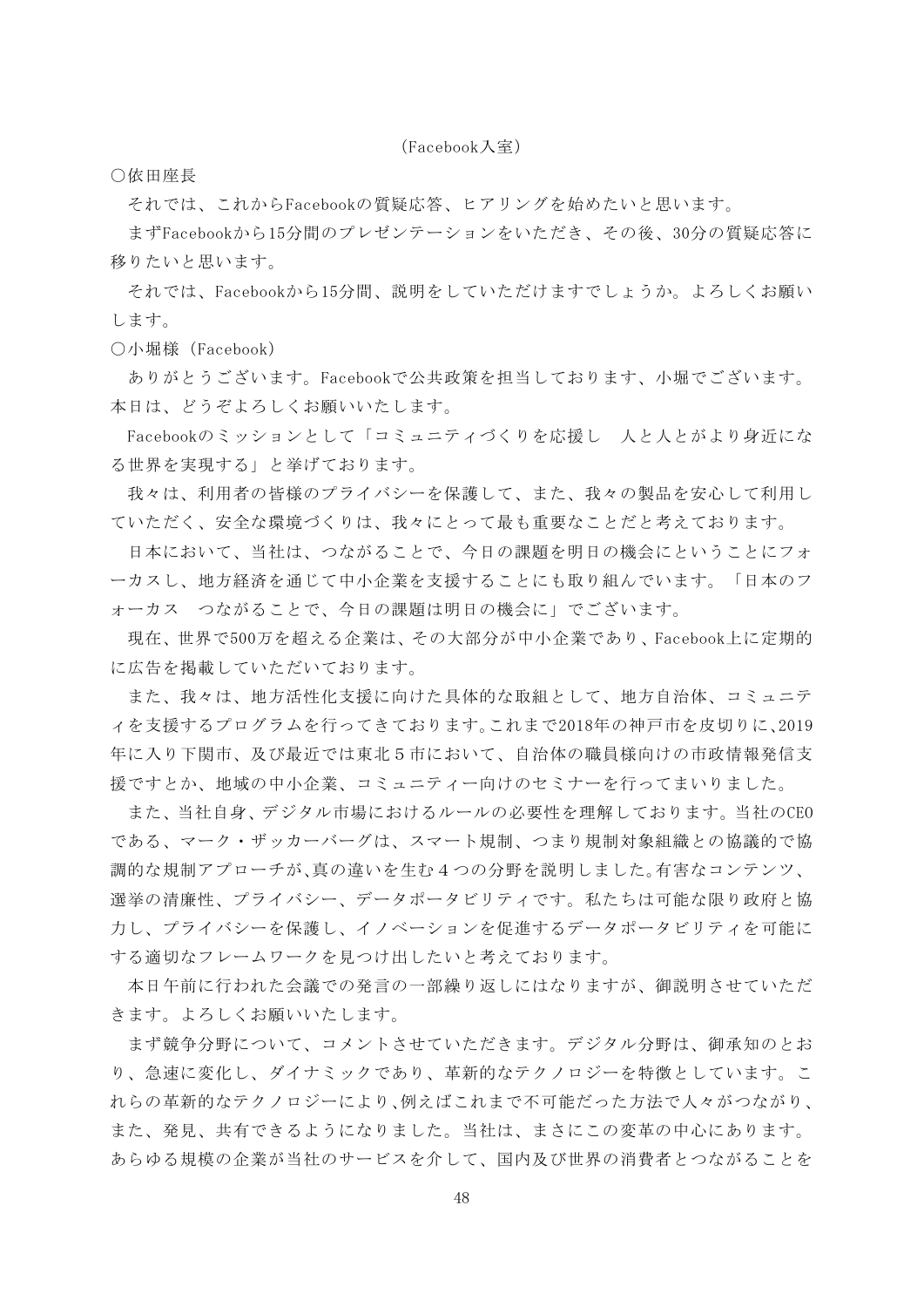可能にします。

当社の広告プラットフォーム、ツール及び教育プログラムにより、以前は新聞広告やテ レビ広告を買うのに苦労していた中小企業や新しい起業家が、国内又は世界中の視聴者に 手ごろな価格でアクセスが可能になっております。当社は、人々がつながり共有する、こ れらを支援するサービスの競争市場で事業を展開しております。

利用者向けの観点ですが、利用者向けの競争では、利用者が有用で関連性の高い製品や サービスを提供するために、継続的に革新する必要があると考えています。特に日本では、 競争自体が激しく、利用者は我々と競合する無数のアプリとサービスを切りかえるための 技術的、又は経済的な制約に直面していないのではないかと考えております。また、利用 者は、使用したい製品やサービスを自由に実際の選択ができ、必要に応じて簡単に切り替 えることができます。この選択の自由と能力は、プラットフォームを提供する事業者と利 用者間の不均衡な交渉力を示唆するものではないと考えております。

広告収入の面です。我々は、テレビ、印刷物、放送、その他のオンラインプラットフォ ームと広告チャネルとして競合しています。過去を振り返ると、企業広告が、印刷物、テ レビ、ラジオ、看板に大きく限定されていたこととは異なり、今日では多くの異なる広告 チャネルとプラットフォームがあり、それらは全てユーザー、視聴者、読者、リスナー及 びそれらに伴う広告資質を競合しています。

Facebookは、多くの広告主に選んでいただいておりますが、一方で、支配的でないと考 えています。現に私たちのマーケットにおける立ち位置は、広告市場のほんの一部であり、 広告の92%以上がFacebook以外から発生しています。オンライン広告会社とオフライン広 告会社の両方と激しく競争しているのが現実です。つまり競争は絶え間なくデジタル及び 非デジタルサービス間で行われています。

既存の独禁法についてですが、デジタル経済における競争を検証することが、既にでき ていると信じています。日本で事業を展開する全ての企業の確実性を確保するための合理 的な独禁法を奨励したいと考えています。独禁法は、日本を含む多くの市場で独自のプラ イバシー体制と規制によって保護されている、顧客のプライバシーやデータを扱うためで はなく、企業が市場での地位を悪用することを防ぐために、特別に設計されているものだ と理解しています。独禁法の分野で、プライバシーに焦点を合わせた、規制の新しいレイ ヤーを導入すると、時に重複や矛盾が生じるおそれがあります。

私たちは、利用者のデータに伴う責任を非常に真摯に受けとめています。私たちは、デ ータのプライバシーに関する法律と利用者のデータ管理を尊重します。多くの場合、デー タは非独占的で非競合的です。ある会社が所有していることを意味しても、別の会社が同 一のデータ、又は同様の目的に役に立つ別のデータセットを収集することを妨げるもので はありません。上記の点に関連して、国際的に認められている競争法の原則と調和した競 争規則を奨励したいと考えております。国際的に認められた競争法の枠組みから大きく逸 脱した国内の法律及び規制は、特にデジタル経済のグローバルな性質を考慮すると、日本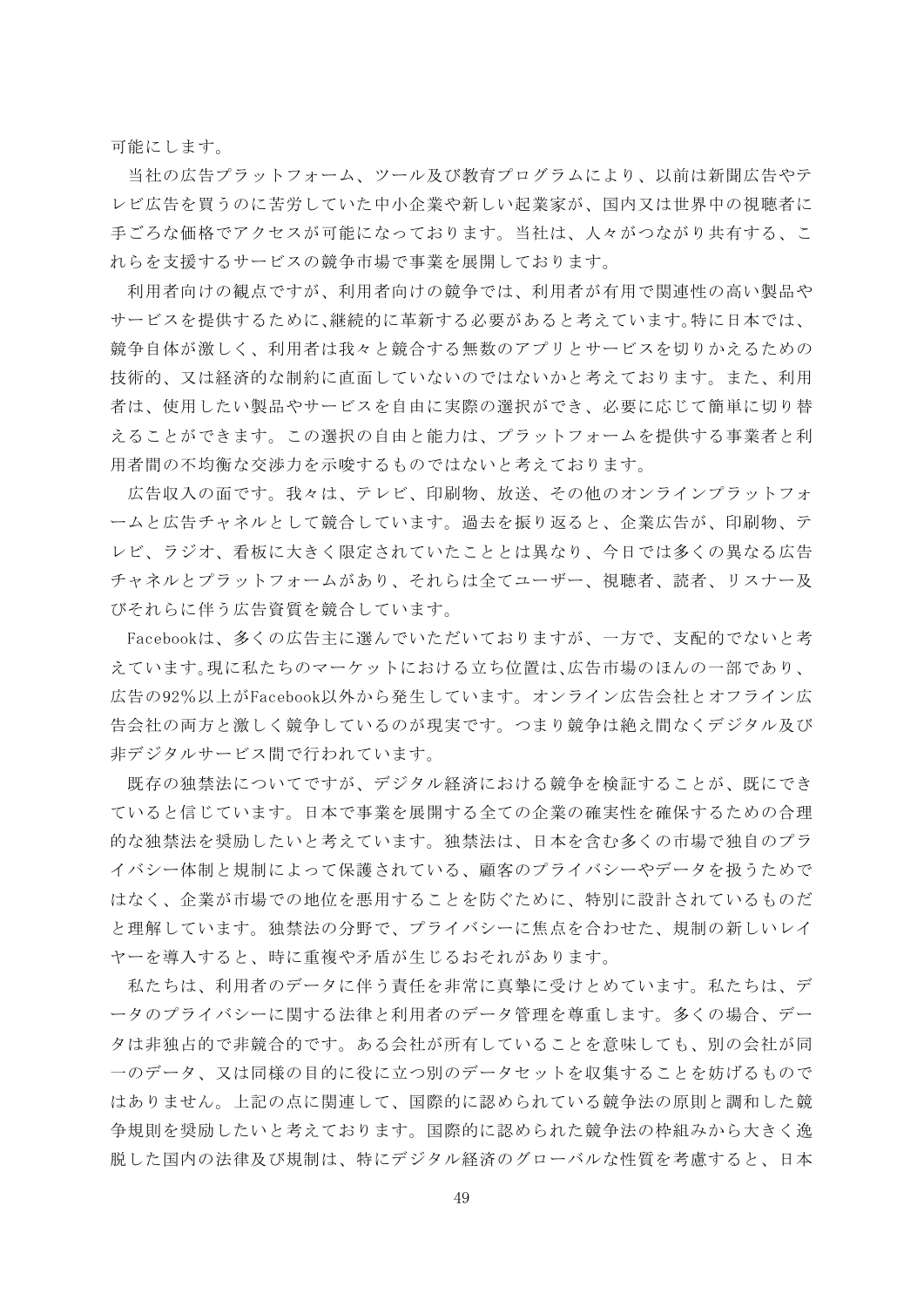市場への参入に対する大きな障壁をつくり出すリスクを抱えていると考えております。 次にプライバシー関連に移りたいと思います。

改正個人情報保護法の方向性については、我々は、利用者がデータの使用を統括し、制 御する権利をサポートし、これらを可能にするツールの開発にこれまで多額の投資を行っ てまいりました。

2点、個人情報の利用停止請求権とデータ漏えい報告の義務化について、述べさせてい ただきます。GDPRのもとでの同等の権利と一致し、この分野の国際基準と実用的かつ一貫 した方法で実施される場合、忘れられる権利をサポートします。ただし、既存のデータ、 例えばバックアップに保持されているデータや匿名化されたデータなどを考えていますが、 それを完全に削除することが現実的でない場合、また、例外が必要だと考えています。法 的義務の遵守、法的請求の防御、又は公益上の理由など、関連データを保持する正当な理 由がある場合には、例外もあると考えております。

また、我々は、個人情報保護法を改正し、データ漏えい報告の義務化を含めることをサ ポートいたします。データ漏えい報告は、利用者の情報を保護するために、適切な措置を 講じるように、企業を奨励する上で重要な役割を果たします。また、情報の不正使用の可 能性や対応策について、利用者に重要な情報を提供します。

当社は、利用者のプライバシーとデータの保護を最重要課題として取り組んでいます。 プライバシーを自ら制御できるようにするために、既存の制御を改善し、新しい制御を構 築しています。そのため、各種設定と管理をしやすく、例えば設定メニュー、また、プラ イバシー、セキュリティ、広告のコントロールに簡単にアクセスできるプライバシーセン ターを再設計し、これらの管理とサービスの仕組みをより明確にしています。

利用者がFacebookに提供したデータを表示できるようにする、個人データ管理ツールを 開始いたしました。このツールを使用して、情報のカテゴリーを選択し、アカウントに関 連づけられた情報を確認することができます。その後、利用者の皆様がそのデータを編集、 又は削除ができます。

利用者が自分のデータのコピーを取得して、ほかのサービスにアップロードできる、個 人データのダウンロードツールを更新しており、ダウンロードできるデータの種類を拡大 いたしました。利用者は特定の種類のFacebookデータを選択したり、特定の日付範囲を選 択したり、必要なものを正確に機械可読形式でダウンロードしたりすることが可能になっ ております。

また、Facebook外のアクティビティーも導入し始めております。これは利用者がウェブ サイトやアプリを使用するときに受け取る情報を確認し、この情報のアカウントへの関連 づけを過去と将来に対して解除することができるツールです。このツールを利用すると、 ユーザーがどのウェブサイトにアクセスしたか、ウェブサイト上で何をしたか等を含む情 報を紐づけられなくなります。このツールは、当社のビジネスに何らかの影響を与える可 能性がありますが、皆様のようなプライバシー領域の専門家、政府関係者及び他の企業と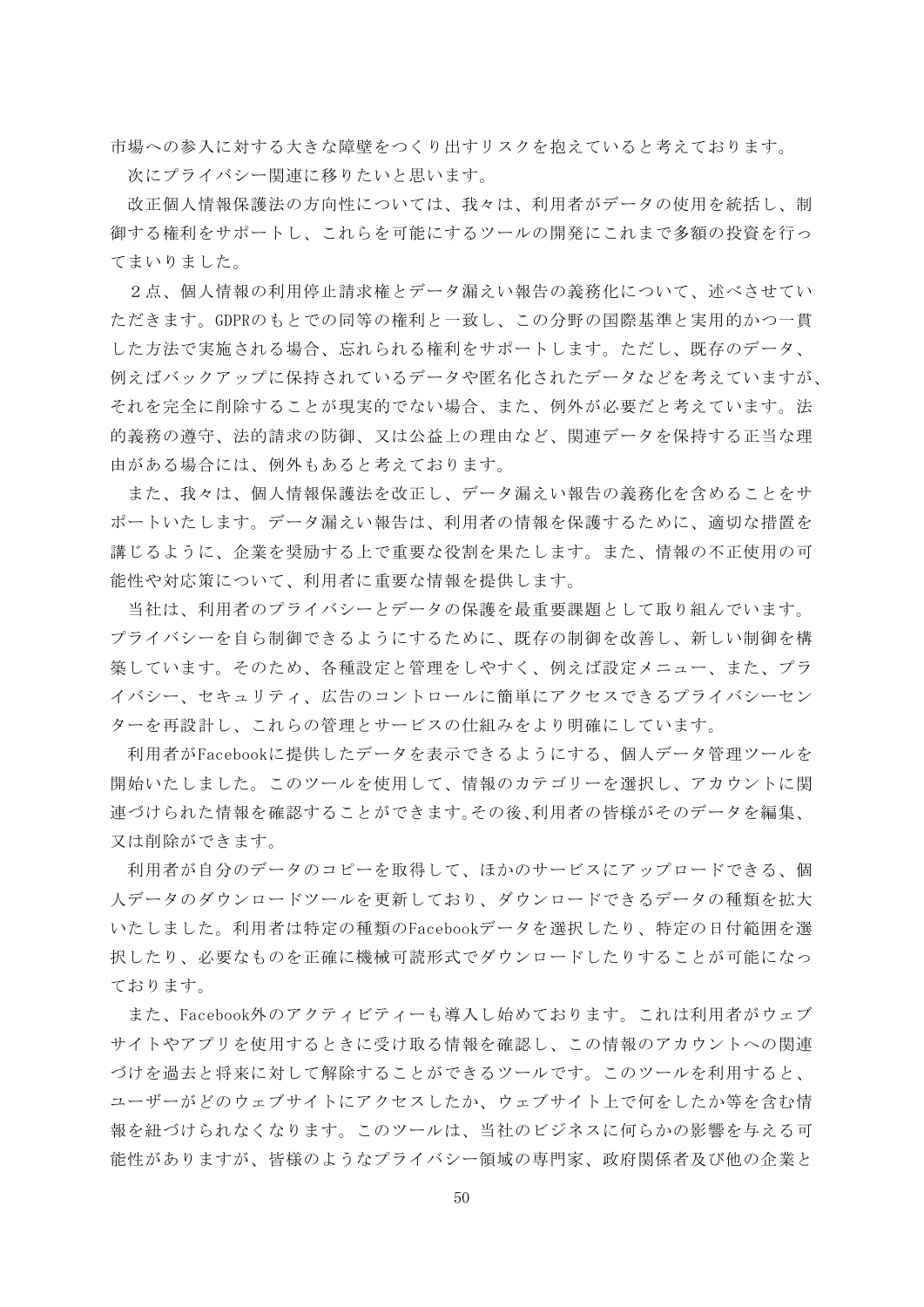の会話を今後も喜んで行っていきたいと考えております。

広告表示管理では、広告の仕組みと全ての広告設定に関する情報を1カ所で確認するこ とができます。そして、昨年、利用規約を更新し、提供するサービスのより包括的な説明 を追加し、収集するデータとその使用方法を明確にするため、データに関するポリシーを 見直しました。

次にデータポータビリティについて、お話ししたいと思います。

我々は、デジタル・プラットフォームにおけるデータポータビリティの原則を支持して います。データポータビリティは、情報を管理できるようにし、イノベーションを促進し ます。

繰り返しにはなりますが、弊社は10年以上にわたって、利用者が自らのデータをほかの サービスに移動させるのを支援するツールがありました。また、コンシューマーアプリプ ラットフォームの使いやすさと、個人データ管理ツールの範囲を組み合わせた、将来の製 品も想定しています。これが当社がグーグル、ツイッター、マイクロソフトなどと一緒に データ転送プロジェクト、いわゆるDTPに参加した理由の1つです。

目標は、利用者が本当に使いやすく、安全で、共通の標準に基づいた方法で、異なるサ ービス間においてデータを直接転送できるよう、データポータビリティソリューションを 構築することです。G20におけるDFFT、信頼性のあるデータの自由な流れ、及び昨今合意し た日米デジタル貿易協定において、日本はデータの自由な流れにコミットしているため、 我々は、日本はビジネスを行うのに最適な場所だと考えております。

先般、これらの仕組みを紹介したホワイトペーパーを発行し、並行してデジタル市場競 争本部及び個人情報保護委員会の関係者の皆様にも共有させていただいております。今後 これらの重要な問題について、引き続き、関連省庁の皆様と、議論、協力させていただく ことを楽しみにしております。

また、これらのツールを使った施策だけではなく、人に寄り添う、利用者の皆様にプラ イバシーの重要性を再認識していただくということでのソフト面での施策も実施させてい ただいております。ここ最近での取組をご紹介いたします。

1つは、日本を含む利用者のプライバシー設定を確認するよう、製品上で定期的に利用 者に促しています。5月、東京でポップアップ、Facebookカフェを開催し、利用者を招待 し、我々が提供するプライバシー設定と管理の仕方について、学んでいただきました。

もう一つは、Instagramを安全に使ってもらうためのワークショップを、実際の利用者で ある学生を中心に、10月に行いました。これも当社のみならず、NPOとも協力しながら、 文科省、総務省の課長級の御出席、また、御講評もいただきながら、あわせてこの議論が 家庭での議論にもつながるよう、保護者のためのガイドブックも配付しています。

次に現在検討されている新法、取引透明化法案関係に移りたいと思います。原則として、 取引における透明性が最も重要だと考えております。当社は、公正かつ合理的な条件で、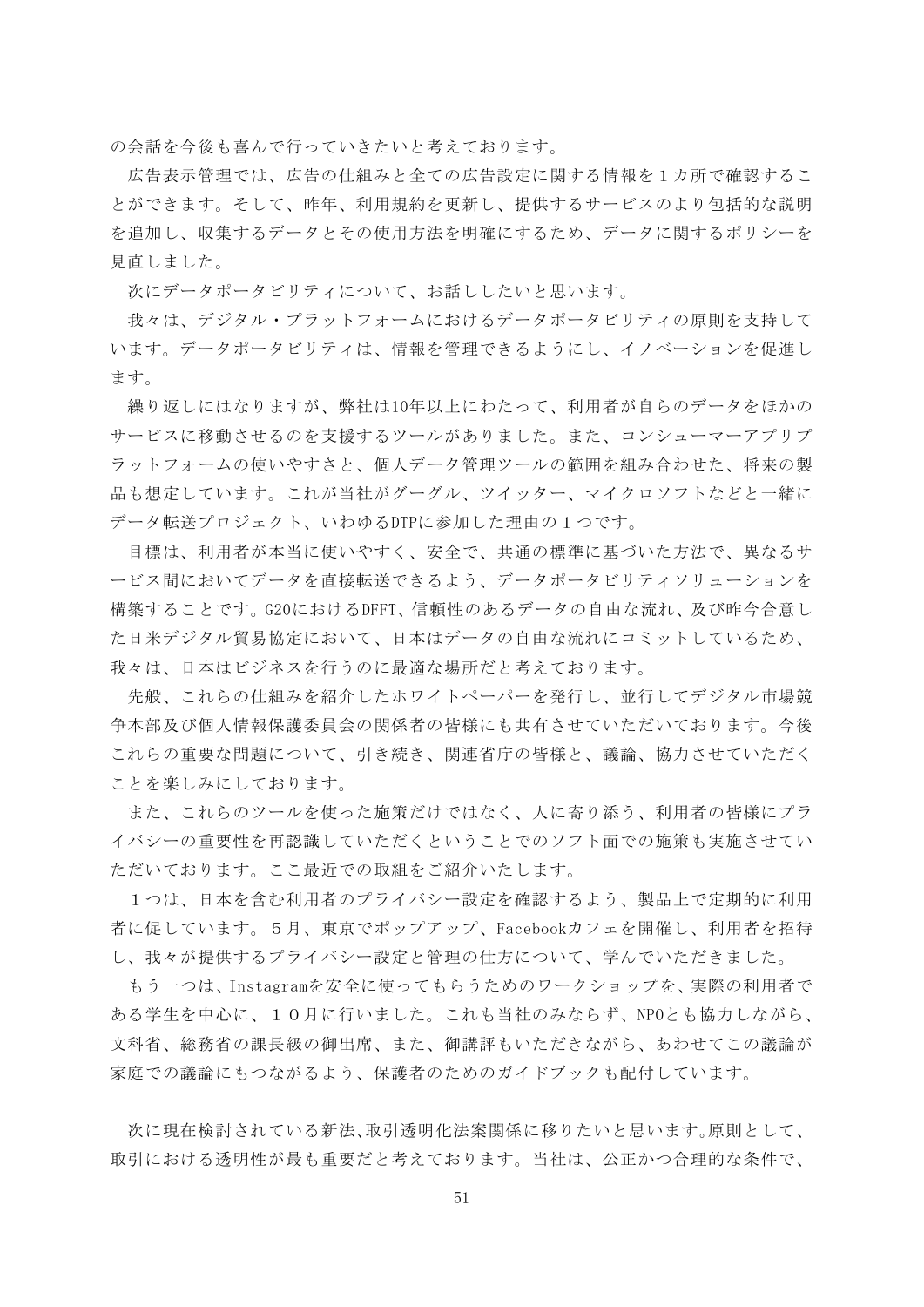製品とサービスを提供することを約束しています。私たちは、取引の基準を決める規則に 反対はしていません。柔軟で自主規則を考慮した規則を歓迎します。ぜひ政府と協力して、 適切な枠組みを見つけたいと考えています。

しかし、その一方で、我々は、特に欧州のPlatform to Business規則、オンライン仲介 サービスのビジネスユーザーを対象とする公正性、透明性の促進に関する規則からの逸脱 を考慮し、政府がこの法案の成立を急いでいるのを少し危惧しております。ヨーロッパで は、Platform to Business規則は、業界との3年間の激しい協議の歴史を経て、インプッ トに基づいて複数の改定が行われていると認識しております。一方、日本では、まだ法案 が検討中というなかで、2020年に法案を通常国会に提出する予定であると聞いております。 この場におられる先生方におかれましては、この精査を正しく行うために、時間をかける ことが重要であるということに御賛成いただけるのではないかと考えております。もちろ ん我々もこのような機会を通じて、意見を聞きたいという政府からの申し出に感謝いたし たいと思います。引き続き、法案が起草されても、業界として関与し続けるようにしたい と考えております。ぜひ十分な議論と検討を重ねていただきますよう、お願いしたいと思 います。

最後になりますが、私たちはぜひ政府と協力し、プライバシーを保護し、イノベーショ ンを促進する適切なフレームワークを見つけ出したいと考えています。これに関連して、 政府と民間が協力し、議論し、また、設計したスマートな規制アプローチが将来必要にな ると考えております。

ありがとうございました。

○依田座長

Facebook様、どうもありがとうございました。

それでは、これから質疑応答に入っていきます。松尾議員からお願いします。

○松尾議員

ありがとうございます。

プライバシー、データポータビリティ等、取組をされているということを理解しました。 冒頭にありました、独占禁止法の部分ですけれども、確かにデータというのは、コピー できますし、従来の枠組みが非独占的であるというのは、そのとおりだと思いますが、一 方で、強いネットワーク効果があって、競合に後から参入しても勝てないという意味もあ ると思います。その辺について、米国等でどう考えられているのか、世論としてかなり強 い意見もあると思うのですけれども、どういう立場なのかということを、少し教えていた だければと思います。

○小堀様

先生がおっしゃられていることは、例えばネットワーク効果があって、データは非独占 的でなくてという話に関しての懸念という理解でよろしいでしょうか。

○松尾議員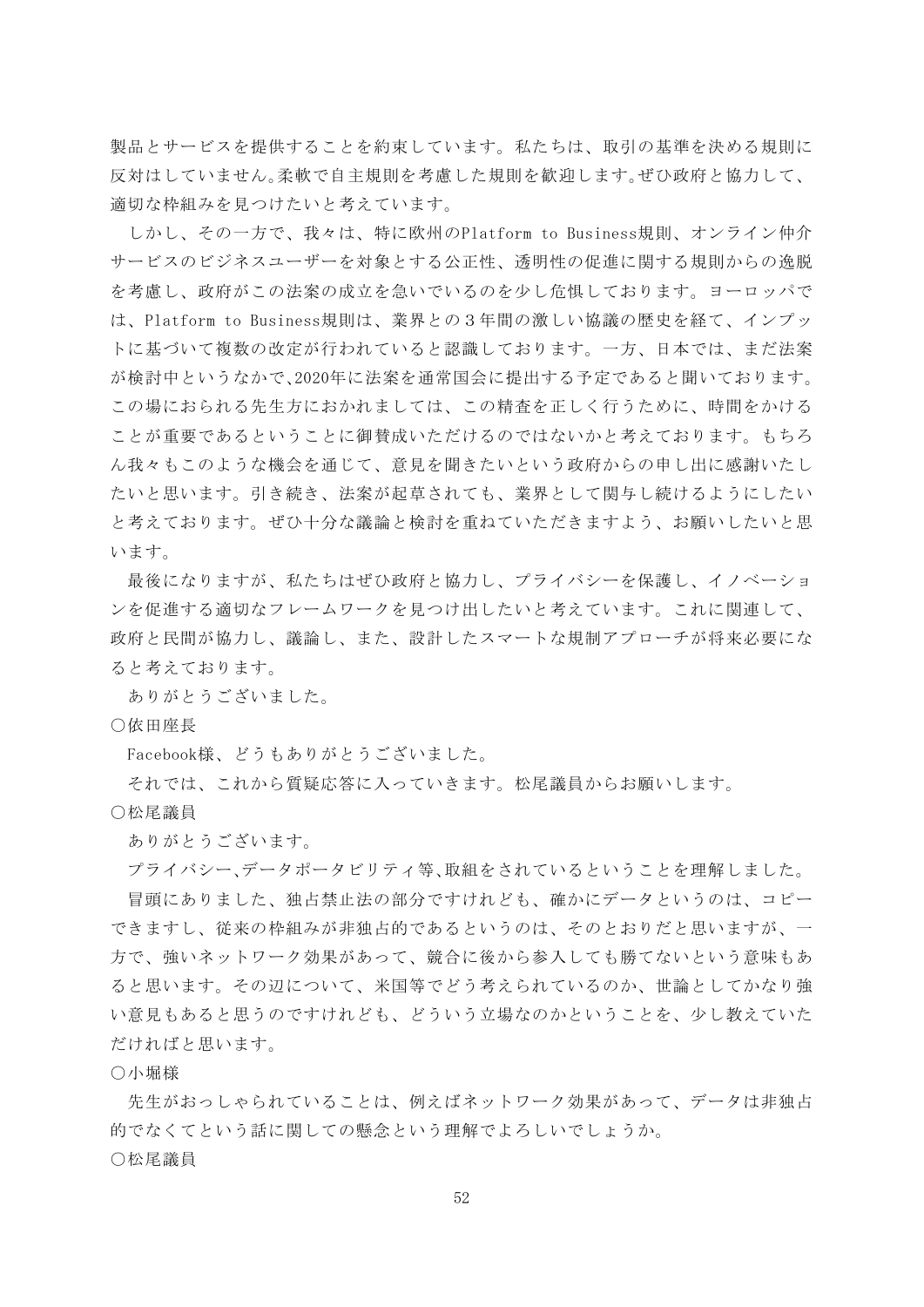従来の枠組みに照らすと、非独占的なのだけれども、新しいデータとか、プラットフォ ームという考え方を入れると、独占なのではないか。したがって、独占禁止法が規定する ような、いろんなアクションをとるべきではないかという議論もあるとは思うのです。そ のあたりについて、どうお考えになるかということです。

○小堀様

そのあたりの議論に関しては、日本の立場から、なかなか何かを言えるということはな いですが、グローバルな観点で、特に米国での議論などを踏まえた上で、社内でも議論は しているところです。具体的な道筋に関しては、まだ見えてはいないのですけれども、検 討ですとか、内部で検証しているというのが事実だと考えております。

## ○依田座長

それでは北野議員、よろしくお願いします。

#### ○北野議員

ありがとうございます。

Facebookの場合は、SNSを軸としたサービスを提供されていて、これはほかのグーグルと か、アマゾンと少し違う感じのビジネスモデルとサービスになっていると思いますけれど も、そのことで2つお伺いしたい。

1つは、今回の制度が入った場合には、リポート、報告をするという部分が入っている のですが、Facebookの場合、何を報告することになると想定されているか。例えば他であ るならば、取引関係上でのいろいろな問題であるとか、検索や広告のランキングに関する 問題などで、幾つかのイシューが想定されるわけですけれども、Facebookの場合、どうい うイシューが想定され、どういう形の報告になるのか。具体的にどういうレギュレーショ ンになるか、決まっているわけではないのですけれども、もしこういうものがあるとした ら、一般的にはFacebookの場合、どういうことを想定されるかというのが1つです。

もう一つは、Facebookのいろいろなコメントが出てくるアルゴリズムのチューニングの 仕方によっては、いわゆるエコーチェインバーエフェクトが発生すると言われているわけ ですけれども、これによって、世の中の見方が分断されるということは、いろいろなとこ ろで指摘されていて、それに関して、このタイプのプラットフォーマーとして、何かそれ に対する対策をとられるのか。今のアルゴリズムがコンテンツに対してニュートラルであ れば、そこに関しては関与しないという方針にされるのか、その2つに関して、お伺いで きればと思います。

○小堀様

1番目の御質問、報告に関しては、正直、どういう報告かということは、まだ検討の俎 上に上がっていないと考えております。今、政府内で御議論されていたり、ほかの事業者 及び日本の企業がいろいろ議論をされている中で、だんだん具体的なものが見えてきた段 階で、我々も検討はしなければいけないと思っていますが、後追い、つまり今、報告すべ きことがあるかというと、ないと考えます。ただし、今後、検討せざるを得ないと思って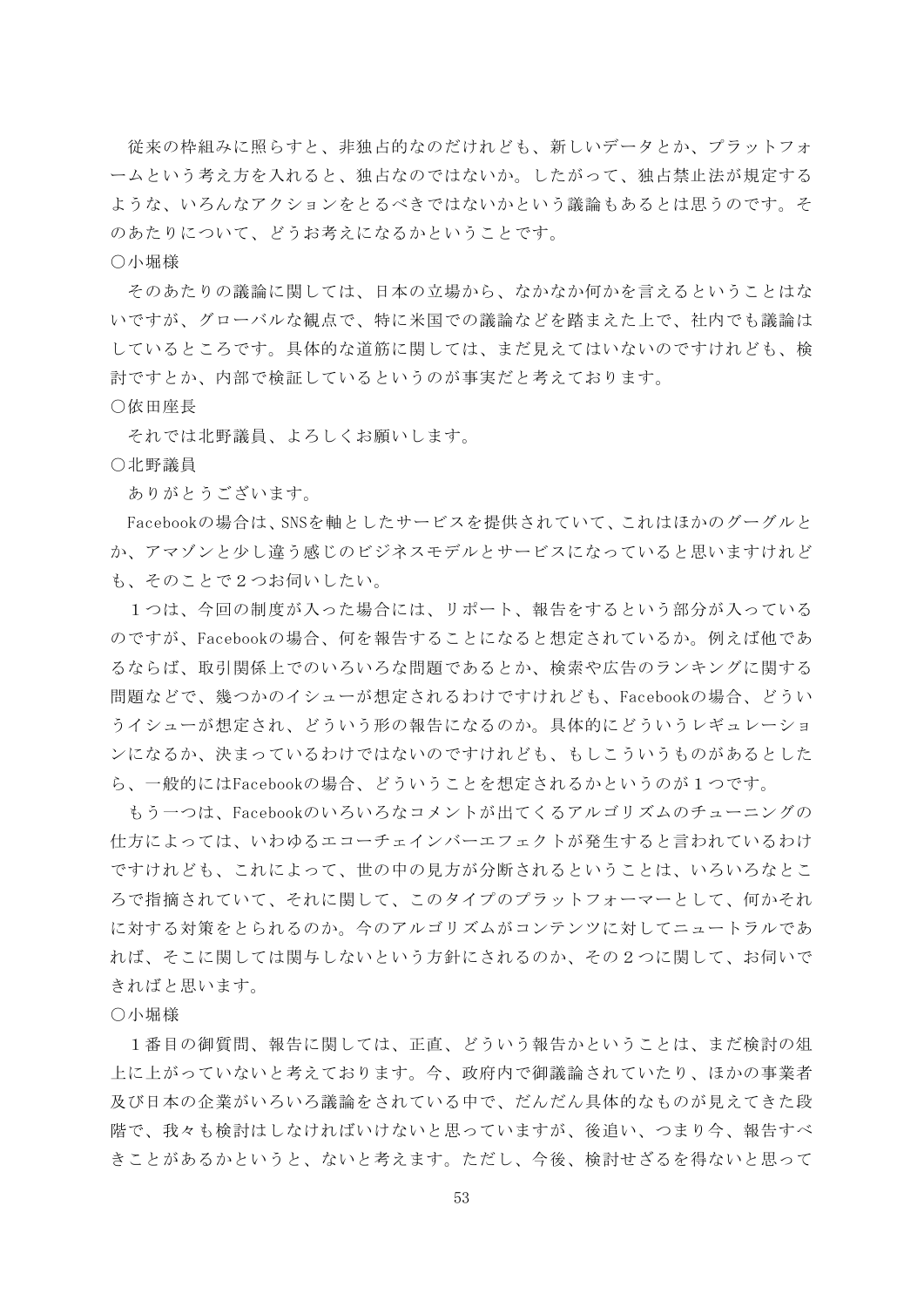います。

2点目の質問に関してのアルゴリズムの件なのですが、今日、私も含めて、専門家がい ないので、この件に関しては、必要であれば、書面等で御回答できればと思っています。 ○依田座長

ありがとうございました。泉水議員、お願いいたします。

○泉水議員

今日は、どうもありがとうございました。

私の質問は、先ほどの松尾議員と最初はかぶるのですけれども、独占禁止法の規制で対 応するのが基本であるというお話で、私も独占禁止法の専門家としてそうだと思うのです が、他方で、同時に、国際的な競争を大きく外れた規制が問題であるという御指摘もされ たと思うのですけれども、国際的な競争を大きく逸脱するような規制というのは、何なの だろうか気になりました。

ひょっとすると、それに関連するかもしれませんので、透明化法案についてお聞きした いのですけれども、Facebookさんは、透明化法案については、対象ではないと考えられる と思うのですが、他方の面では、広告市場に関する調査を開始したとも言われていますの で、そうすると、近い将来、ひょっとしたら、特定プラットフォーマーになるのかもしれ ない。そういう意味では、規制対象になり得る存在だと思います。透明化法について、ど ういうふうにお考えかと思ってお聞きしていたのですが、基本的な御指摘は、十分に議論 をして、法案をつくるべきだという御指摘だと理解しましたが、それでいいのですね。 ○小堀様

そうです。

○泉水議員

そうだとすると、最初の独禁法との関係に戻ってしまうのですけれども、今回の透明化 法案は、幾つかの規制がありますが、基本は開示規制です。取引条件を開示するという規 制です。それとモニタリング、若干遵守事項等もありますけれども、そういう意味では開 示規制なので、これは独禁法の規制をいわば補完するような規制で、独禁法の規制と矛盾 したり、それをオーバーライドするものではないと思います。そういう意味では、独禁法 の規制が基本だとしても、透明化法案の開示を中心とした規制というのは、あっていいと いうか、取引透明化というのは、Facebookさんにとっても、ユーザーにとっても、あるい は取引事業者にとってもいいことだと思います。その点では、おかしくないという理解を されているということでよろしいでしょうか。

○小堀様

取引透明化、今、議論されている法案は、先生がおっしゃられたように、今後、領域を 拡大していく話があることは、我々も認識はしています。ですので、例えば他の分野もカ バー出来るような形での法的枠組みをつくっていくというのは、理解はできるのですが、 まだ当事者というイメージがないものですから、現状の独禁法であるとか、現状の法律で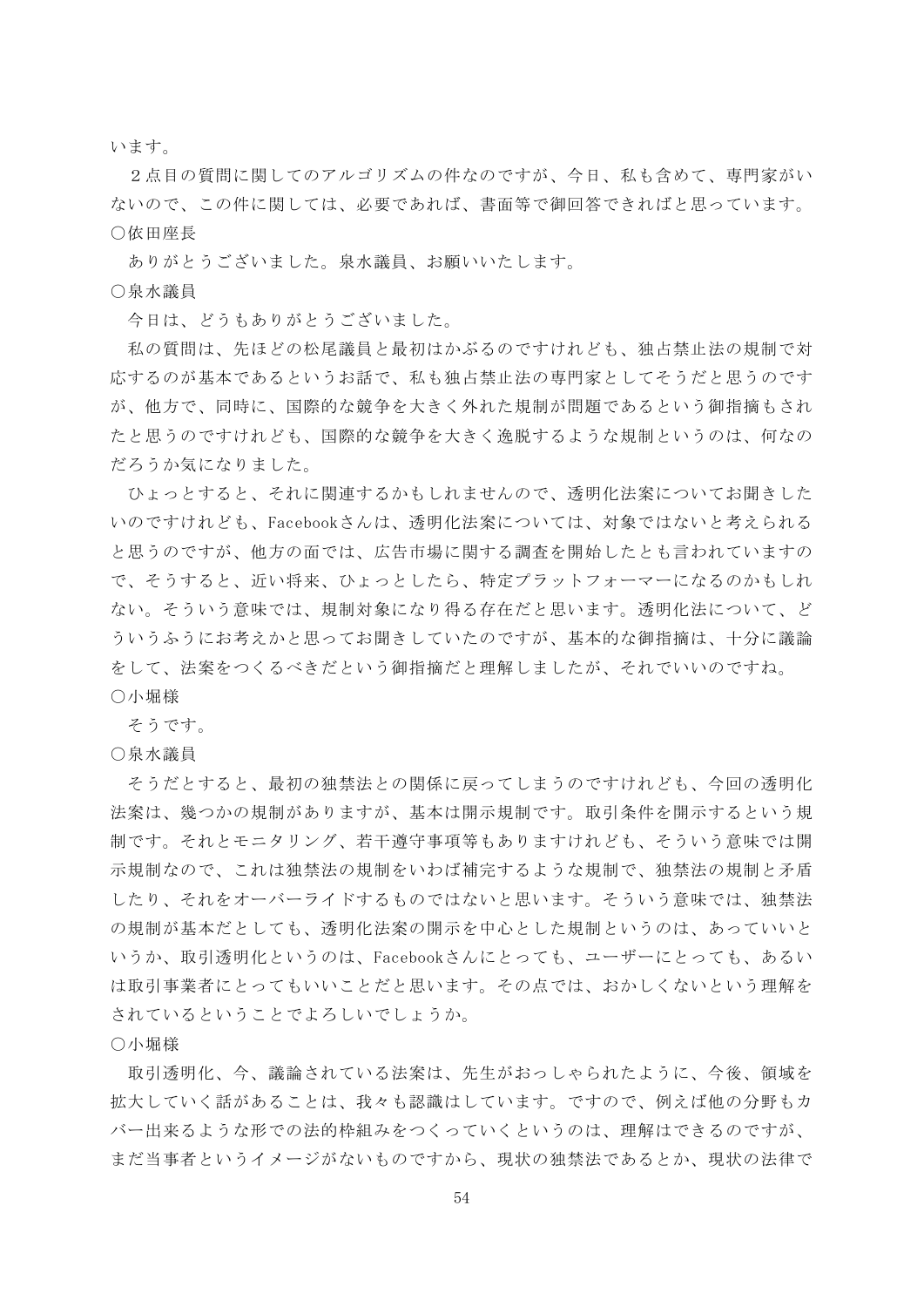カバーできないことがあるのかどうかというのが、1つのポイントだと思っています。我々 の認識は、今のままでもカバーできることはあるだろうというのが、基本的な考えです。

あとは、先ほど後半は急いで話しをしてしまったのですけれども、ヨーロッパでのオン ライン仲介サービスのビジネスユーザーを対象にするPlatform to Business規則について も、我々は、ヨーロッパにおいても議論をさせていただいています。なので、日本でも、 実際、消費者に対してどこが便益だとか、どういった形がいいのかということは、今後も 引き続き御議論させていただきたいと考えていますし、先ほども申したように、今後、分 野が拡大していくことになれば、我々も当事者として、検討せざるを得ないと思っていま す。

## ○依田座長

ありがとうございます。

山田議員、お願いします。

○山田議員

私からは、1点、プライバシーのことなのですけれども、いろいろ御説明いただいて、 プライバシーの保護に関して、最大限措置をとろうとされているわけなのですが、意見と して、消費者の中にも、注意を払う程度とか、書面を理解する能力とか、いろんなグラデ ーションがあるわけですし、この制度さえあればいいのかという声もあるわけです。会社 に任せておくのではなくて、政府として、パターナリスティックな何か、ここまでやって くださいみたいなことをやったほうがいいような気がしています。御社のビジネスという のは、プライバシーの非常にセンシティブなものまでカバーしていて、政府がどこまでパ ターナリスティックに入るべきなのか、それともある程度企業に任せるべき話なのか、そ のあたりのお考えを聞かせていただければと思いました。

○小堀様

プライバシーに関しては、午前の会議でも少しお話をさせていただいたのですが、テク ノロジーでカバーできるところもあるとは思っているのですけれども、直接画面を見なが ら説明したり、ソフト面でのサポートも十分に必要だと思っています。今まで我々はどち らかというと、ウェブページを通じて、ツールを通じてのコミュニケーションをユーザー さんと行っていたのですが、それだけではなくて、フェース・トゥー・フェースで情報提 供を行うとか、実際にマニュアルをつくって、その場合もマニュアルをつくるだけではな くて、その内容を実際に議論しながら改定していったり、生の声を聞きながらやっていか なければいけないと思っています。我々事業者側だけではなくて、政府の皆様とも議論し ながら、何が一番個人の利用者の皆様に届くかということは、今後も考えていかなければ いけないと思います。

事業者ばかりでもなく、政府がこうしろと言うわけでもなく、両方が歩み寄りながら、 例えばキャンペーンとか、午前中も申し上げたのですけれども、弊社の取組の一つのプラ イバシージャムみたいなワークショップで、専門家の方と消費者の方が議論をしたり、草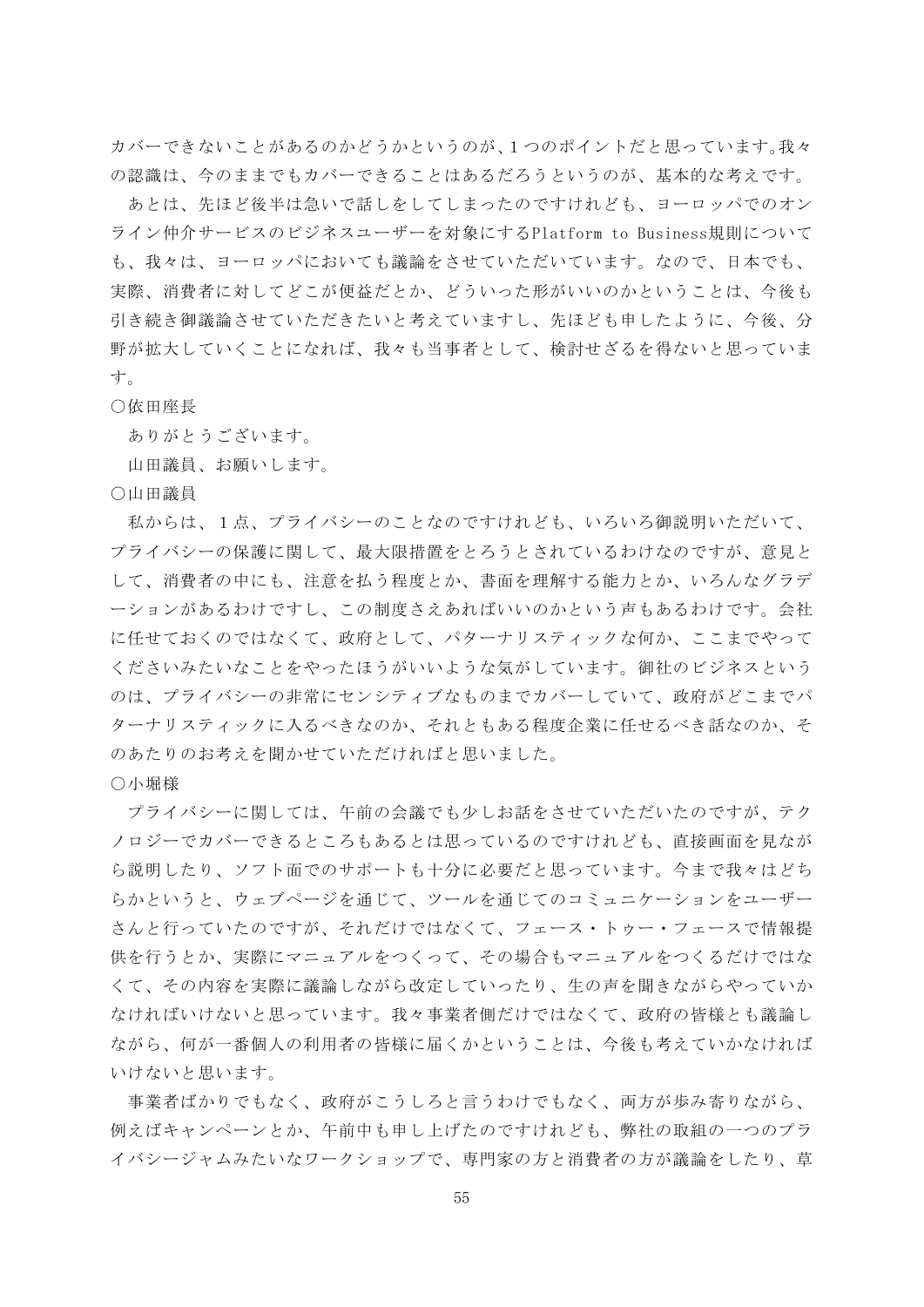の根ではないのですけれども、ハードとソフト、事業者と政府との関係で、そういったも のをうまくカバーできればと考えています。

○依田座長

ありがとうございました。

伊永議員、お願いします。

○伊永議員

私からは、2点あります。

1点目は、EUのオンラインレギュレーションは、3年の協議を経て、やっと完成したも のだというお話でしたが、EUの規制と同様の規制を国内で設けることについては、レベル 感が同じであれば、賛成ということでよいのかどうかという確認が1点目です。

2点目は、データポータビリティに関してなのですが、非常に熱心に取り組んでおられ ると伺ったわけですけれども、独禁法上の優越的地位濫用においても、競合他社へのスイ ッチングが容易であれば違反行為になりにくくなるといった形で、連動しています。そう いった意味で、データポータビリティの導入と、実際にそれが他社にとって運用可能な形 で、つまりインターオペラビリティが確保されている形で移すことができるかということ が、今後の課題だと思うのですが、実際に実効的なデータポータビリティができる見通し というか、いつどうやってできるようになるのかということについて、言える範囲で構い ませんので、よろしくお願いします。

○陳様(Faccebook)

EUのPlatform to Business規則ですけれども、基本的には、かかる内容が同じなのであ れば、日本でも同意できると思います。ヨーロッパの規則に対しての対応を現在、検討中 ですので、規則を統一することができれば、グローバルで開示しなければいけないことに 対応できたり、規約の変更などが行えるので、弊社としても対応しやすいと思います。

ただし、1つ、懸念を言うとすればですが、ヨーロッパの規則は今、いろんな事業者が 対応を検討していると思うのですけれども、その中で、定義が明確ではなかったとか、曖 昧なところが出てきていると思います。なので、その実態も把握しておきながら、規制を 作成していくことが重要だと思います。

○小堀様

2点目のデータポータビリティなのですが、こちらはもともとGDPRに規定されていたと いうことがあって、我々もそれに準拠する形で踏襲をしてきました。

あと、先ほど述べさせていただいたのですが、Data Transfer Projectを当社がリードす るわけではないのですが、主要なメーカーさんと議論をしています。プライバシーに関す るホワイトペーパーを出すことによって、議論を提起しようと考えています。今、先生が おっしゃったように、越えなければいけないハードルも幾つかあると思っているのですが、 何が問題で、どうしていくべきかということを、事業者の立場もそうなのですけれども、 政治家,官僚の方々も含めて、議論をさせていただくような、このペーパーは、我々がこう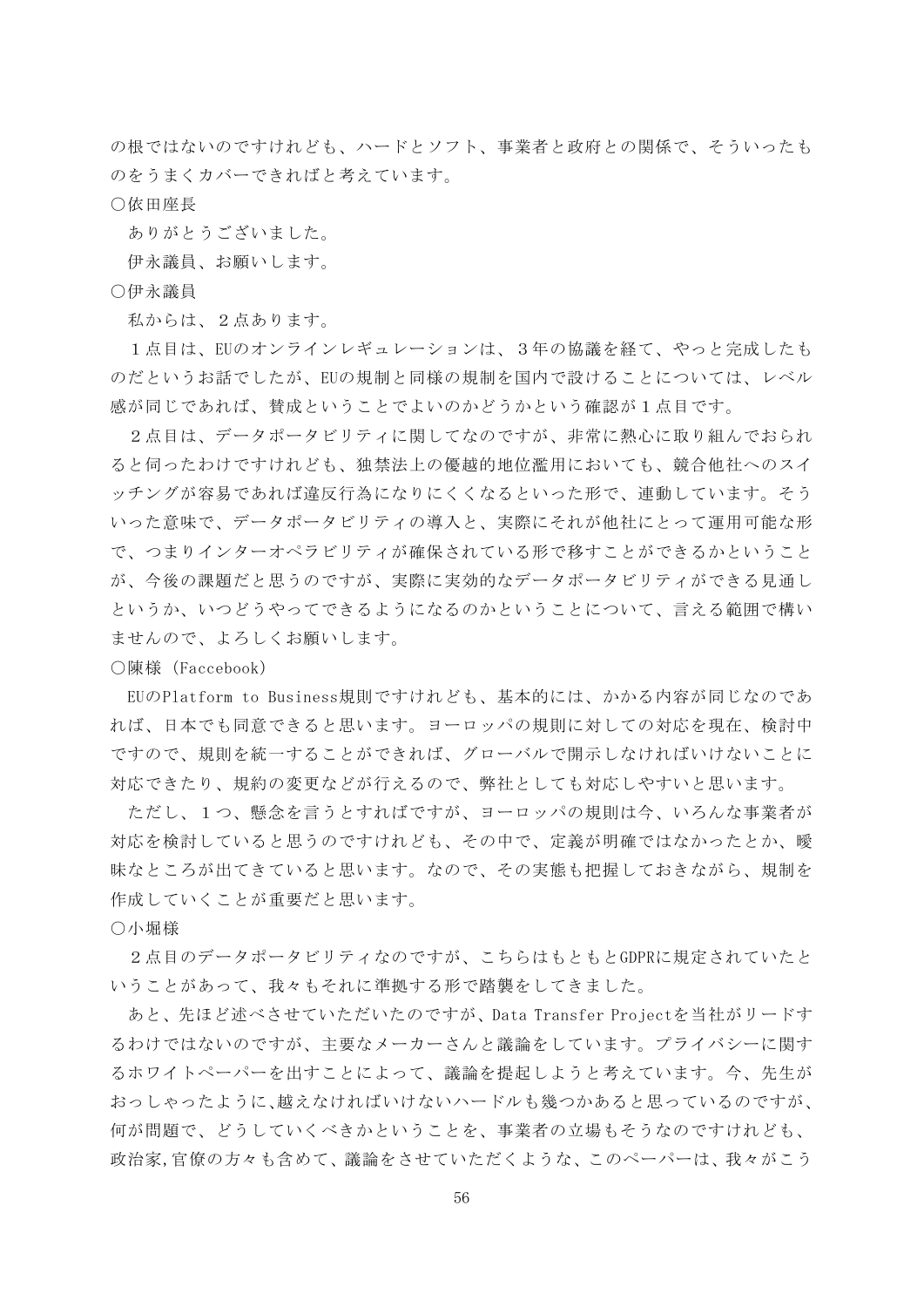考えているというわけではなくて、あくまでも議論の題材になってもらえればという意味 で作成しています。ですので、これをたたき台にして、議論をさせていただきたいという のが正直なところでありまして、直接先ほどのお答えにはならないと思っているのですけ れども、具体的にどうかするという話はなく、まだ議論継続中というのが、今の我々の認 識であります。

## ○陳様

Data Transfer Projectは、まさしく参加している企業間でデータを移行できるための 取組なので、現在進行中で、いつまでにというのは、私たちからは答えられないのですけ れども、いろんな課題がある中、それを目指して、より多くの企業に参加してほしいと考 えております。

## ○依田座長

川本議員、よろしくお願いします。

○川本議員

これまでの先生方の御質問の中で、大分カバーされてしまっているのですけれども、プ ライバシーのところで、1つだけ確認させていただきたいと思います。ソフト面、ハード 面でいろいろな取組をされていて、非常に真摯にこの領域において取り組まれているので すが、ただ、その中でも、現時点では限界もあって、例えば先ほどお話にあったバックア ップデータに含まれている個人情報みたいなものもあり、そこまで消せるのかといった話 がありました。現時点で課題として残っているものに関して、事業者だけで、今後その取 組に対応でき得るのか、それとも政府と歩調を合わせて対応方針を一緒に考えていく必要 があると考えられているのか、難しいのですが、そのあたりはどうでしょうか。

○小堀様

具体的な割合は、なかなか難しいと思っていますが、冒頭から申し上げているように、 我々は別に政府に刃向かっているとか、何かをしているわけではなくて、寄り添っていっ て、一番いいソリューションを見つけていきたいと思っています。機微なものを扱う以上、 現状の法律もありますし、我々の事業のタイプとか、方向性などがありますので、その中 でも、御相談をしながら、また、何が一番いい形になりそうなのかは、お話をしながら進 めていければと考えています。

○依田座長

真摯な回答をいただき、どうもありがとうございました。

Facebookのヒアリング、その後の質疑対応について、新しい課題や提案をいただきまし て、大変ありがたく思っています。

最初に出てきたような話の中で、既存の独禁法、あるいは個人情報保護法で対応できる 部分については、ガイドラインを補充しながら、引き続き対応していく形になりますが、 例えば独占禁止法の競争阻害的な行為が起こったときに、事後的に対応する形になって、 その対応が後手に回ったり、あるいは紛争になった場合、かかる時間も大変長いものがあ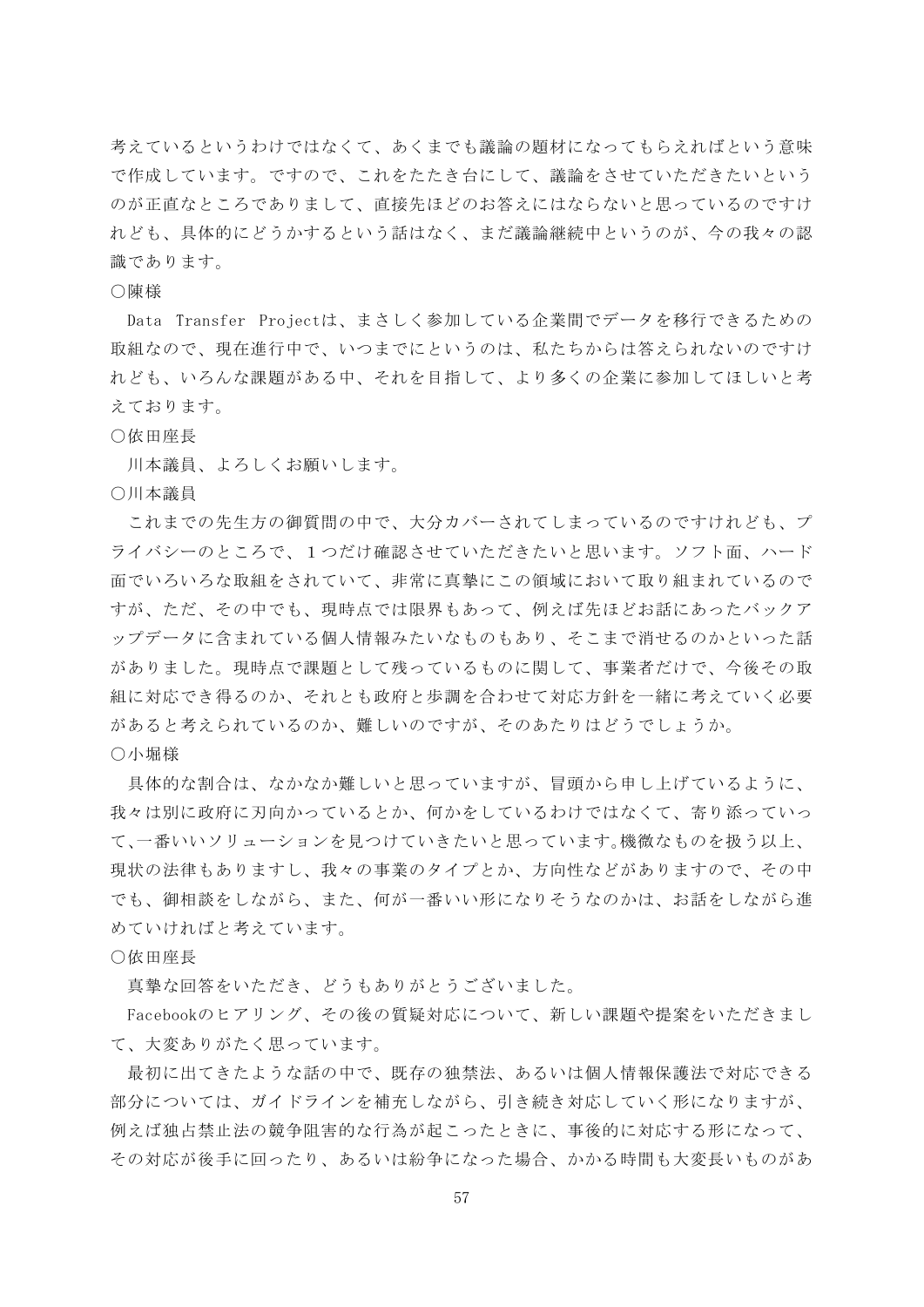ったりして、マーケットのダイナミックなイノベーションに対して、速やかに十分な対応 できない部分もありえます。事前的・予防的な措置として、ビジネス側と政府側の対話を 密にして、そうした事後的な紛争を避ける意味でも、取引透明化法案が考えられておりま す。

また、学術的に言いますと、独禁法のほうで、議員からも出ましたが、プラットフォー ム事業というのは、21世紀型で、新しい事業、新しいビジネスモデルでありまして、各国 の独禁法、反トラスト法が十分に対応できるかというと、漏れているものも多くあります。

また、ヨーロッパのGDPRが個人情報保護の観点で先行していますが、競争政策的な観点 で、事業者にとって明確なガイドラインとなるような知見が十分に盛り込まれているわけ でもありません。

具体的に言うと、ネットワーク効果と両面市場の問題、限定合理性や無料サービスに対 するバイアスの問題、そして、個人のプライベートデータを使って、プロファイリング、 ターゲティングをすることのブラックボックス化とそれに用いる社会的な倫理の問題、こ うした問題については、既存の法案や規制で十分に対応できていないところもあります。

そうした中で、Facebookから、特にプライバシーポリシーが進んだ取組を幾つか提案い ただいていて、かつそうした取組の中において、Facebookのほうで、政府と協力をしなが ら、むしろ提案をしながら、そして、産官の中で対話をしていきながら、新しいガイドラ イン、法案を時間をかけて、しかも、進化をさせながら進めていきたいという意見ももら いました。我々としても十分に斟酌して、他国はこうするから、日本はこうするという形 で押しつけるものではなくて、一緒にそうした新しい法案をつくり、モニタリングやレビ ューを進めていきたいと思っています。

そういった点については、Facebookからも協力をしたいということもありましたし、そ こは今後とも御教示もお願いしたいところだと思っています。

既におっしゃったように、オンラインボードやアプリマーケットそのものに関して、す ぐにFacebookが対象となって、厳しい規制や情報開示が求められるものではないと思いま すが、将来的にそうしたいろんなサービスがもっと進化していって、シームレスになって いく上で、Facebookも一定の社会的な責任のもとで、合理的な理由を示し、十分な説明を エンドユーザー、ビジネスパートナーに対して示していくことが求められるときが来ると 思います。そういうときを見据えて協力をいただいて、共同規制、コレギュレーションを 一緒に産官でつくっていきたいと思います。その点については、御協力をいただけるもの と私は受けとめましたが、それでよろしいでしょうか。

○小堀様

そのとおりでございます。引き続き、どうぞよろしくお願いいたします。

○依田座長

それでは、大変長い間、お忙しいところ、お時間をとっていただきまして、ありがとう ございました。これでFacebook様のヒアリングを終わりたいと思います。どうもありがと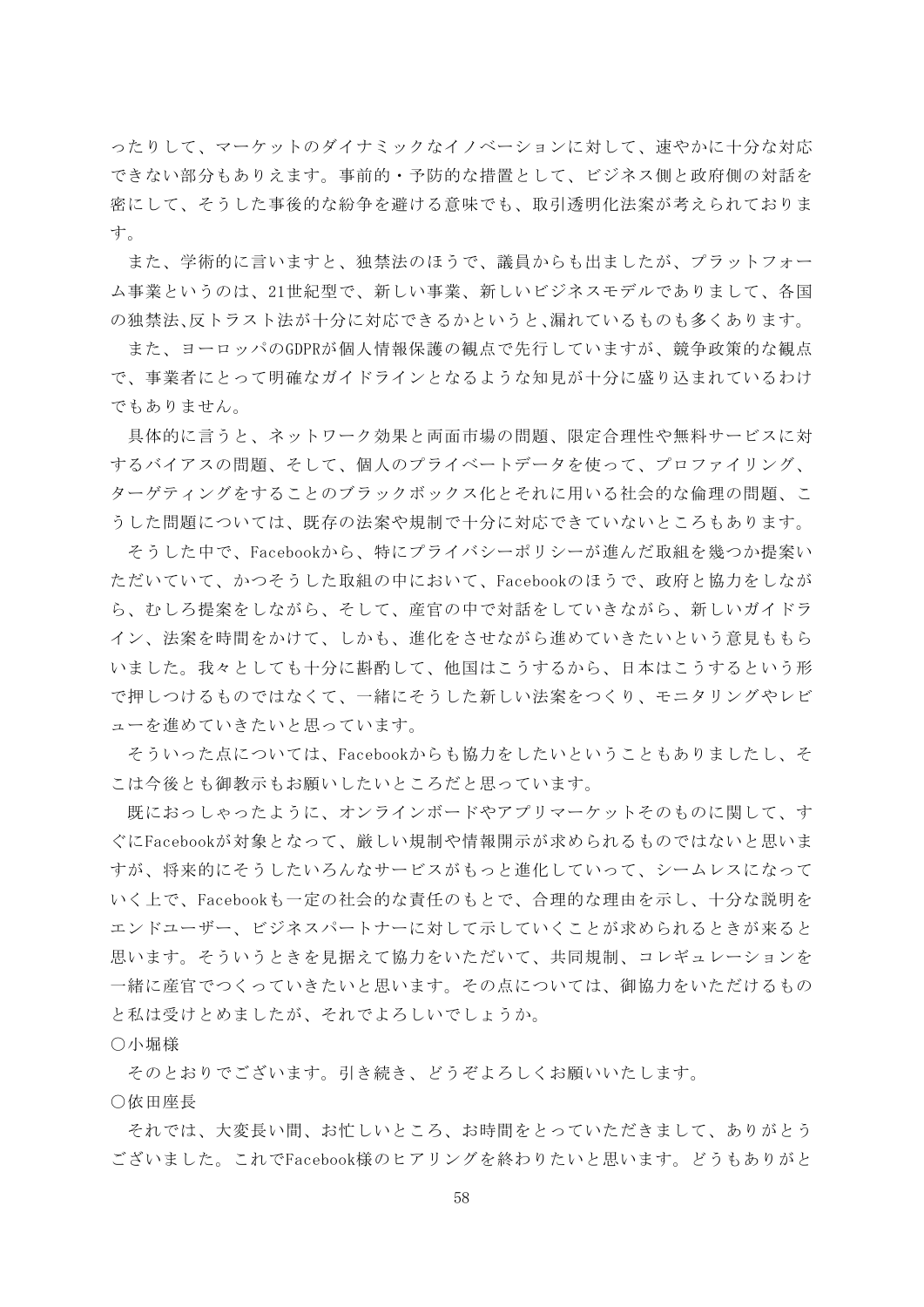うございました。

(Facebook退室)

○依田座長

それでは、アマゾン様をお呼びしますので少々お待ちください。

(アマゾン入室)

○依田座長

御準備はよろしいでしょうか。

それでは、これからアマゾンから15分間のプレゼンテーションをいただきまして、その 後、30分間の質疑応答をしていきたいと思います。

まず初めに、アマゾン様から15分間の説明をよろしくお願いします。

○渡辺様(アマゾン)

本日は、ありがとうございます。アマゾンでございます。

本日は、15分と時間が限られておりますので、デジタル・プラットフォーマー取引透明 化法案と、事前に頂戴しております、オンラインモールをめぐる懸念を中心にお話をさせ ていただきます。個人情報保護法改正や独禁法のデジタル分野への対応については、必要 があれば、質疑の中でお答えいたします。恐縮でございますが、本日、資料は特にお配り しておりません。口頭での御説明にさせていただきます。

取引透明化法案について、申し上げます。当社は、お客様と出品事業者様から信頼を得 るために、事業の透明性や公正性を確保することの重要性は、重々認識しております。午 前中の本会議でも申し上げましたけれども、小売業界は、オンライン、オフラインを問わ ず、非常に競争的な環境にございます。本法案により、オンラインで事業を行っている企 業のみが規律され、オフラインによる事業を運営している企業との間での競争環境がゆが むことは、避けていただければと思っております。

また、本法案では、規律の対象は、「特に重要な基盤となっている分野」の「一定の規 模があると認められるデジタル・プラットフォーム運営事業者」に限定するという案が検 討されていると伺っておりますけれども、本法案により、デジタル・プラットフォーム運 営事業者同士の間、デジタル・プラットフォーム運営事業者とオフラインビジネスの運営 事業者との間での公正な競争が歪められることがないようにしていただきたいと思ってお ります。

本法案では、規制の対象となるデジタル・プラットフォームの特徴として、「ネットワ ーク効果が強く働いていること」、「多面市場であること」、「サービスがインターネッ ト由来であること」の3点が挙げられておりますけれども、これらの特徴は、オンライン ショッピングモール、アプリストアに限らないわけでございます。分野と規模は下位法令 で特定するということでございますけれども、今後いろんなサービスが台頭することが容 易に想像されますので、下位法令で個別のサービスを正確かつタイムリーに規定していく ことは、非現実的ではないのかと考えております。また、多面市場をどう捉えるのかによ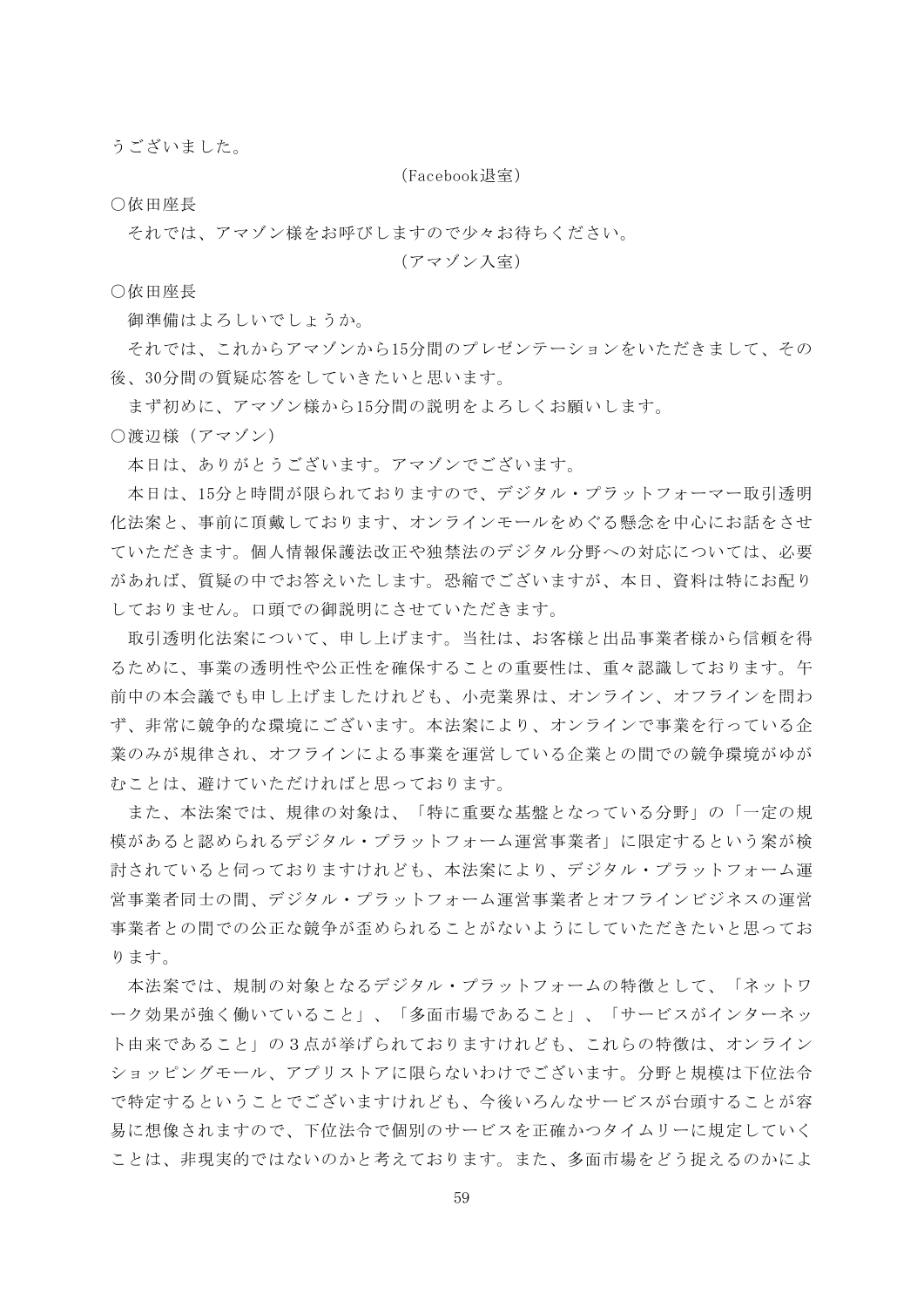って、デジタル・プラットフォームの対象も変わってくるのではないかと考えます。例え ばですが、小売企業が納入業者から商品を自ら仕入れて、オンラインで広く消費者に販売 する場合には、それを多面市場と捉えるのかどうか、議論の余地があるのではないかと思 います。加えまして、「一定の規模」については、ユーザー数や売上高等で判断すると提 案されておりますが、EUのPlatform to Business規則に係る議論では、デジタル・プラッ トフォームの利用事業者の事業規模にも様々なものがある中で、果たしてデジタル・プラ ットフォーム側に規模の概念が必要なのかという議論がいろいろあったあげく、結果的に 規模に係る閾値は設けられていないと理解をしております。

法案がイノベーションを阻害しない形で、可能な限りデジタル・プラットフォーム運営 事業者の自主性を尊重した形で検討されていることは評価しておりますけれども、政府が 個々の特定デジタル・プラットフォーム運営事業者の運営状況を毎年度報告させ、その内 容をレビューし、利用者、有識者等の意見も聴取した上で意見をされるという、プレッジ・ アンド・レビューのメカニズムというのは、EU規則と比べても過剰ではないかという印象 を持っております。経済産業省、公正取引委員会、総務省が発表されました、プラットフ ォーマー型ビジネスの台頭に対応したルール整備の基本原則にありますように、国際的な ハーモナイゼーションを志向することが重要であると考えております。

以下、個別の話を申し上げます。例えば情報の開示事項のうち、ストア内検索、ランキ ングの表示順を決定する主要な要素が挙げられておりますけれども、検索やランキングの アルゴリズムや、開示してしまうと検索結果の操作を促し、消費者に害悪を与えてしまう ことにつながる情報については、EU規則と同様に開示する必要がないということを明記す べきだと考えます。また、日米デジタル貿易協定の第17条の規定も尊重されなければなら ないと考えております。

情報の開示事項のエンフォースメントにつきましては、デジタル・プラットフォームの 事業活動やレピュテーションに大きな影響を与え得ることに鑑みまして、案では「主務大 臣が情報開示が不十分であると考える場合」、あるいは「取引透明化法の規定に違反する おそれがある場合」に勧告をするということでございますけれども、そういう考え方では なく、あくまでも「取引透明化法の規定に違反する場合」に、限定して行うべきではない かと考えております。また、同様の理由から、勧告を行うに当たりましては、勧告の名宛 て人となる事業者に対し、あらかじめ意見を述べ、証拠を提出する機会を与えるべきだと 考えます。

取引における遵守事項につきましては、「正当な理由がない限りしてはならない行為」 だということで、遵守事項を並べると聞いておりますけれども、そうではなく、「合理的 な理由がない限りしてはならない行為」ということで、遵守事項を列挙すべきだと考えま す。遵守事項として列挙されている行為は、いずれも独占禁止法上、原則違法の行為類型 に該当しませんし、また、米国の反トラスト法においても、同様に合理の原則に従って評 価される行為類型であると理解をしております。また、何をもって「正当な理由」がある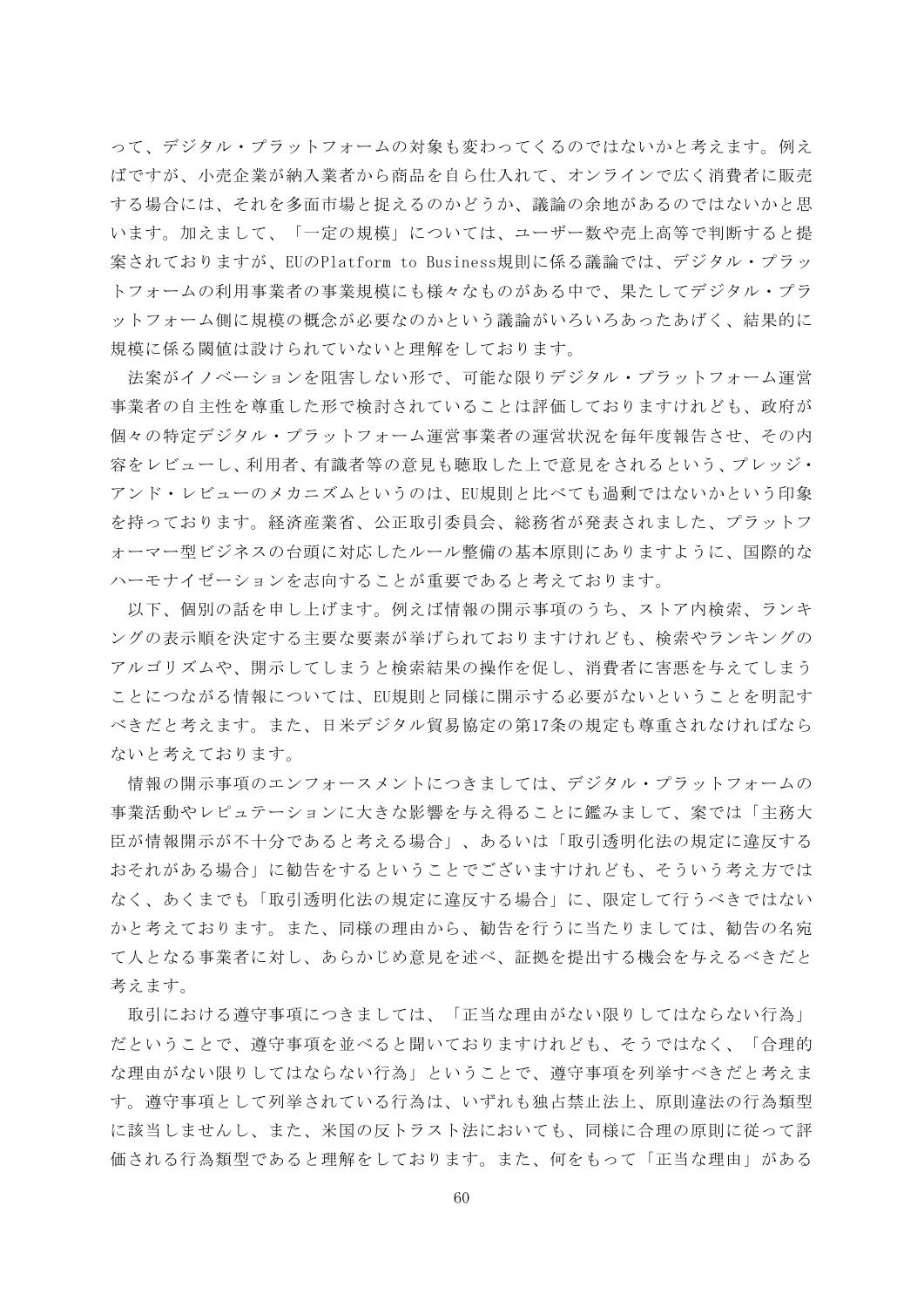と判断するのか、基準自体が曖昧であり、規制を受ける特定デジタル・プラットフォーム 提供者の予見可能性を著しく害するものであると考えます。EU規則では、一定の要件を満 たし、規約等で定めれば、これらの行為を行い得ることとなっており、平仄を合わせるべ きだと考えます。

個別に挙げられている遵守事項について申し上げます。「新たな負担を課すなど、利用 者が不利益になるような内容に契約を一方的に変更すること、又は契約にない運用を押し つけること」とございますけれども、例えば利用料の値上げが直ちに利用者の不利益にな るのかどうなのか、議論の余地があると考えます。EU規則では、契約の内容の変更を通知 することが義務づけられておりますが、デジタル・プラットフォーム運営事業者が行う行 為についての制限は、規定されていないと理解しております。また、「取引拒絶(出品拒 否、アカウント停止等)などにより、競争関係にある事業者のサービス継続を困難とする こと」とありますが、競争関係にある事業者とは何を指し、困難とはどのような状態を指 すのか、極めて曖昧だと考えます。「検索結果等の表示順位につきましては、結果を操作 する、自社のみが知る情報を利用して自社がより上位になるよう設定する等により、他の 利用者とは異なる取扱いをすること」と挙げられておりますけれども、遵守の有無をいか に客観的に判定するのか明らかではございません。例えばeコマースの場合、配送日数を パラメーターとして検索した場合、デジタル・プラットフォーム運営事業者自身による販 売の配送日数が最短で上位に表示されることは許されるべきだと考えておりますけれども、 判断に当たっての基準が明らかではございません。

また、本法案では、「遵守事項を超えて、独占禁止法違反のおそれがあると認められる 重大な違反行為については、公正取引委員会に対し、同法に基づく対処を要請する仕組み も設けるべきか」として、公正取引委員会による違反行為への法執行も検討されているよ うでございますけれども、本法案で禁止する行為の範囲ないし基準が、独禁法で禁止され る行為の範囲ないし基準を大幅に緩和して、二重の規制を行うということであれば、強く 反対をしたいと思います。本法案で禁止する行為の範囲ないし基準を、独禁法で禁止され る行為の範囲ないし基準よりも大幅に緩和して、本法案の遵守事項の違反に対して、それ 自体として勧告等の制裁を行うことは妥当ではなく、遵守事項についても、公正取引委員 会が独禁法で禁止される行為の範囲ないし基準に従って評価をし、独禁法違反を認定でき る場合に限り、独禁法上の措置をとるということにするのが、相当だと考えております。

続きまして、頂戴しております、オンラインモールをめぐる懸念につきまして、時間の 関係上、要点のみ、申し上げたいと考えます。

1点目、負担増等の一方的な契約の不利益変更でございます。規約の変更を行う際に、 都度、販売事業者様の同意は必要としておりませんけれども、その理由は、そもそもオン ラインモールサービスは、画一的なサービスを多数の販売事業者様が利用することによっ て、販売事業者様自らが同様の仕組みを構築・運営するよりも、効率的に消費者を集客し、 消費者に対して販売することを目的の1つとしたサービスだからであります。規約変更の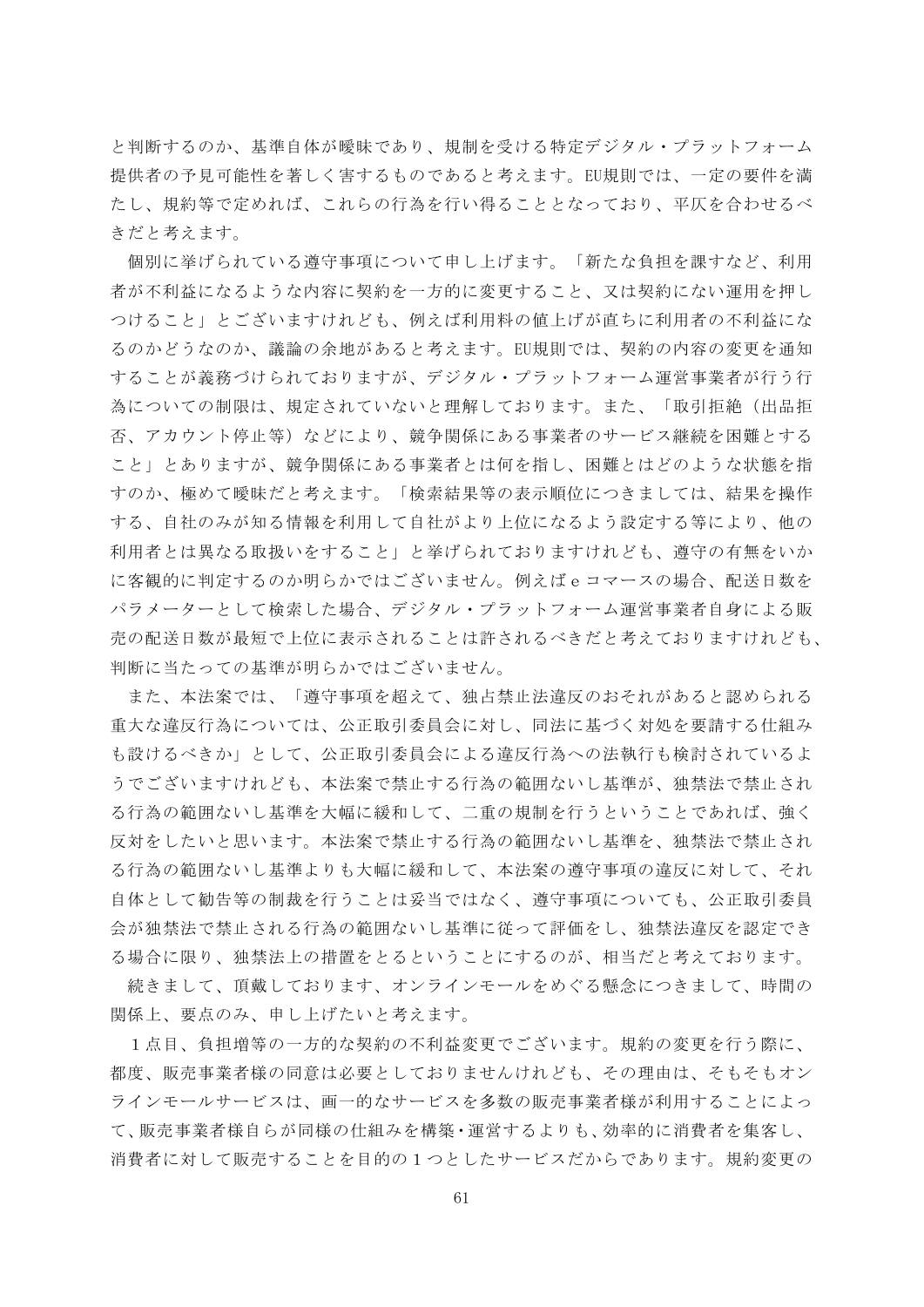度に、仮に個別交渉や同意を取得することになりますと、機能の改善・拡張を実装できる スピードが著しく低下し、日本の社会におけるイノベーションを阻害するだけではなく、 グローバルな競争環境において、日本で事業を行う事業者が競争上不利になることも懸念 されます。そのような背景から、オンラインモールでは、販売事業者様がアカウントを作 成する際に提示している規約におきまして、通知をもって規約を変更できる旨定めており、 販売事業者様にはその規約に同意いただいた上で、アカウントを作成いただいております。 もっとも、規約の変更等を行う場合は、販売事業者様への影響を低減し適切に準備を行え るよう、できるだけ余裕をもって事前に変更に関する案内を繰り返し行い、周知に努めて おります。

次の御質問で、出店者の取引データを利用した自社販売の条件設定でございます。これ につきましては、午前の会議でも御説明しておりますけれども、特定の商品の売上数、売 上高などという個別の販売事業者様の非公開のデータをもとに自社販売を開始するか否か を判断することはございません。販売事業者様を含めた他社の販売価格などを参考にする 場合には公開情報を使用しております。販売事業者様の販売データの取扱いに関しまして、 当社は、販売事業者様のデータを保護する規定を定めております。この規定では、販売事 業者様の非公開の情報は秘密情報であること、当社の従業員はその販売事業者様のサポー トを目的とする場合に限り、この情報にアクセスし使用することができる旨を定めており ます。

続きまして、取引事業者に対する顧客データへのアクセス制限でございます。購入者の 情報につきましては、販売事業者様には、配送に必要な情報、配送先氏名、住所、電話番 号以外は開示されません。販売事業者様の販売データは、販売事業者様のアカウントから 確認ができます。これらの情報は、配送の目的で第三者に開示する場合を除き、第三者へ の開示は認められておらず、また、一部例外を除いて、マーケティング目的での利用は認 められておりません。

次の論点で、返品・交換に伴う負担の押しつけでございます。ある商品が消費者から返 品された場合、一定の手数料を販売事業者様に負担してもらっています。なぜならば、返 品・返金に当たりましては、当初の注文の処理や返品・返金処理に係るクレジットカード の決済手数料など、一定のコストがかかっているからであります。そのため、販売事業者 様に返品による手数料を一定程度負担してもらうことは、合理的であると考えております。

最後に売上代金の支払いや留保でございます。販売事業者様の売上金を留保することが ございます。売上金を留保する場合とは、販売事業者様が合意した規約に従い、販売事業 者様が購入者への返金に応じる必要がある場合、アカウントに不審な点がある場合、アカ ウントが停止されている場合、又は詐欺や偽造の疑いがある場合などでございます。いず れの場合であっても、規約に定めた補償期間が経過した場合、又は不正な行為がないこと が確認された場合、売上金の留保は解除されます。売上金を留保する理由としては、規約 に基づいて、購入者に返金すべき金額の返金に充てるため、又は売り上げを留保すること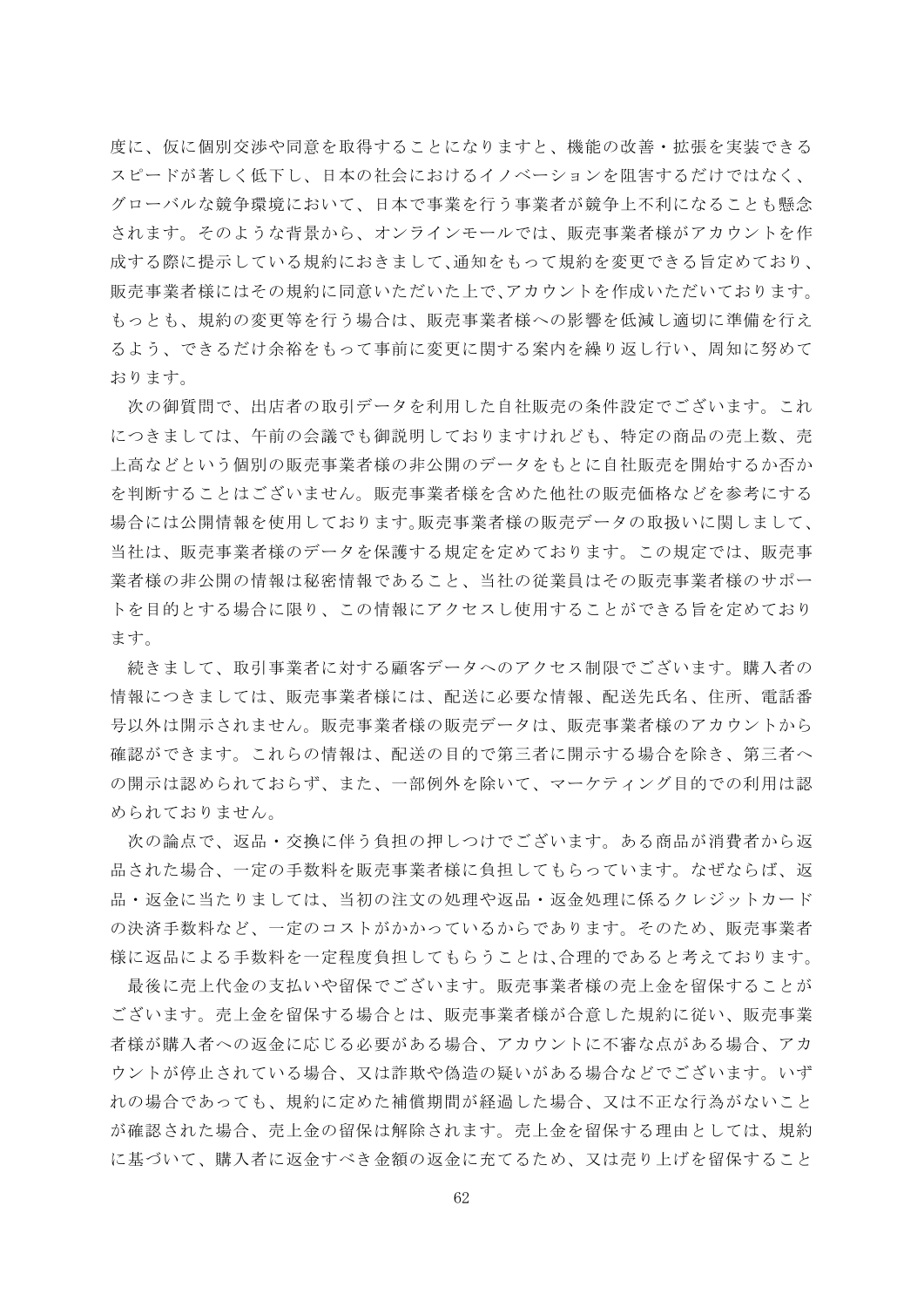により、詐欺的行為や違法行為の再発を助長することを防止するためでございます。

以上、現状の取組の説明が中心にはなりましたけれども、現状の取組をもってしても、 販売事業者様の懸念が残るようであれば、より一層、積極的かつ丁寧に説明に努めてまい りたいと考えております。

説明は、以上でございます。

## ○依田座長

どうもありがとうございました。

これから議員の皆様の質疑応答を始めていきたいと思います。

北野議員から、どうぞよろしくお願いいたします。

○北野議員

今のお話をお伺いすると、かなり政府の規制に対して懸念があると受けとめさせていた だきましたけれども、その場合に、基本的にアマゾンさんの立場としては、この類いのビ ジネスは、非常に大きくダイナミックに変化していくので、規制がそもそもそぐわないと いうお立場だと考えてよろしいのか、それとも、一定レベルの規制はあったほうがいい、 その場合には、どのレベルの規制まで容認されるというか、受け入れやすいというか、ど ういうふうにお考えなのでしょうか。

#### ○渡辺様

アマゾンは、一部報道で全ての規制に反対しているかのような報道がございますけれど も、そういうわけではありません。繰り返しになりますが、私どもの立場は、よくGAFAと いうことで一括りにされるのですけれども、あくまでも我々は小売だと認識しておりまし て、我々が日ごろ競合相手だと思っておりますのは、オンラインのモール事業者だけでは なく、オフラインの事業者様とも日々競合していると理解をしております。ですので、オ ンラインとオフラインをよく見比べていただいて、そこの競争環境に歪みのないような形 にしていただきたいということが1つです。

もう一つは、今日も何度もEUの規則のことを申し上げましたけれども、国際的に見たと きに、今この分野は非常に政策的にもダイナミックに動いているところだと思うのですけ れども、EUの規則をよく御研究いただいて、イノベーションを重視する我が国がEU以上の 政府の介入があるような道を歩むべきなのかどうかということについては、よくお考えい ただいたほうがいいのではないかということを申し上げた次第です。

## ○北野議員

確かに競争というのは、小売、オンラインではないところともあるとは思うのですけれ ども、同時に大きく一括的にマーケットリーチしているのがアマゾンであるという現状で は、アマゾンにリストアップがちゃんとされるかどうかというのは、現実問題として、死 活的な状態になるのだと思います。

そのときに、アマゾンさんが非常に優越的な地位を持たれたときに、小売業者さんとの 関係の透明性が必要になるということが、1つのイシューなのではないかと思っています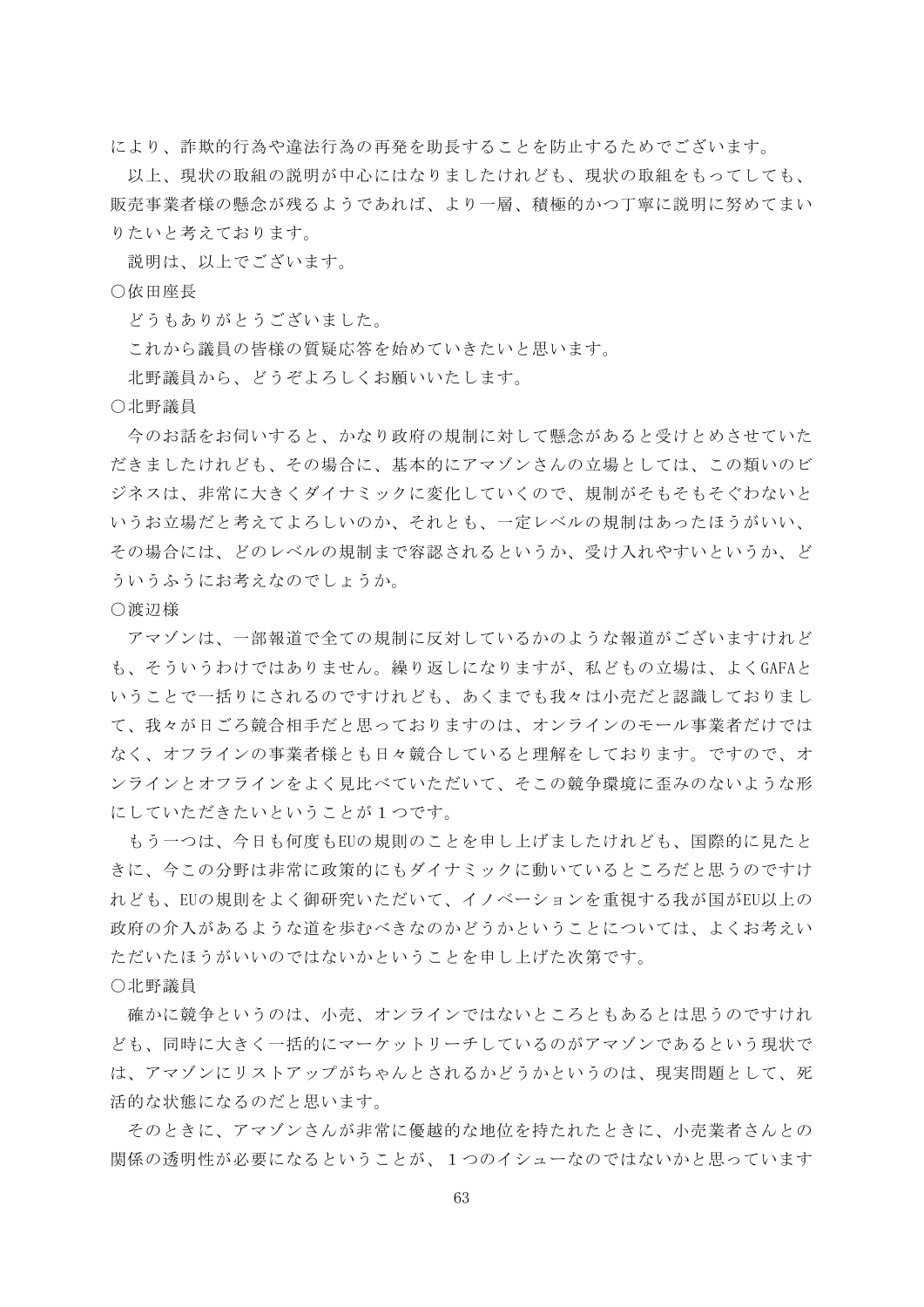けれども、なので、アマゾンさんは、小売のことを気にされるのかもしれないのですが、 実際に売っているほうがアマゾンに載るかどうか、死活的になることもあるので、そこは 非対称的な条件があるのではないかと思っております。

○渡辺様

もちろん我々自身が身を正して、優越の規制に抵触しないような形で行動することが非 常に大事だと思っております。しかしながら、今回、御提案いただいている法案の内容は、 必ずしも透明化を促すだけではなく、個々の企業の行動規範がいいのかどうなのかという ところまで踏み込んでレビューをされるような内容に見えるものですから、EUと比較した ときにそこまで必要なのですかと、もしそうだとした場合に、既存の独禁法上の運用との 間でダブルスタンダードにならないのかどうかについては、我々はよく理解したいと考え ております。

## ○今城様

あと、1点、補足させていただきますと、アマゾンとしても、出品者の出品を取り下げ たり、アカウントを停止したりしたときには、必ずその理由も説明するように努めていま して、そのような意味での透明化は、非常に重要だと考えております。ただ、アカウント 停止や、出品取下げの基準まで開示するとなると、不正行為をする者、詐欺的な行為を行 って、消費者を害するような者が、規制を迂回するような形で活動してしまうことも懸念 しているので、その点については、御配慮いただきたいと考えております。

#### ○依田座長

ありがとうございました。

泉水議員、お願いします。

○泉水議員

今日は、どうもありがとうございました。

私も北野議員と同じ質問を別の点からすることになります。透明化法案について、個別 のことも含めて、非常に具体的に御意見をいただいて、どのような問題意識を持たれてい るかよくわかりました。

お聞きしたい範囲で、まず1つは、適用対象については、デジタル、オンラインのみな らず、オフラインも含めて手広く対象にすべきだという御意見だと理解しました。

もう一点は、共同規制です。モニタリング等については、EUよりも政府が介入し過ぎて いるのではないか、そういう御懸念だと思います。

3番目としては、他方では開示規制そのものについては、特に御反対ではないように理 解しました。

遵守事項については、EUには余りない規制ですが、独禁法の規制と大きく乖離したら困 るけれども、独禁法の規制と乖離しないような物にしてほしいとか、そういう御意見だと お聞きしたので、それでいいのですかというところなのです。

もう少し申しますと、適用対象については、私は、独禁法が専門なものですから、オン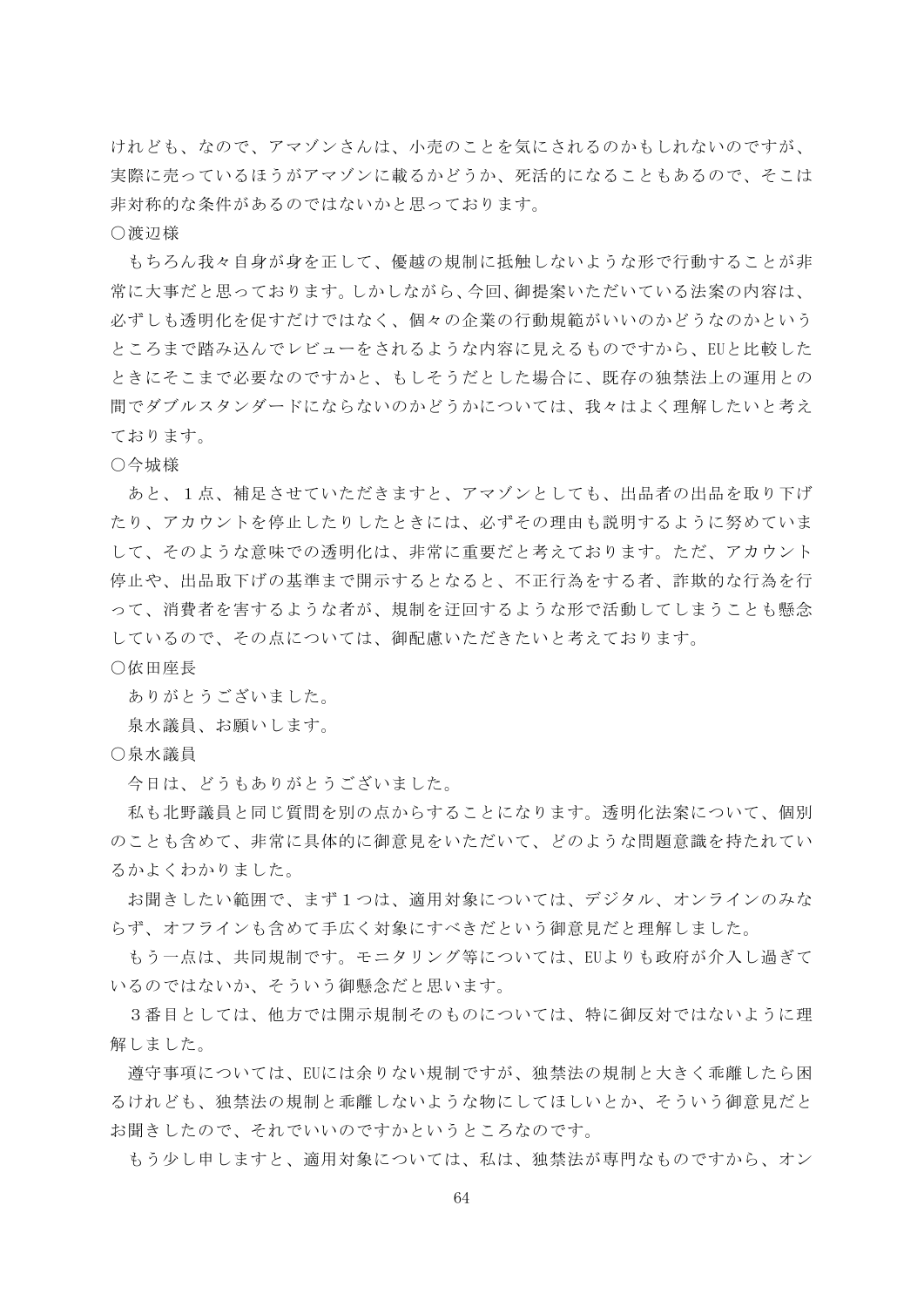ラインとオフラインで1つの市場になるという場合もあると思うのですが、他方では、オ ンラインで市場になるという場合も、独禁法の観点からなるところが結構あると思います。 現にそういう規制がなされている例もあると思うのです。

また、優越的地位の濫用規制だと、より狭い適用対象範囲になると思うのですが、その あたりからは、オンラインとオフラインで競争しているというだけでは済まない、終わら ない話ではないという気がしています。とりわけ、委員会が実態調査で詳しいものを出し ますと、そこの中でオンラインのショッピングモール等にいろんな問題点がユーザー側か ら出されて、そういうものが一種の立法事実になっているという気がいたします。

もう一点は、政府がかかわっているわけですけれども、確かにEUに比べれば、政府の役 割が入っているように思うのですが、基本的には自主的な取組でやっていただいて、そこ についてという意味では、広い意味での共同規制を基本としていて、国の事情、あるいは 国内事業者の行動等から、日本の場合は、政府が若干入っていったほうがいいという規制 にしようとしていると思います。

最後の遵守事項については、独禁法の規制と大きく乖離しないものであれば構わないと か、そういう御趣旨なのか。

以上について、御意見がございましたら、お願いいたします。

○渡辺様

今の全体についてですか。

○泉水議員

そうです。

○渡辺様

市場の画定については、もちろん実際の事案が発生したときに、当局との間で議論が起 きると思うのですけれども、オンラインとオフラインの競争が歪まないようにしていただ きたいというのが、当方の基本スタンスです。仮にオンラインの話にした場合であっても、 EUの場合は、オンライン仲介サービス全般に関して規則がかかっている訳ですが、我が国 では、下位法令で具体的に個別のサービスについてピンポイントで規定をしていくという、 例えばオンラインショッピングモールとか、アプリストアとか、次に3番目、4番目のも のがだんだん出てくるという規定の仕方で、果たして競争環境が適切に保たれることにな るのだろうかと思うところがあります。

開示につきましては、我々は透明性を持って説明をしなければいけないと考えておりま すが、全て開示することがいい場合とそうではない場合とがあります。開示することで詐 欺が増えてしまうこともありますし、アルゴリズムのように、トレードシークレットに関 係するようなものもございますので、開示の範囲については引き続き議論すべきかと存じ ます。

遵守事項につきましては、EUよりはかなり踏み込んだ内容になっておりますし、かつ今 回の法案は、執行される責任は各主務大臣ということでございますので、各主務大臣の見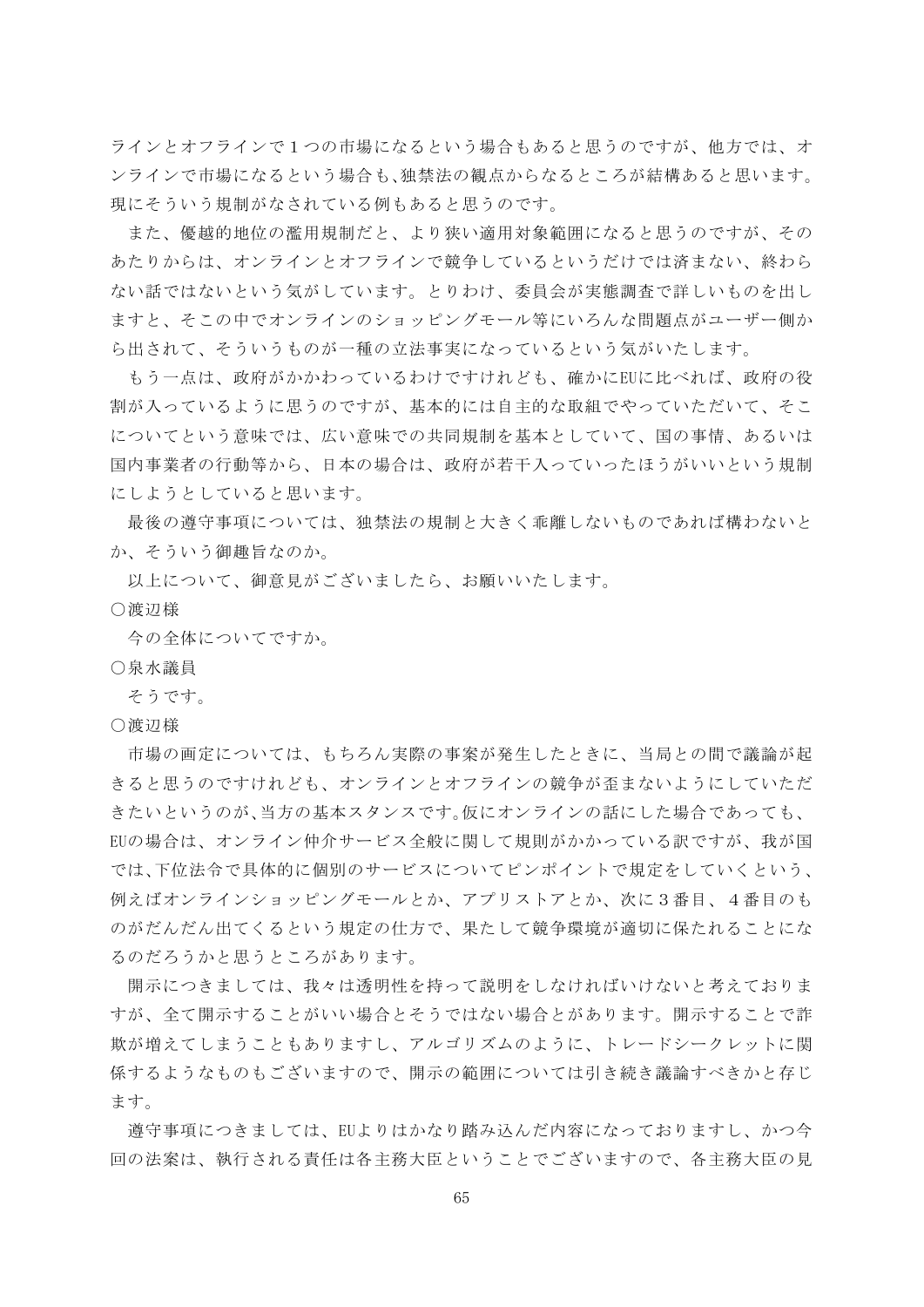解によって、ある遵守事項について良い悪いという判断がなされ、それが仮に公正取引委 員会の従来の独禁法の解釈と変わってきた場合に、事業者としては、非常に複雑な立場に 置かれることになると思っております。

○依田座長

ありがとうございました。

山田議員、お願いします。

○山田議員

ありがとうございます。

優越的地位の濫用について、幾つか御発言がありましたので、その点について、伺おう と思うのですけれども、海外に比べて、日本の優越の規制が厳しいということをおっしゃ っていて、私も独禁法をやっている立場からすると、最近、急にここ4~5年ですか、海 外も優越というものを取り入れようと、新しい立法をしているヨーロッパの国などもふえ ていますし、もともとあった法律の運用を始めている国もふえています。

これをどう解釈するのかですが、コンシューマーベネフィットという従来の独禁法の価 値に加えてフェアネスという非常に抽象的な概念を足すもの、あるいは中小企業の保護と いうような、いずれにせよ違う価値観を保護するものだと言われています。

1つ、それについて、国の政策として、それはそれという話になってしまうのだと思う のですけれども、そういう政策がもしあるとしたら、もともとアメリカを発祥とする御社 としてどう捉えるのか。中小企業政策なり、そのベンダーの立場をどうするのか、これは どう考えていらっしゃるのか。

2つ目は、この優越の過去の事例を見ていきますと、典型的に大きい小売がずっと調査 されていて、おのずとデジタル社会になって、デジタルの小売ということで、御社に目が 向いてしまっていると思うのですけれども、他方で、先ほどおっしゃったように、デジタ ルということで、イノベーションとか、普通のブリック&モルタルの小売とは違う特殊な 面があると思うのです。今までと同じ延長線上で小売をやるということで優越規制が執行 されたときに、これはデジタルだから、それを普通どおりにやられると困る、執行をがん がん独禁法でやられると、こういう問題が生じる、だから、デジタル小売は、特別に何か やってほしいという点があれば、教えていただきたい。この2つをお願いいたします。 ○渡辺様

まず、本日、私のプレゼンの中で、日本の優越が諸外国に比べて厳しいとか、日本の優 越について批判するようなコメントをした覚えはございませんので、その点を御了承いた だきたいです。

○今城様

あとは、渡辺の最初の説明で触れたとおりで、例えば規約の変更に当たっては、今、基 本的には公正取引委員会の立場としては、交渉と同意を得る必要があるといったお立場だ と思うのですが、プラットフォーム事業は、繰り返しにはなりますけれども、広く画一的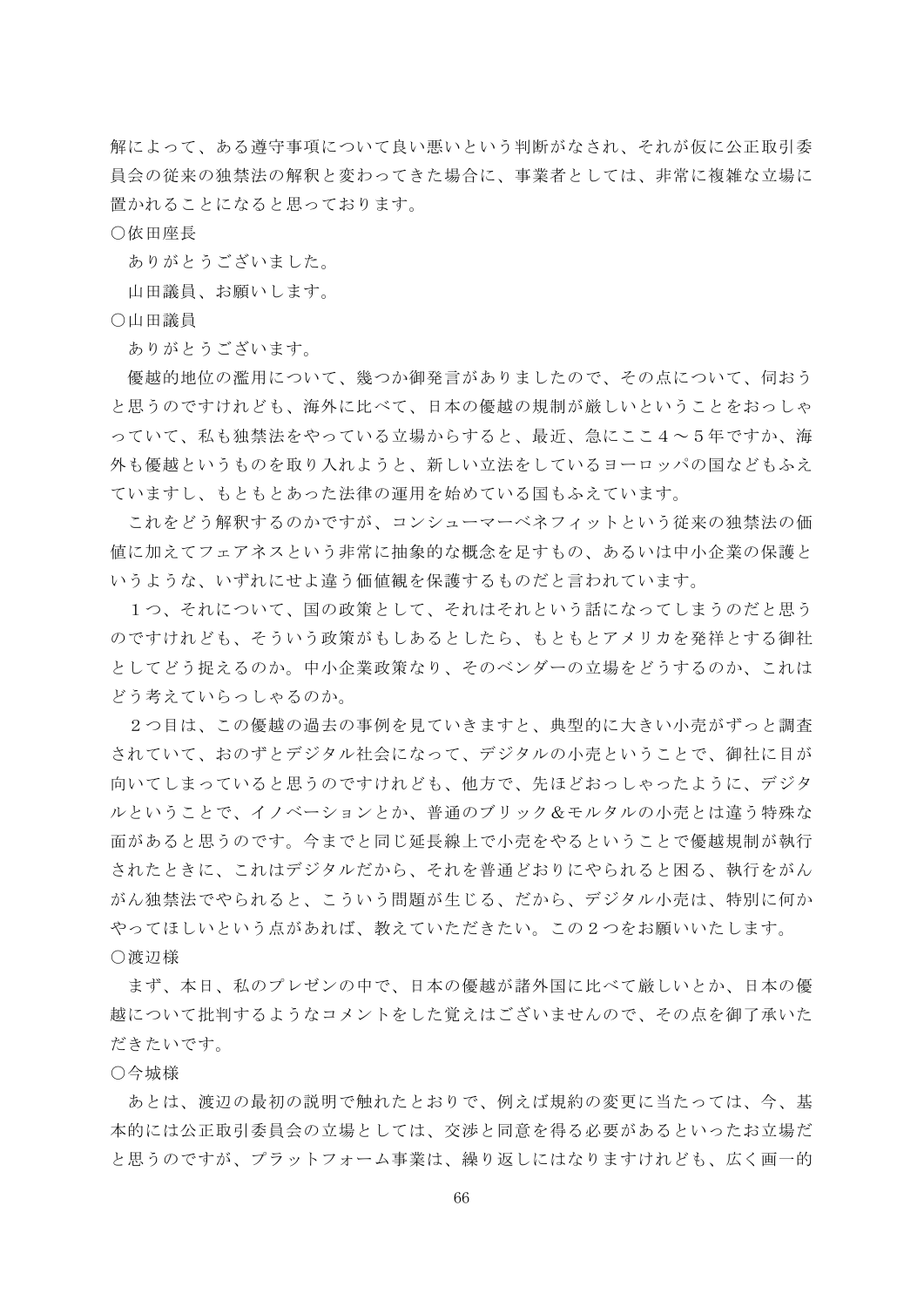なサービスを多くの出品者様に使用していただくことによって、効率化が最大限に保たれ るというサービスなので、事業の特性に照らして、優越規制の執行としてそれが適切なの かといった観点から、御検討いただければと考えております。

## ○依田座長

伊永議員、どうぞよろしくお願いします。

## ○伊永議員

私からは、2点あります。

先般、10月末に公正取引委員会から、実態調査に関する報告書が出されたと思いますけ れども、そちらを見る限り、取引実態としては、不利益を受けているという取引先が多く おられる実態が書かれていたわけですが、それについて、どのように受けとめておられる かということを、できるだけ具体的に教えていただきたいのが1点目です。

もう一つは、そういった行為に対して、恐らくアマゾン社としても、こういった取組を 行っているとか、むしろ誤解があるとか、そういった面があるのだと思いますけれども、 それに対して、取引透明化法案は、共同規制という枠組みの中で、我々はこういう取組を していて、それを誤解しているのではないかということを反映する余地がある制度になっ ているわけです。こういった制度を活用していこうという気があるのかどうかという点を 教えていただければと思います。

#### ○渡辺様

実態調査の報告書につきましては、私どもは公正取引委員会に協力させていただきまし た。先生はお読みいただいていると思うのですけれども、利用事業者の声に並列して、運 営事業者側の声、それに対して、公正取引委員会の見解というたてつけになっておりまし て、実際に生の声がどういう形だったのかは、我々は触れる機会がなかったので、あくま で公正取引委員会から伺っている情報をもとに、我々の考え方を提示させていただきまし た。中には、先生がおっしゃるように、誤解といったものも一部見受けられると思います し、もう一つは、我々の説明が必ずしも行き届いていないところも、真摯に受けとめなけ ればいけないと考えております。そういう意味では、先生の2点目の御質問にもかかわる のですけれども、仮に新しい法案により、我々が日ごろやっておりますことが正しく伝わ って、今、一部誤解も含めて、プラットフォーマーをめぐる懸念を健全な形で解消するよ うなものになるのであれば、我々としては、それに対して、最大限協力をして、議論に参 加していきたいと考えております。

共同規制ということなのですけれども、先ほど泉水先生の御質問に答えることを忘れて いたのですが、私が申し上げるのは恐縮なのですけれども、共同規制のあり方は、いろん な形があるのだと思います。非常に緩い共同規制もあれば、かなり政府の関与が強いよう な共同規制もあると思っていまして、今回、出されている法案の印象は、私が拝見する限 り、どちらかというと、後者のかなり政府の関与が強い形での共同規制だと思っておりま す。法案の名前は、取引透明化法ですけれども、透明化だけではなくて、我々の行動を規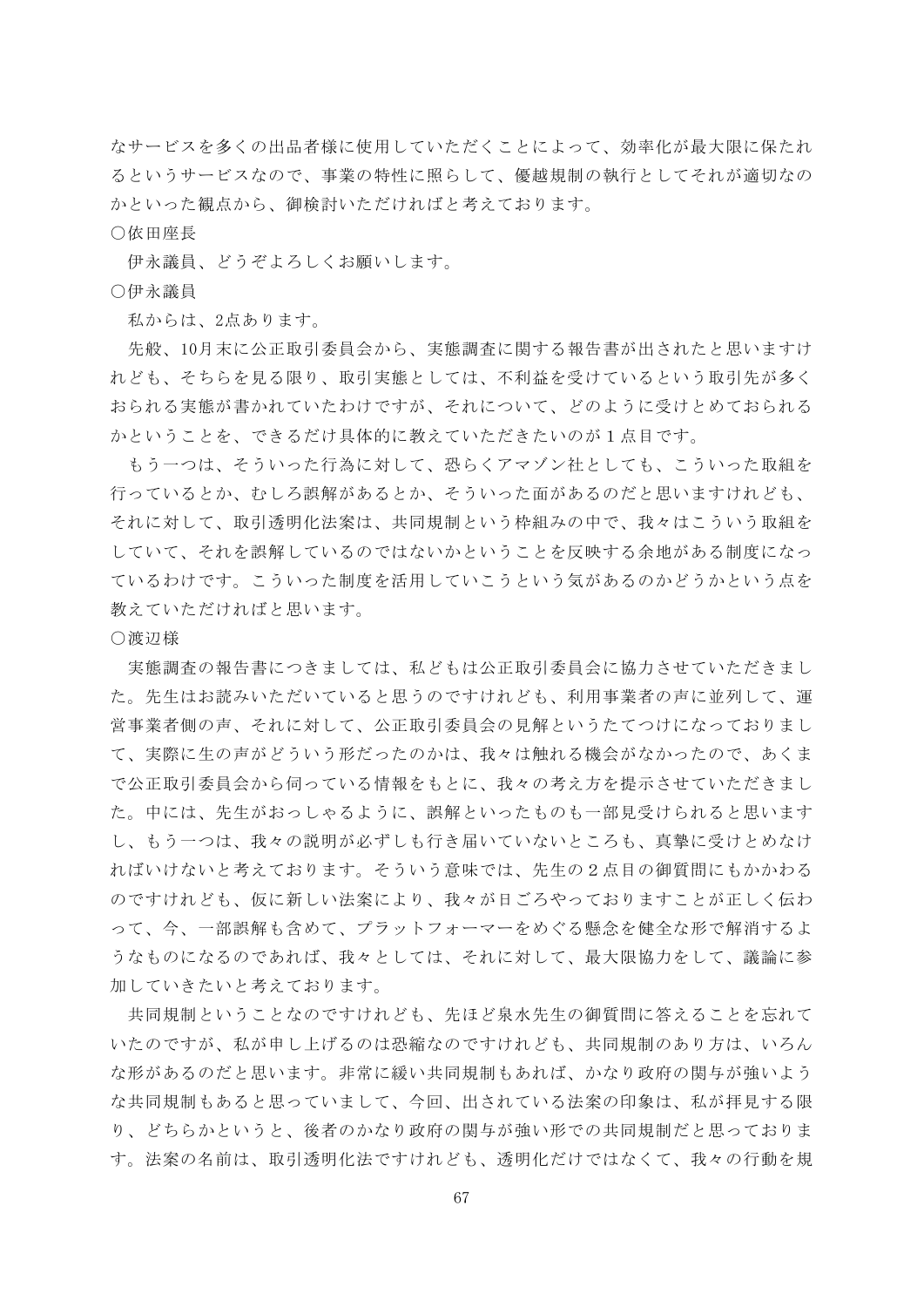律するような内容も、法案の中に含まれておりますので、果たしてそこまで必要なのだろ うかという気がしております。

○依田座長

ありがとうございました。

川本議員、どうぞよろしくお願いいたします。

○川本議員

渡辺さんから御説明いただいて、ありがとうございます。

透明化法案に対しての見解と、実際に透明化担保の取組を御説明いただいたのですけれ ども、その中で、今までの話にも出てきましたが、規制対象をオンラインに限定するもの でもないであるとか、EU規制との調和というか、そこで要求されていないようなものを取 り入れる場合は、慎重に考えたほうがいいのではないかという話がありました。

その中の1つとして、モニタリング・レビューについて、そこまでは必要がないのでは ないかというお話もあったと思います。確かにモニタリング・レビューを導入すると、事 業者側にとっては、対応負荷がかかってという側面はあるのですけれども、一方的な審査、 チェックみたいな仕組みであれば、確かにそうなるとは思うのですが、例えばモニタリン グ・レビューの仕組み自体が対話型で、事業者としての取組内容を御主張する機会があっ て、それを理解するという進め方、共同でチェックをしていくみたいな仕組みであった場 合でも、モニタリング・レビューは有効ではないとお考えでしょうか?モニタリング・レ ビューの使い方によっては、ある種第三者による客観的なレビューが入ることによって、 透明性を逆に担保できるという機会にも使えると思っているので、設計次第では、有効な ものになり得るという御見解か、それとも、どういうものであっても、導入自体は行き過 ぎではないかというところ、そのあたりをコメントいただければと思います。 ○渡辺様

具体的な条文を拝見しないと、回答が難しいところはあると思うのですけれども、対話 型ということであれば、ベターな形にはなるとは思うのですが、ただ、実際に我々のやっ ている事業のスピードは、かなり早いものがありますし、先ほどから申し上げております ように、実際にある我々の行為が販売事業者様にとって不利益を与えるものかどうなのか という、一つ一つの議論のポイントに関しては判断が難しい問題だと考えておりまして、 それに関して、各主務大臣が適切な判断をタイムリーに果たしてされるのか。かつ、それ が公正取引委員会の従来の見解と相違ない形で行われるのかということに関しましては、 仮に対話型であっても、不安が残るところではございます。

繰り返しになるのですけれども、今回の話につきまして、例えば透明化についてのいろ いろな基準を示していただいて、それに対して、事業者がその規律に従って、規約に書い たり、説明をしたりということをしていて、通常、それを政府がいろいろご覧になってい て、問題があれば勧告をするとか指導をされるということは、ほかの法令でもよくある話 でございまして、それをなぜプレッジ・アンド・レビューみたいな形で、この法案に盛り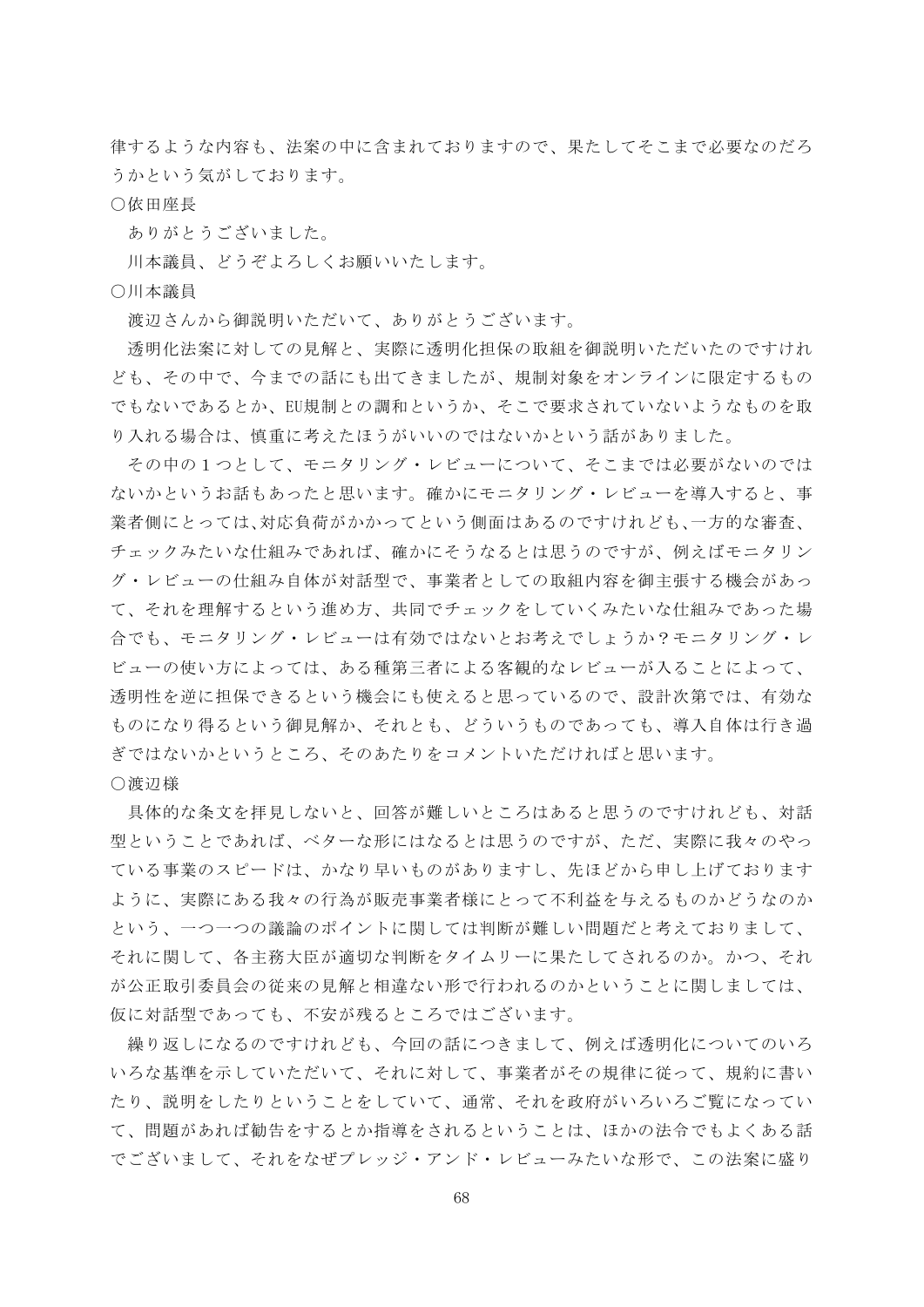込まなければいけないのかということについては、まだ理解が及んでいないところがござ います。

## ○依田座長

泉水議員、お願いします。

○泉水議員

先ほどのお答えをありがとうございます。

追加の質問になりますが、1点だけ、規制対象は広いほうがいいというか、デジタル・ プラットフォーム、一般、あるいはオンラインも含めたものがいいという御意見になりま すか。もちろん遵守事項云々という問題はありますが、例えば基本的にはEUと同じように、 開示規制が基本的にかかるということで、そうすると、より広いほうがいいという御意見 でしょうか。

○渡辺様

言葉遣いの問題かもしれませんけれども、より広いほうがいいと申し上げているわけで はなくて、競争環境を歪めないようにしていただきたいと申し上げております。それはオ ンライン、オフラインの間もありますし、デジタルの中であっても、競争環境が歪まない ように、ぜひ御検討をいただきたいということでございます。

○泉水議員

競争関係のあるところに対しては、規制するのであれば、等しくという御指摘ですね。 ○渡辺様

逆に言えば、もし等しく規制することが難しければ、全ての方に対して、そういった規 制は控えるべきではないかと思っております。

○依田座長

北野議員、どうぞお願いします。

○北野議員

ここでの議論がデジタル・プラットフォーマーだというタイトルでの議論にはなってい るのですけれども、それが誰とコンピートしているかというのは、必ずしもデジタルでコ ンピートしているわけではないし、物理的な小売ともやっているかもしれないし、アマゾ ンはそうだし、ほかのデジタル・プラットフォーマーの競合は、デジタル・プラットフォ ーマーではないかもしれないという話です。

そうすると、もしこういう政策を取り入れた場合には、プリンシプルを入れて、ただし、 その規制対象に関してはバインドしないという、要するに資格要件的な、外形的なところ で、誰を規制するのかを決めるのではなくて、あまねく原理原則だけを決めていくほうが やりやすいという議論になりますか。

○渡辺様

オンラインショッピングモールをめぐって、実際に公正取引委員会の実態調査報告でこ ういう声があります、公正取引委員会の見解はこうですということを出されることによっ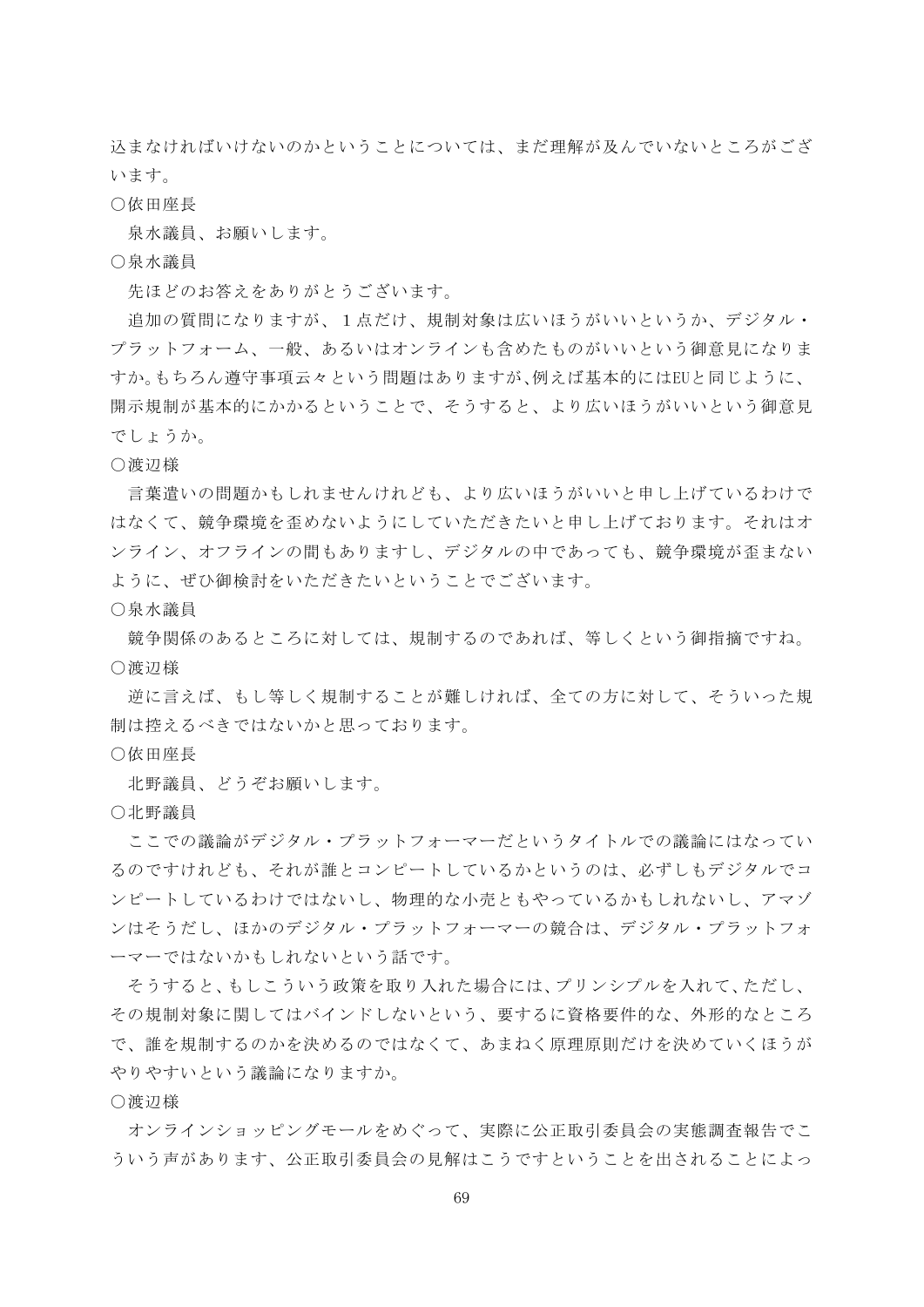て、それ自体は、法令ではありませんけれども、我々は、それによって身を正さなければ いけないという一種の規律が働くわけなのです。ですので、そういうソフトな形で対応す ることもあるかもしれません。先ほどプリンシプルだけ決めて、対象を決めないというこ とが日本の法令でできるのかは、私はわからないのですけれども、少なくとも我々が日ご ろ競合だと思っている方との間で、一方だけ規律されるということだけは避けていただき たい。繰り返しになるのですけれども、それを申し上げたいと思います。

○依田座長

今、アマゾン社から、詳細に一つ一つの質問項目に対して回答をいただきまして、これ について、座長から一つ一つについて、細かくそれに対してコメントすることは差し控え て、一度、しっかりと事務局で持ち帰って、必要性があれば、再度、繰り返し対話をして いくほうがよいと思いますので精査していきたいと思います。それについては、重いもの から軽いものもあろうし、一方的にこういうものでやっていますと、既に決まったわけで はありません。

御社が世界におけるプラットフォーマーの中で、卓越したプレーヤーであることは、疑い 得ないところでもあります。そういう形で、御提案や御意見をいただくことが、日本にと どまらず、世界のデジタル市場の健全な発展にとって望ましいものだと考えております。

実際にグローバルな4強と言われる中で、世界の中でビジネスを展開し、日本も含めて ですが、いろんな形で調査が入ったり、あるいは訴訟になったりして、大変な御苦労、御 負担もある中で、各国が多様な基準を設けられて、御社はなるべく画一的なサービスを展 開しようという中で、規制がばらばらになっていくことは、御負担であろうことは、理解 できますので、そうならないような形で、日本のコレギュレーション、共同規制を育てて いくことも重要だと思っています。

ヨーロッパは、GDPRから出発することがあって、私のような経済学をなりわいにしてい るものから見ると、反トラストや独禁という観点がなくて、何でもかんでもGDPRに当ては めて、全部絡めとろうとすることの矛盾や無理も散見されます。日本は、そういう意味で は、立上がりが遅かったので、独禁のほうがそういう形で少しずつですが、プラットフォ ーマーにとって、透明化になるような形の基準化や法案の改正が進んでいるところでもあ ります。その中で、取引透明化法案という新法が出るときの関係がどうなるのかというこ とに対しての懸念が、ビジネスを実際になりわいとする事業者から出てくることは、行為 に係る規制1つによって、ビジネスの進展が妨げられないという状況の中で、当然な考え 方だと思います。そういったところの懸念をしっかりと出していただくことが、法案、レ ビュー、モニタリングの趣旨だと思いますので、そういうところについて、反対するもの ではなかったと理解していますので、引き続き御協力をお願いしたいと思っています。

21世紀のデジタル市場は、ユーザーの合理性に関する行動経済学をなりわいにする私か ら見ても、前世紀の20世紀におけるような、オフラインのリアルなマーケットとは全く違 った性質を持っていて、デジタルのオンラインプラットフォームであるがゆえに、間接的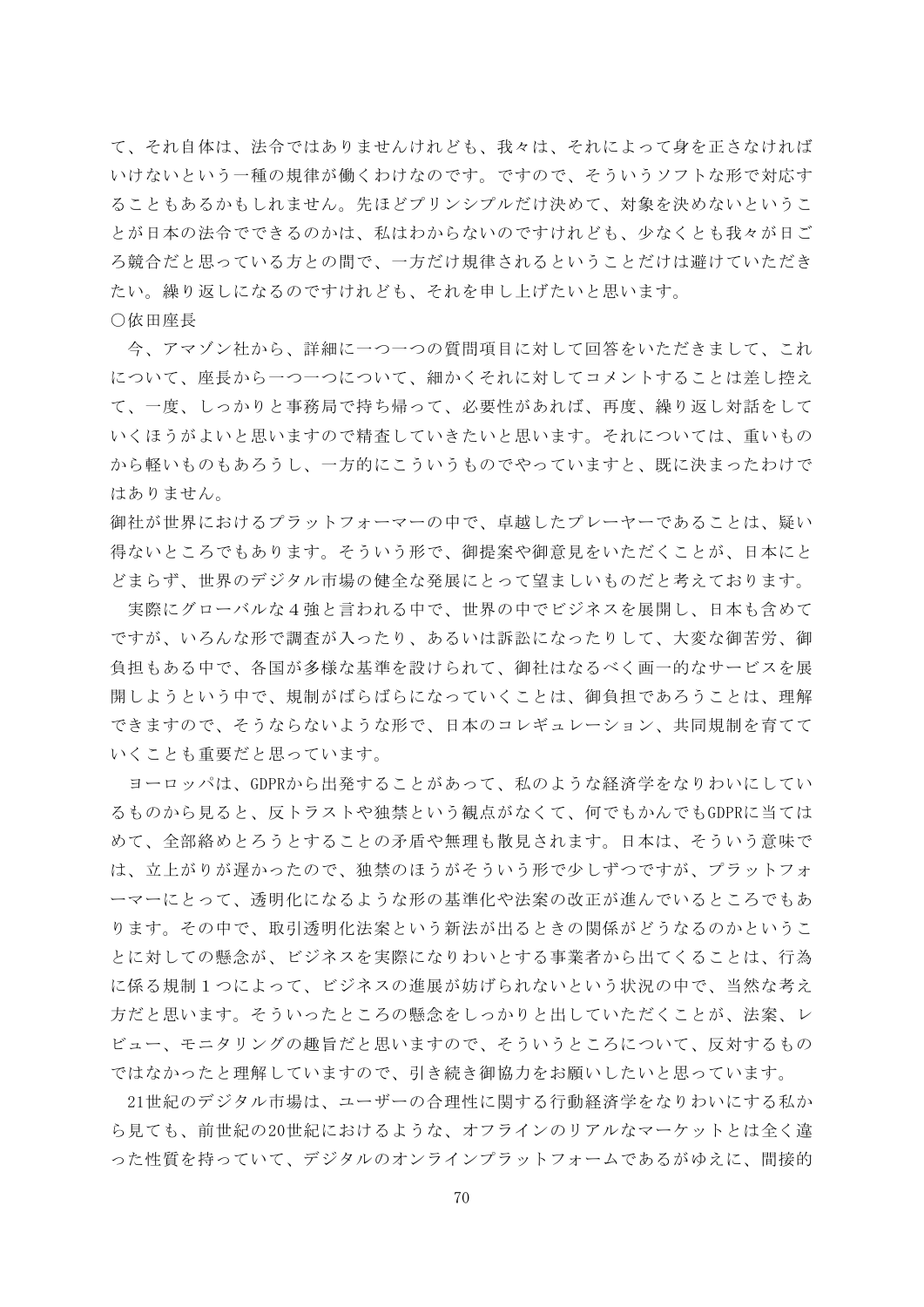ネットワーク効果は巨大に働き得るし、両面市場が出てくるような無料市場サービスは、 今までの独禁法では想定していなかったビジネスモデルであります。従来の独禁法で新し く出てきた21世紀型のビジネスを適正の枠の中に入れようとすることの無理も出ておりま して、そこを改定、改正することも必要なのですが、当然のことながら、規制のラグで時 間がかかるところでもありまして、そういうところについても、プラットフォーマーの意 見も十分に反映することも必要だと思っています。

行動経済学的な視点でいいますと、デジタルになって、特にスマートフォンを中心にサ ービスが展開されるようになると、リアルな世界とネットの世界では、ユーザーの反応、 行為も違うところが出て、無料ビジネスに対して、プライバシーポリシー、利用規約もろ くに読まずに同意をしてしまって、ロックインする現象も散見されておりますが、それに 対して、国際的な協調としてどうすべきかということに対して、確固たる意見がヨーロッ パも、アメリカも、日本はまだないような現状であります。その点についても、共同規制 という形で、膝を突きつけて、議論していくことが重要ではないかと思います。

究極的には、エンドユーザーの消費者利益が最も大事であって、それをどうやって高め るか、企業のビジネスのイノベーションの進展を阻害してはいけないということは、全て のプレーヤーが了解していることではあります。一方的に、例えばかつてあったような、 電話、電力、ガスのような、目に見える形でのボトルネック独占設備に付随するような行 為規制を上からかけて、それを事業法で縛るようなことが、このデジタル市場で適切とも 思いませんし、それが可能な状況にあるとも思いません。ですから、21世紀型の自然独占 規制への懸念があるとしたら、我々としても説明責任を果たして、事業者の不安を拭って いかなくてはいけないと考えております。

他方で、ほかのプラットフォーマーの方もおっしゃっていたのですが、プラットフォー ムは、21世紀の必要不可欠な、重要な社会的なインフラストラクチャーであって、電話、 電力、ガスとは違うけれども、重要度でいうと、決して劣るものではない。そういう中で、 プラットフォーマーとして、社会的な責任を果たしていきたいという決意表明をされてい るプラットフォーマー事業者が多数でございました。したがって、そういう社会的な責任 を果たすということに対して、アマゾン社も同様の思いを持っているものと期待しており ますし、切にお願いしたいところでもあります。

ビジネスは、結局のところ、消費者利益が一番高まればいいので、もし仮にオンライン モールの出店者や出品者がいろんな形で御社の手がけるようなプラットフォームサービス に対して、クレームや苦情が出ていたとしても、御社がそこのところをしっかりと、合理 的な理由をつけて、十分な説明をしてくださって、決してそうではないのだ、エンドユー ザー目線で見れば社会的公益にかなっているのだということを説明していただければ、 我々としても斟酌する、受け止めなくてはいけないと考えております。

座長としては、今、このように考えておりますので、まさに一方的に、法案が行為を縛 るものではないという理解の上で、共同規制をスマートに発展させていく上で、今後とも